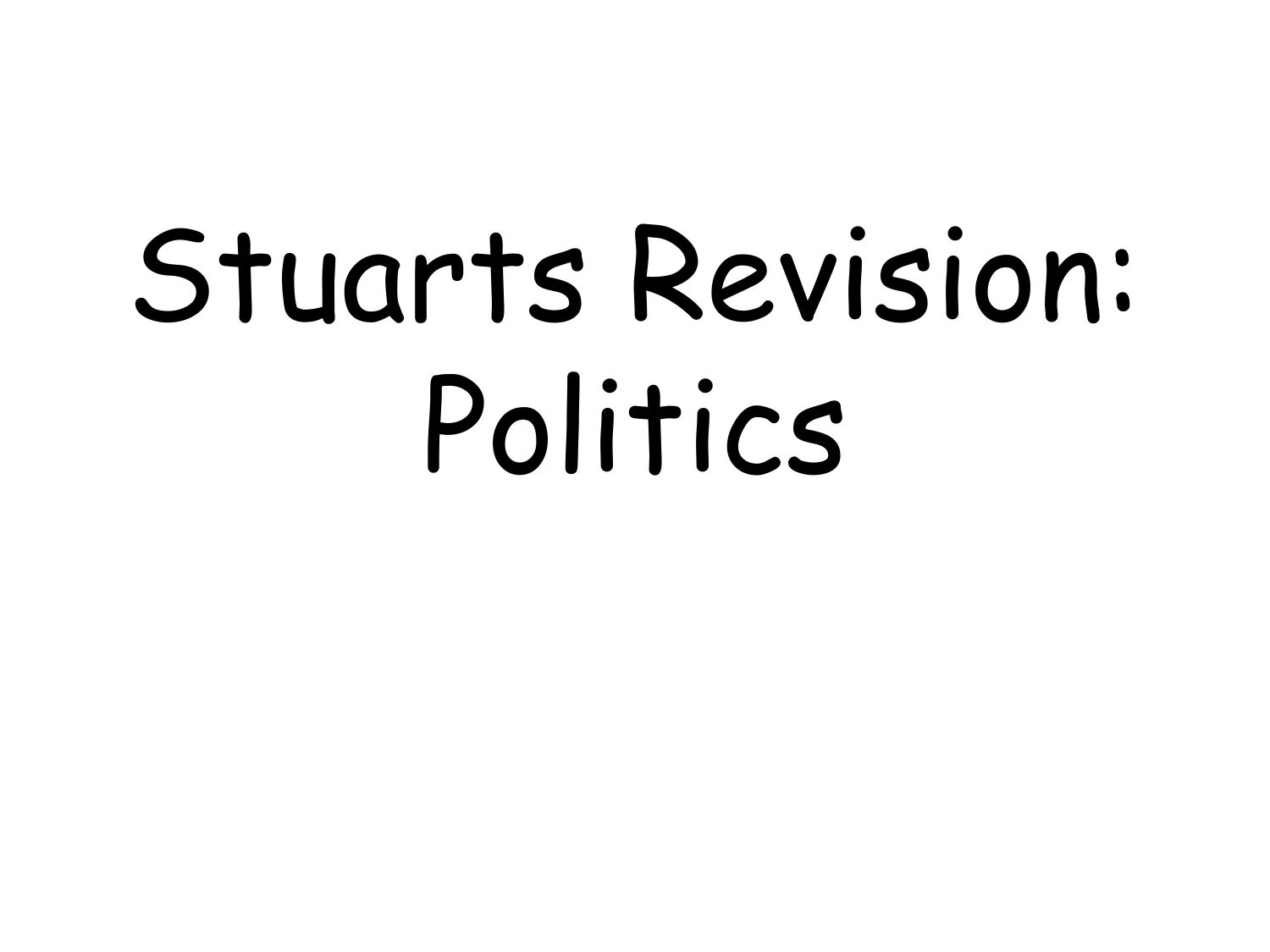- First section of politics focuses on the reign of Charles I.
- This period lasts between 1625-1629.
- Questions covering this period will focus on if the breakdown of the relationship between Charles and his government was down to the reign/personal attributes of Charles I.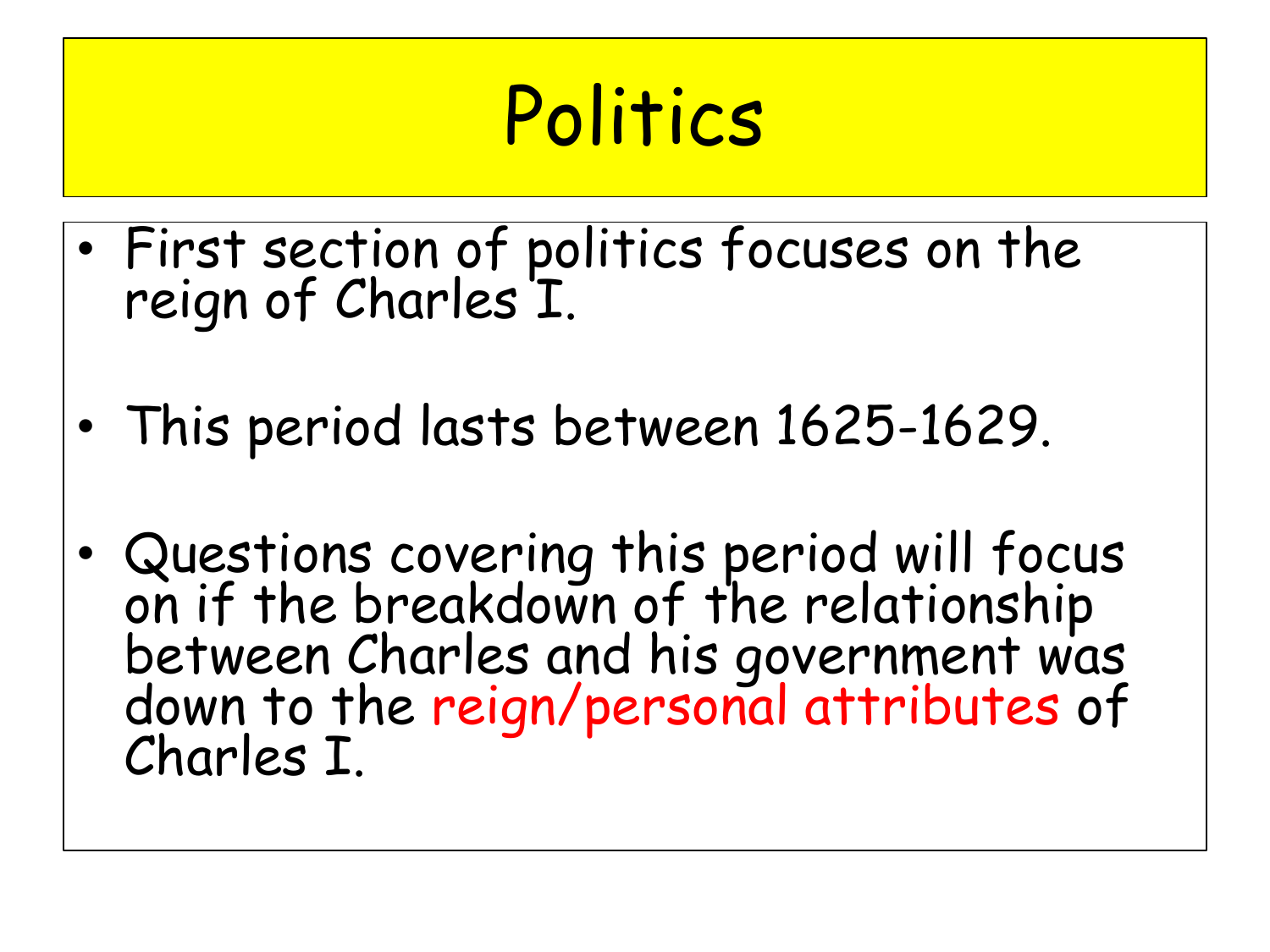- **RED** = Charles I's personal attributes were to blame
- **BLUE** = Parliament were to blame
- **GREEN** = Other factors were to blame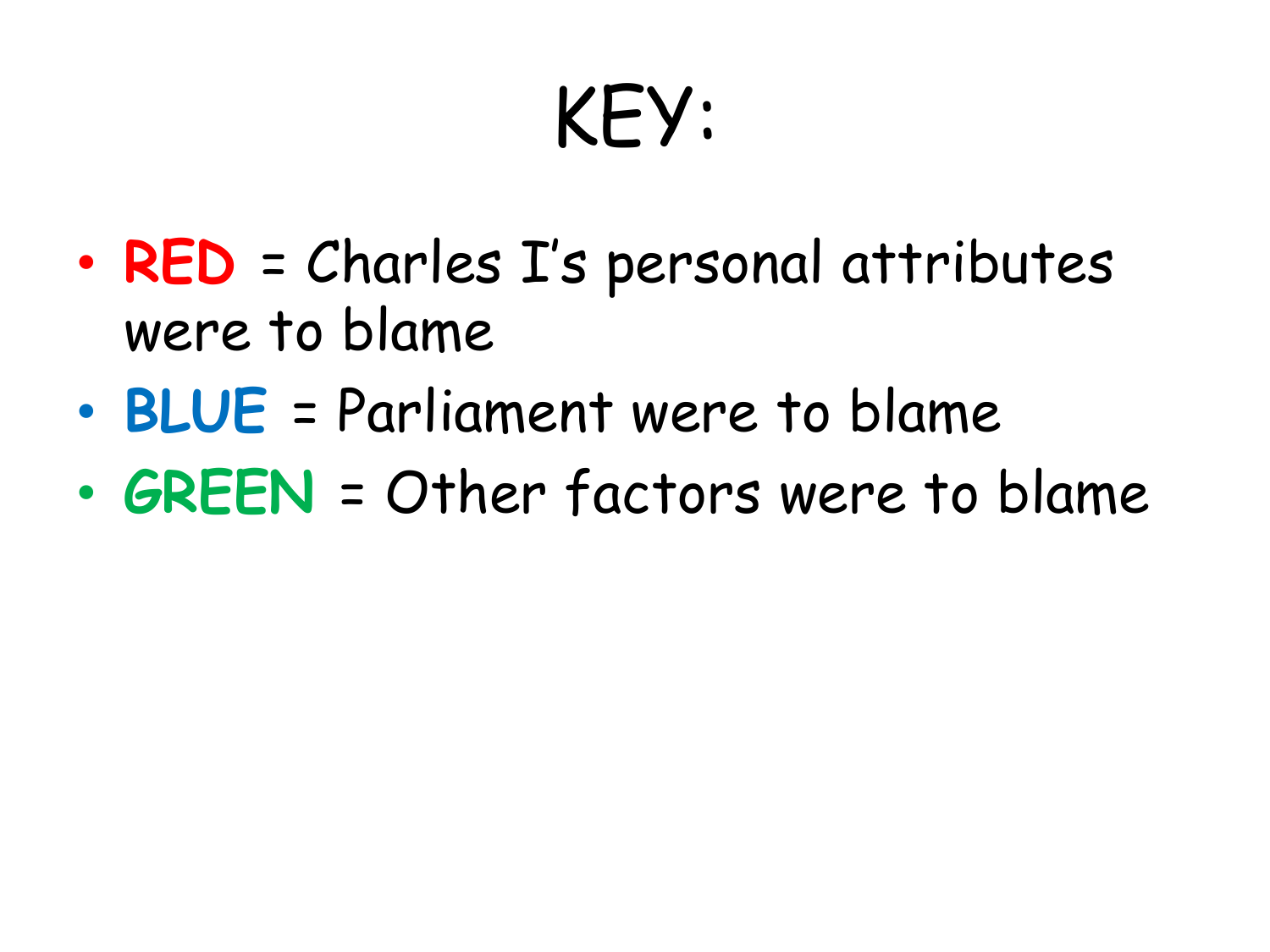| Upon coming to the throne,<br>Charles I found he had an<br>empty treasury and<br>dwindling credit.<br>He did manage to secure a<br>£60,000 loan from City of<br>London merchants but this<br>was not enough.<br>He had no choice but to<br>approach parliament for<br>help.                                                                  | The Commons refused to grant<br>Charles the right to collect an<br>excise tax, Tonnage and<br>Poundage, for life (this was<br>because of the disastrous<br>Mansfield Campaign where<br>troops had been left to die from<br>the ravages of weather and<br>disease on the coast of<br>Belgium).<br>Parliament instead suggested a<br>grant that would last a year or<br>two and then another parliament<br>could be called. | There was<br>additional pressure<br>on Charles on<br>account of his wife,<br>Henrietta Maria<br>being Catholic.<br>Charles also<br>promoted the<br>Arminian faith and<br>some of their<br>practices bore a<br>resemblance to the<br>Catholic faith. | The threat of war meant that troops had<br>been conscripted and billeting was forced<br>on people of troops in their own homes at a<br>time when people were still trying to<br>recover financially from an outbreak the<br>plague.                                                                                                                                                                                                                                      |
|----------------------------------------------------------------------------------------------------------------------------------------------------------------------------------------------------------------------------------------------------------------------------------------------------------------------------------------------|---------------------------------------------------------------------------------------------------------------------------------------------------------------------------------------------------------------------------------------------------------------------------------------------------------------------------------------------------------------------------------------------------------------------------|-----------------------------------------------------------------------------------------------------------------------------------------------------------------------------------------------------------------------------------------------------|--------------------------------------------------------------------------------------------------------------------------------------------------------------------------------------------------------------------------------------------------------------------------------------------------------------------------------------------------------------------------------------------------------------------------------------------------------------------------|
| A naval expedition, organised<br>by Buckingham and led by<br>Viscount Wimbledon, was<br>sent to Cadiz in Spain at the<br>end of 1625. This was<br>another failure as troops<br>were poorly trained and<br>equipped.                                                                                                                          | Charles decision to call another<br>parliament in 1626 showed a<br>serious lack of awareness on his<br>part.<br>The issue of subsidies was set<br>aside, instead an attack on<br>Buckingham was launched by the<br>Commons, Lords and court rivals<br>who Buckingham had driven<br>from office.                                                                                                                           | Parliament wanted<br>to start<br>impeachment<br>proceedings against<br>Buckingham and in<br>order to stop this<br>Charles dissolved<br>parliament.                                                                                                  | Charles instead demanded a forced loan<br>from all taxpayers and refusal to pay would<br>lead to imprisonment or forced<br>conscription into military service.<br>Lord Chief Justice Carew refused to<br>endorse the legality of the loan and was<br>dismissed.                                                                                                                                                                                                          |
| In 1627 a group of five<br>knights who refused to pay<br>the loan (through taxes)<br>were imprisoned, they sued<br>for release under habeas<br>corpus. They were refused<br>to go to court because the<br>king claimed he had a right<br>to emergency power of<br>arrest. The first<br>confrontation in 1628 was<br>the 'Five Knights case'. | The second confrontation in<br>1628 was when Charles<br>summoned parliament again as<br>there was now a desperate need<br>for funds for national defence.<br>The attack on Cadiz was<br>followed by a deterioration of<br>relationships with the other<br>Catholic power, France.<br>Buckingham's actions had led to<br>war (England was now at war<br>with both France and Spain).                                       | This time<br>parliament was<br>aware that another<br>attack on<br>Buckingham could<br>lead to dissolution<br>so went for a more<br>subtle strategy.<br>The Commons voted<br>for a total of five<br>subsidies in<br>taxations.                       | Charles was presented with a carefully<br>worded Petition of Rights from Parliament<br>asking him to review the Five Knights case.<br>The Petition of Right contained four main<br>points:<br>No taxes could be levied without<br>Parliament's consent.<br>No English subject could be<br>imprisoned without cause--thus<br>reinforcing the right of habeas<br>corpus.<br>No quartering of soldiers in citizens<br>homes.<br>No martial law may be used in<br>peacetime. |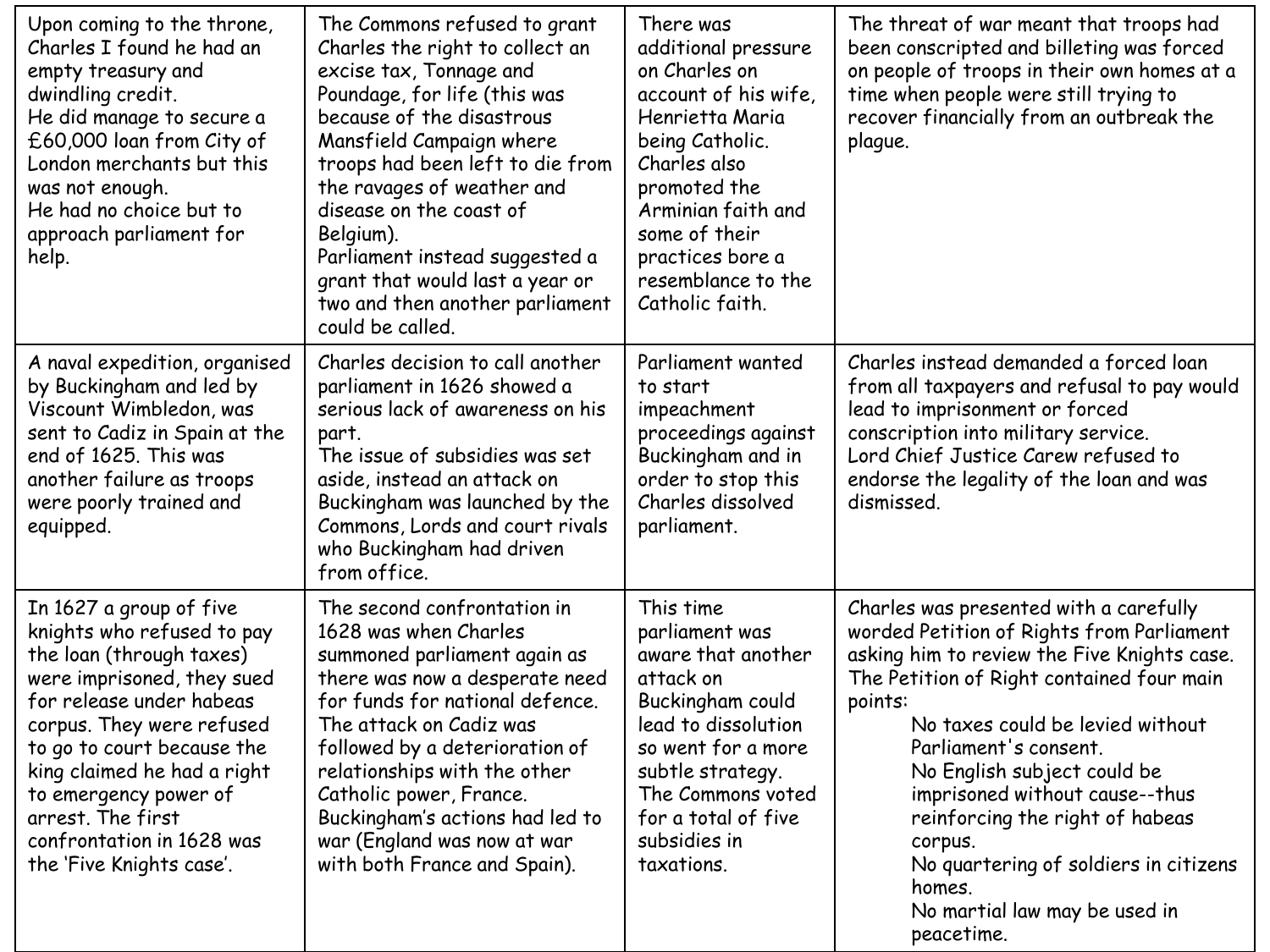| Charles ended the session of<br>parliament because of the<br>complaints about Buckingham and<br>the promotion of Arminians he<br>had promoted within the church.<br>Charles then published a revised<br>version of the Petition and<br>asserted his right to continue<br>collecting Tonnage and Poundage<br>without parliamentary grant.                                                                                                                                                             | He then used what he deemed his<br>"emergency powers in the national<br>interest" and imprisoned any<br>merchants who refused to pay the<br>Tonnage and Poundage.<br>When Richard Chambers (a merchant)<br>was granted bail by the common law<br>court, Charles had him imprisoned by<br>the Prerogative Court on direct royal<br>authority. | To make matters worse<br>Buckingham was then<br>assassinated by a<br>disgruntled army officer,<br>John Felton.<br>Charles grieved but the<br>public celebrated, lighting<br>bonfires and MPs further<br>celebrated when they<br>reassembled (met) in<br>January 1629. | When parliament began<br>to look at breaches of<br>the Petition Charles<br>ordered parliament to<br>adjourn (break off). |
|------------------------------------------------------------------------------------------------------------------------------------------------------------------------------------------------------------------------------------------------------------------------------------------------------------------------------------------------------------------------------------------------------------------------------------------------------------------------------------------------------|----------------------------------------------------------------------------------------------------------------------------------------------------------------------------------------------------------------------------------------------------------------------------------------------------------------------------------------------|-----------------------------------------------------------------------------------------------------------------------------------------------------------------------------------------------------------------------------------------------------------------------|--------------------------------------------------------------------------------------------------------------------------|
| On the day this happened a group<br>of MPs, led by Denzil Holles and<br>Sir John Eliot, demanded the<br>passing of three formal<br>resolutions against:<br>$\cdot$ The growth of<br>Arminianism,<br>. The levying of Tonnage<br>and Poundage,<br>.Action against those<br>refusing to pay Tonnage<br>and Poundage.<br>When the Speaker refused to<br>delay the adjournment he was<br>held in his chair by force, amid<br>shouting and confusion by MPs,<br>until the resolutions had been<br>passed. |                                                                                                                                                                                                                                                                                                                                              |                                                                                                                                                                                                                                                                       |                                                                                                                          |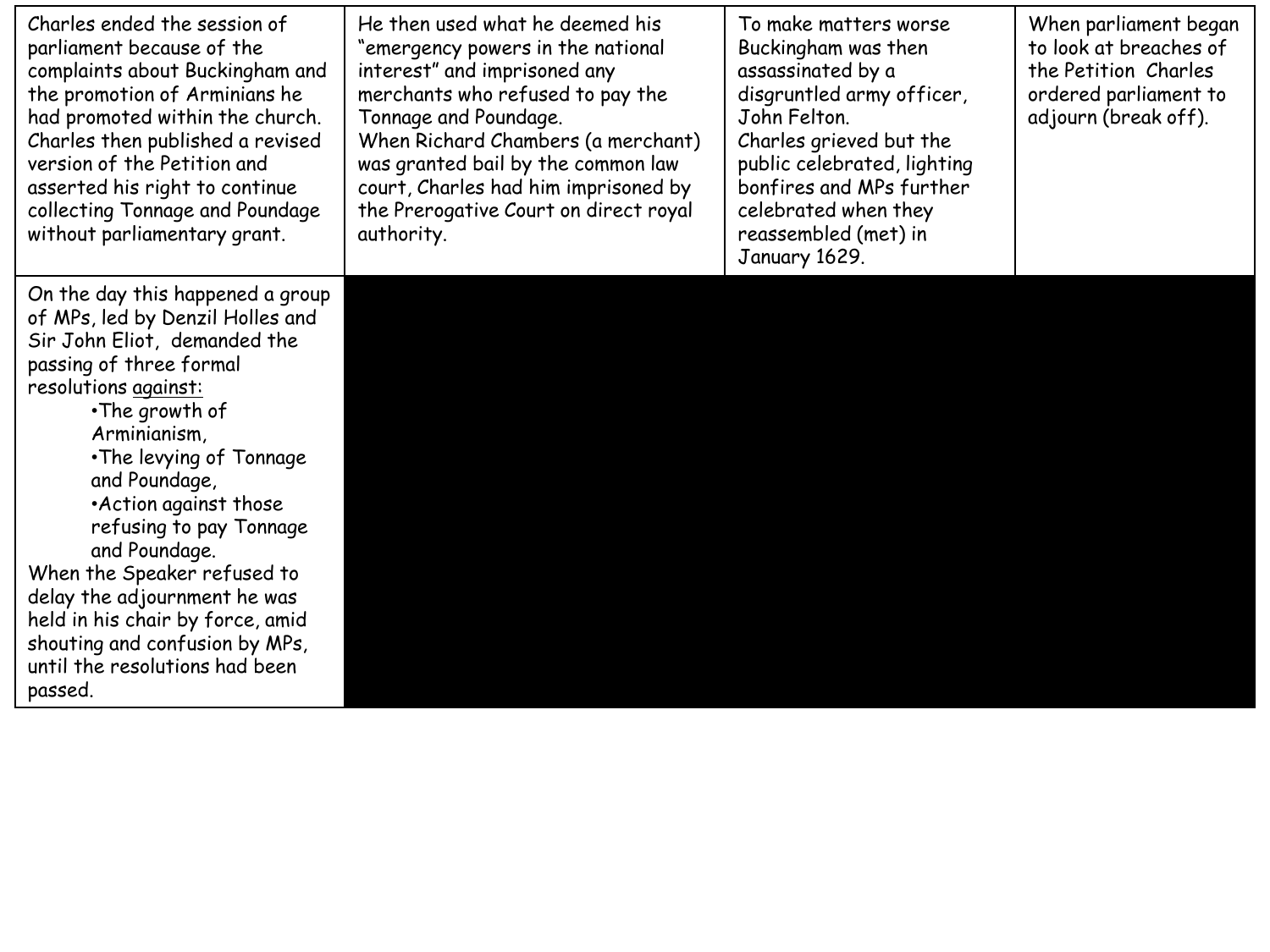- Second section of politics focuses on personal rule.
- This period lasts between 1629-1640.

• Questions covering this period will focus on why personal rule failed.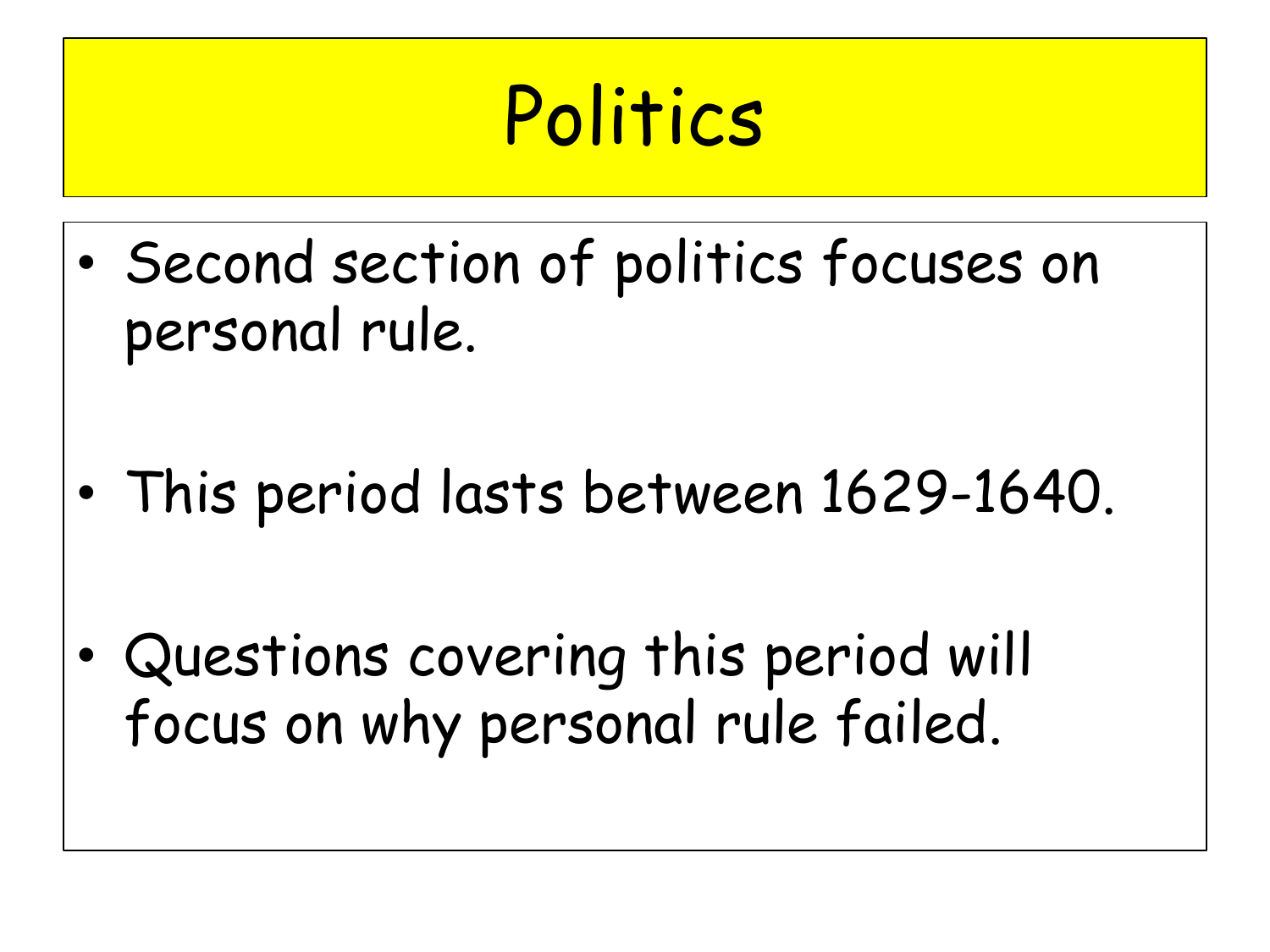- **GREEN** = personal rule was not a failure
- **RED** = personal rule was a failure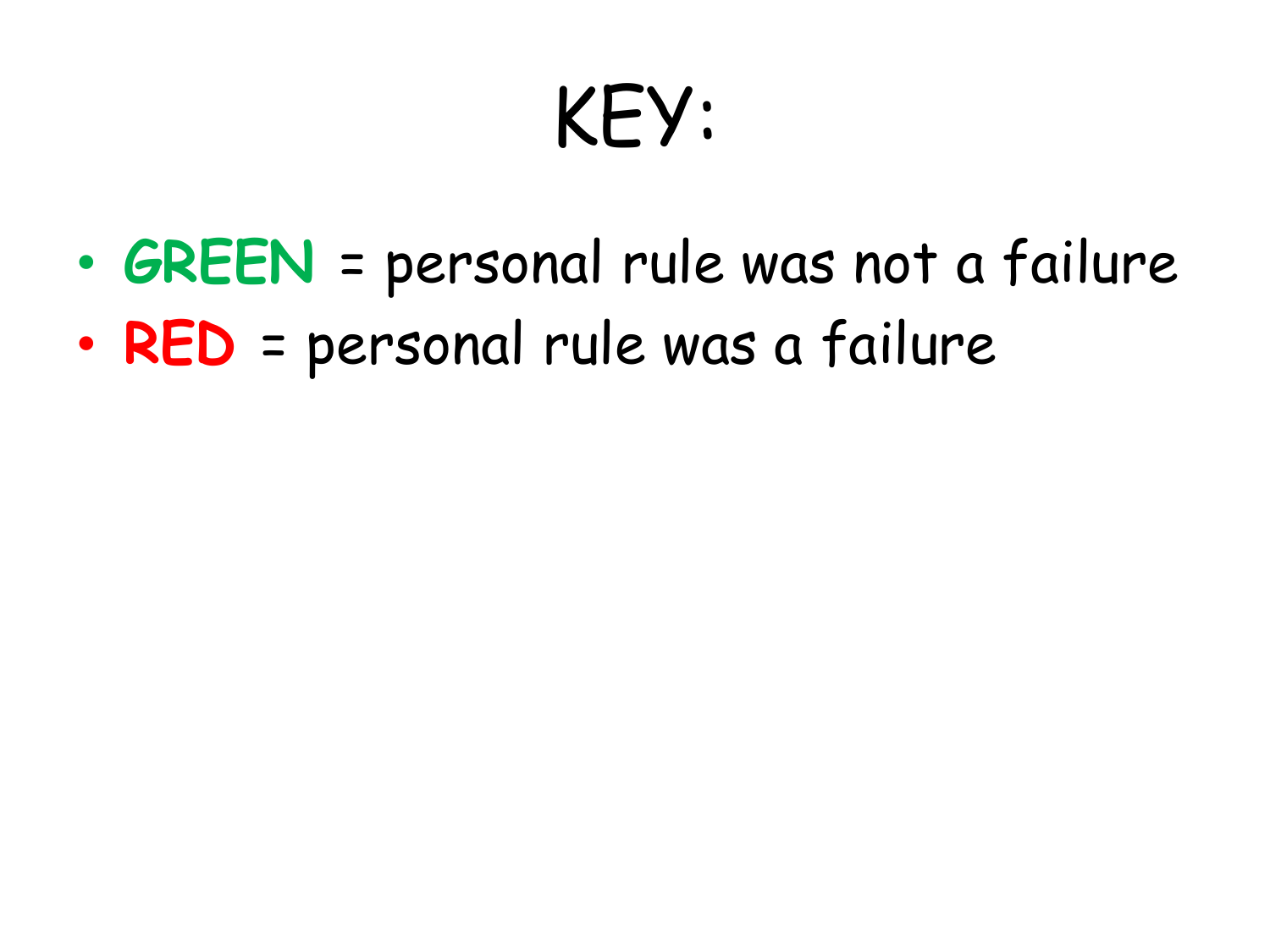| Under James I, the Royal<br>Court had lost structure<br>and become extremely<br>unwholesome due to<br>sexual scandal,<br>favouritism and murder.<br>Charles I decided to<br>restore order by re-<br>introducing morals,<br>manners and general<br>etiquette. Charles wanted<br>the Royal Court to be the<br>model of moral restraint<br>- establishing royal virtue<br>at the heart of the<br>kingdom. | Under Charles I, access to<br>the King was severely<br>restricted, whereas under<br>James I it had become a<br>free-for-all with court<br>jesters, dwarves and<br>American Indians providing<br>entertainment for the many<br>people who wandered freely<br>through the court.<br>Charles I's sense of dignity<br>led to greater formality. The<br>King was to be a remote<br>figure, safeguarded by a<br>strict formal hierarchy and<br>proper etiquette. | Access to the King was<br>strictly regulated by the<br>sequence of chambers at<br>court, becoming<br>progressively more<br>exclusive.<br>Only the princes of blood<br>or King's personal body<br>servants attended the<br>King in the royal<br>bedchamber. The Presence<br>Chamber contained the<br>throne, which was treated<br>with reverence even when<br>the King was not there. | One aspect of court life which also drew<br>in criticisms were masques.<br>A masque was a spectacular stage<br>performance that combined elements of<br>theatre, opera and ballet. The content was<br>usually based on a story from ancient<br>history. In these masques the theme was<br>clear: the aristocracy had power which<br>came from the fact that they were<br>nobility born. The stages for these<br>masques were extravagant and used the<br>latest technology - clearly costing a lot of<br>put on. In the masques the King and<br>Queen would be shown as the hero/God<br>and angel who would float from the sky<br>and land on Earth, bringing peace and<br>order to world full of troubles. |
|--------------------------------------------------------------------------------------------------------------------------------------------------------------------------------------------------------------------------------------------------------------------------------------------------------------------------------------------------------------------------------------------------------|------------------------------------------------------------------------------------------------------------------------------------------------------------------------------------------------------------------------------------------------------------------------------------------------------------------------------------------------------------------------------------------------------------------------------------------------------------|--------------------------------------------------------------------------------------------------------------------------------------------------------------------------------------------------------------------------------------------------------------------------------------------------------------------------------------------------------------------------------------|-------------------------------------------------------------------------------------------------------------------------------------------------------------------------------------------------------------------------------------------------------------------------------------------------------------------------------------------------------------------------------------------------------------------------------------------------------------------------------------------------------------------------------------------------------------------------------------------------------------------------------------------------------------------------------------------------------------|
| The King's law<br>enforcement powers were<br>formidable. He appointed<br>all the judges, and could<br>expect verdicts in his<br>favour.                                                                                                                                                                                                                                                                | The Privy Council had the<br>authority to investigate any<br>aspect of local government<br>structure, appointing in each<br>county the Lord Lieutenants<br>and the sheriffs.                                                                                                                                                                                                                                                                               | The King was the Supreme<br>Head of the Church of<br>England, whose courts<br>were responsible for the<br>enforcement of family law<br>and for punishing offences<br>such as adultery and non-<br>attendance.                                                                                                                                                                        | JPs, constables, sheriffs and<br>churchwardens were all unpaid officials.<br>Which led to a culture of discretion and<br>mediation permeated the administration<br>of justice and government.<br>Also, in the absence of Parliament, the<br>only way the King could 'legislate' was to<br>ensure that existing laws were<br>reinterpreted to achieve new versions of<br>the old laws.                                                                                                                                                                                                                                                                                                                       |
| In 1630, the Civil Service<br>did not exist, so Charles<br>had to rely on unpaid local<br>officials to uphold his<br>laws. Charles and local<br>officers used persuasion,<br>rather than coercion.                                                                                                                                                                                                     | Local officials were<br>landowners and Charles<br>needed their support to rule<br>as they had the task of<br>raising funds for him.<br>However, the landowners did<br>not want to upset the people<br>within their communities as<br>the people worked for them.<br>This frustrated Charles.                                                                                                                                                               | When Charles signed the<br>Treaty of Madrid in 1630<br>it ended hostility with<br>Spain.<br>This would end Charles<br>annual spending on war<br>from $£500,000$ in the<br>years 1625-29 to less than<br>£70,000 in the 1630s.                                                                                                                                                        | Charles now focused on his Crowns<br>finance;<br>reorganising the management of Crown<br>land, adding new impositions to the<br>collection of Tonnage and Poundage,<br>reviving the number of feudal payments<br>(such as fines for building on or<br>encroaching on royal forests), selling<br>monopoly licences was revived i.e. on soap,<br>and most controversially the<br>establishment of an annual levy of Ship<br>Money (worth £200,000 a year).                                                                                                                                                                                                                                                    |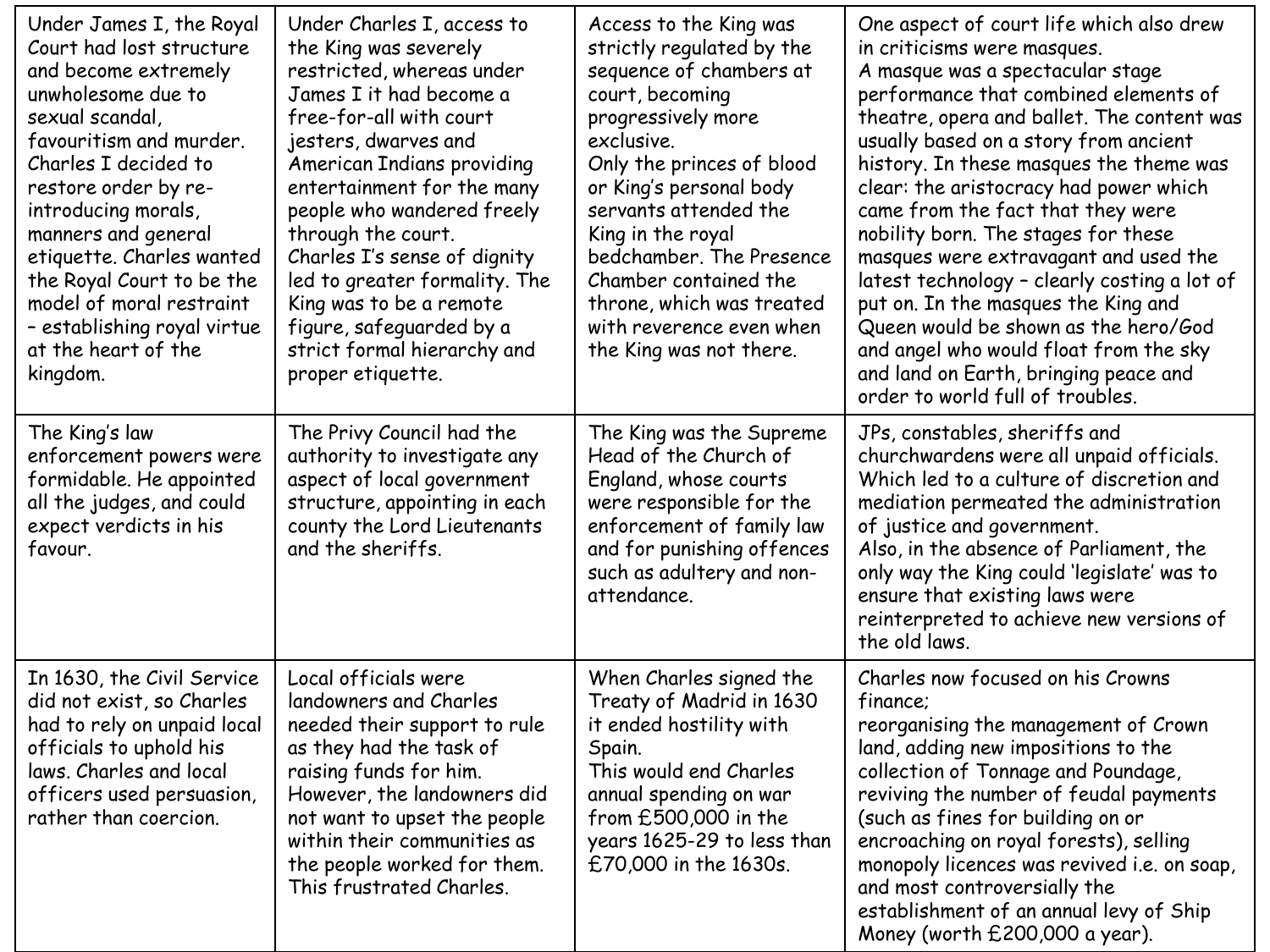| Ship Money was not new, it<br>was intended for the upkeep<br>of the navy and most<br>monarchs had levied it once<br>or twice during their reign.<br>In 1634 when it was first<br>introduced it was collected<br>in the traditional manner,<br>from counties that lined the<br>coast, and provoked little<br>comment. In 1635 it was<br>repeated but collected from<br>inland counties.<br>By 1636 Charles had<br>introduced it as an annual<br>tax! | Ship Money as an annual tax led to<br>Charles no longer being dependant<br>on parliament for grants. There<br>was now a fear that parliaments<br>would not survive. Charles also<br>used other financial methods such<br>as 'distraint* of knighthood'. A<br>medieval custom where those with<br>land worth over £40 per annum<br>were expected to be knighted by<br>the monarch. More than 9,000<br>were charged for failing to attend<br>Charles coronation. Despite a<br>brief campaign against this the<br>Exchequer judges supported<br>Charles right to collect this tax. | Most of those opposing Charles<br>new financial measures also had<br>strong Puritan connections<br>which meant they were also<br>unhappy about church reforms.<br>Laud, now a prominent Arminian<br>appointed by Charles as<br>Archbishop of Canterbury in<br>1633, believed in; strict<br>adherence to rules and that<br>bishops controlled the clergy<br>and the clergy controlled the<br>laity*. However, this did not fit<br>in with the Puritan emphasis on<br>individual prayer and preaching. | Those ministers not adhering<br>to Lauds demands were<br>brought before the court<br>and could be deprived of<br>their livings.<br>Puritan gentry could no<br>longer buy the right to<br>appoint their own ministers<br>or collect tithes (which<br>formed their salaries).<br>Although many clergy were<br>not forced out during the<br>1630s many chose instead to<br>emigrate to Puritan colonies<br>of New England in America.                                        |
|-----------------------------------------------------------------------------------------------------------------------------------------------------------------------------------------------------------------------------------------------------------------------------------------------------------------------------------------------------------------------------------------------------------------------------------------------------|---------------------------------------------------------------------------------------------------------------------------------------------------------------------------------------------------------------------------------------------------------------------------------------------------------------------------------------------------------------------------------------------------------------------------------------------------------------------------------------------------------------------------------------------------------------------------------|------------------------------------------------------------------------------------------------------------------------------------------------------------------------------------------------------------------------------------------------------------------------------------------------------------------------------------------------------------------------------------------------------------------------------------------------------------------------------------------------------|---------------------------------------------------------------------------------------------------------------------------------------------------------------------------------------------------------------------------------------------------------------------------------------------------------------------------------------------------------------------------------------------------------------------------------------------------------------------------|
| Charles had created a well<br>organised court with an<br>emphasis on hierarchy and<br>ceremony. This was intended<br>to instil respect for<br>monarchy as well as the<br>religious roots of his power.<br>Churches were decorated<br>with statues and colour and<br>organs were restored. The<br>altar was moved so<br>traditional communion could<br>take place.                                                                                   | As well as Charles most loyal<br>servants, Laud and Wentworth,<br>the Queens most loyal servants<br>also became increasingly<br>influential. Queen Henrietta<br>Maria had her own Catholic chapel<br>and encouraged others, including<br>her own children to partake in<br>Catholic worship. From 1635<br>Charles even welcomed to his<br>court an ambassador of the Pope.                                                                                                                                                                                                      | Charles tried to tell Scotland<br>how their churches should look<br>and practices to be followed -<br>as practised in England.<br>Charles introduced the English<br>Prayer Book to Scotland.<br>Charles went to war against<br>Scotland over his religious<br>changes but could not win the<br>war so signed the Treaty of<br>Berwick in 1639 - ending the<br>First Bishops' War.<br>People were unhappy with<br>funding Charles' war so<br>taxpayers went on 'strike' from<br>1639-40.              | Charles asked his good<br>friend Wentworth (who he<br>had made Earl of Strafford)<br>for advice - who told him to<br>call Parliament - to gain<br>money to fund his war with<br>Scotland.<br>Charles called Parliament and<br>met with them in April 1640.<br>To gain money, it was clear<br>that Charles needed to<br>negotiate and this Short<br>Parliament that he met with<br>had many petitions they<br>wanted to present regarding<br>his years of 'personal rule'. |
| However, Charles demanded<br>money, Parliament started<br>debating various issues<br>which Charles did not want<br>to hear so he dissolved<br>Parliament after only 3<br>weeks.                                                                                                                                                                                                                                                                     | After this Charles gathered<br>together a poorly organised &<br>equipped army to fight a Second<br>Bishops' War against the Scottish.                                                                                                                                                                                                                                                                                                                                                                                                                                           | Charles' forces were defeated by the Scots at the Battle of<br>Newburn, near Newcastle. As a result he was forced to sign the<br>Treaty of Ripon in Oct 1640 which made him pay the Scottish<br>£850 a day whilst they occupied Newcastle. After dismissing<br>Parliament after 3 weeks he tried to solve his problems on his<br>own but failed. After 6 months he accepted he could no longer<br>rule without Parliament's help, so he called to meet them.                                         |                                                                                                                                                                                                                                                                                                                                                                                                                                                                           |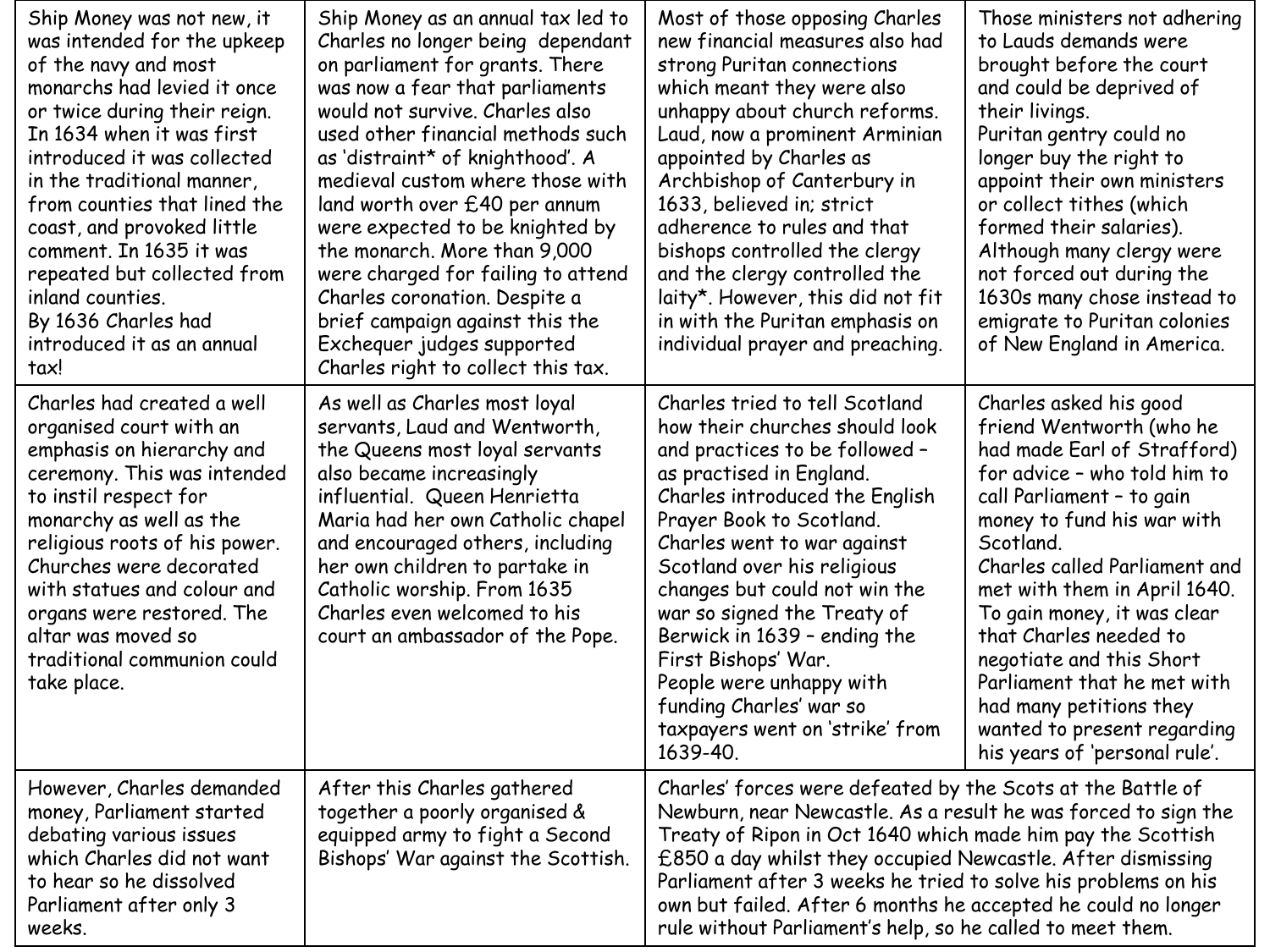- Third section of politics focuses on breakdown of relations between Charles I and government again.
- This period lasts between 1640-1649.
- Questions covering this period will focus on why their relationship broke down.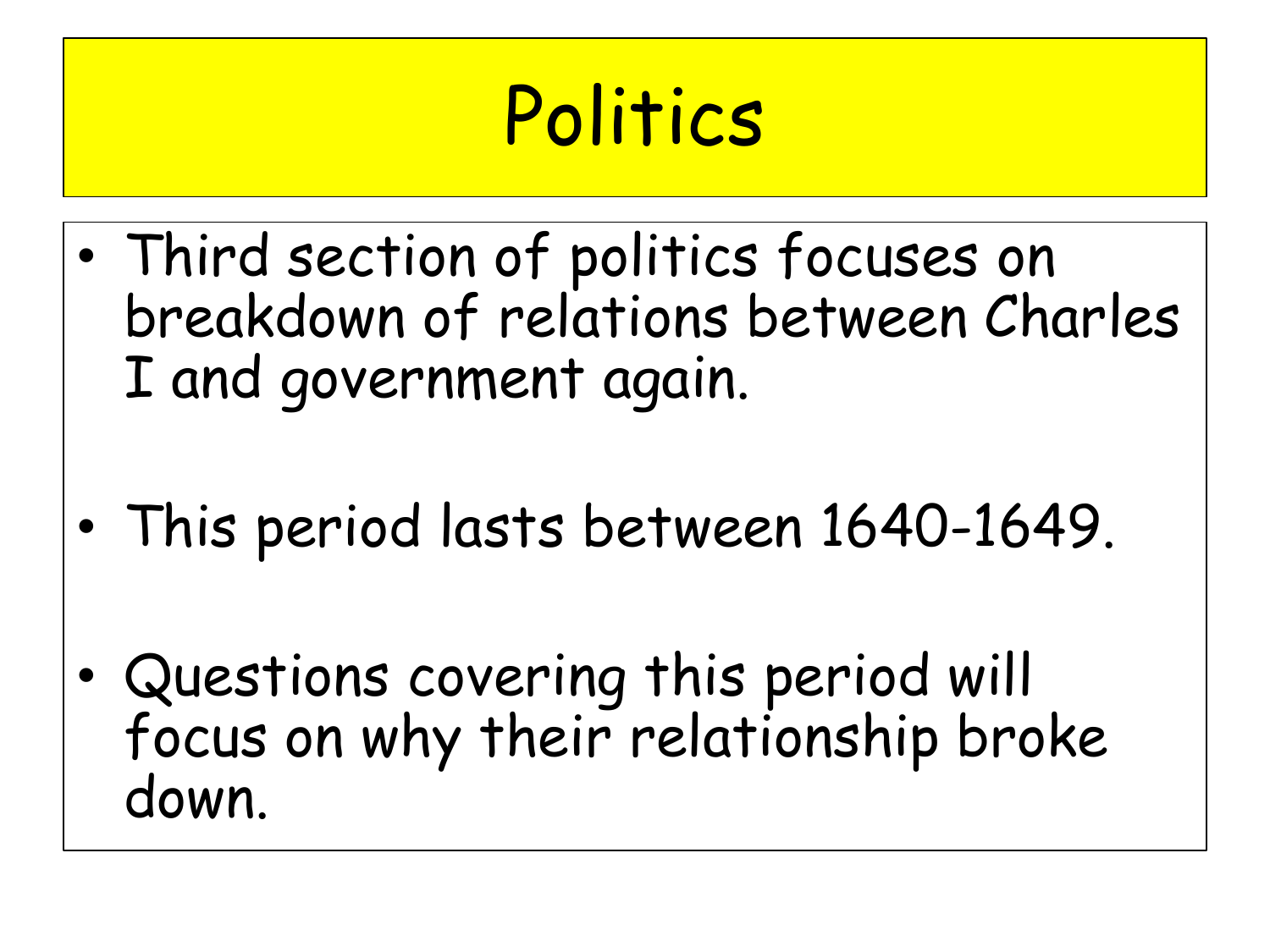- **RED** = Charles I made relations worse **BLUE** = Parliament made relations worse
- **GREEN** = Other factors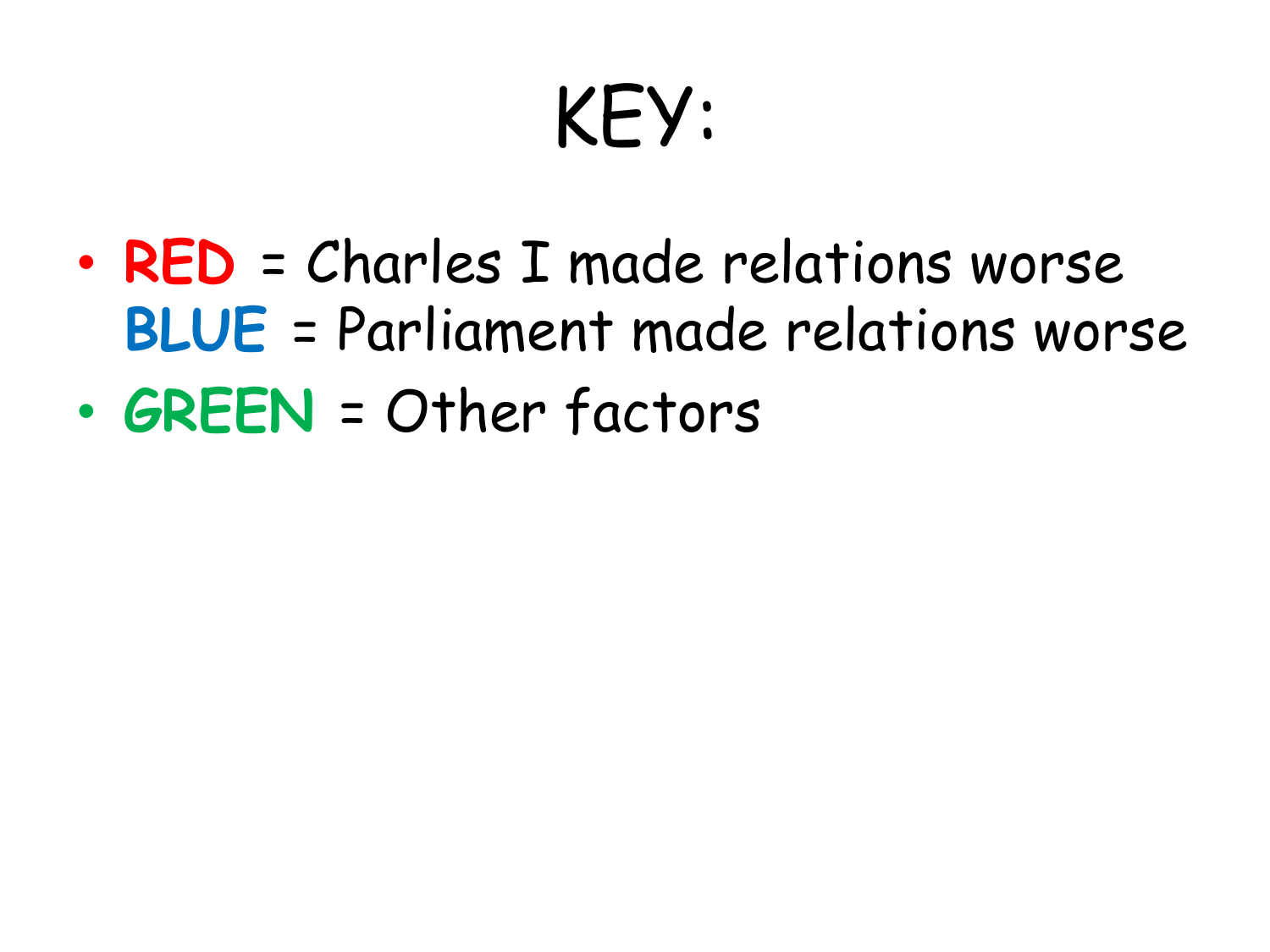| When the Long Parliament<br>met in November 1640, John<br>Pym (an MP & leading<br>Puritan) and his allies were<br>ready to seize the<br>opportunity they had waited<br>for so long.<br>The group that led the<br>opposition was known as<br>'Pym's Junto'*.                                                                                                                                                                    | In February 1641, Parliament<br>introduced the Triennial Act<br>which laid down an obligation<br>for Charles to call a Parliament<br>at least once every three<br>years.                                                                                                                                                                                                                                                                                                                                            | The first months of the<br>Long Parliament saw the<br>arrest and impeachments<br>of Laud and Strafford.                                                                                                                                                                                                                                                                                                                                                          | Strafford was put on trial in 1641,<br>but to be found guilty of treason he<br>would have to be tried in the House<br>of Lords.<br>The King assured Strafford that no<br>harm would come to him, regardless<br>of the verdict.<br>Parliament began Strafford's trial on<br>March 22 <sup>nd</sup> 1641, hoping that he was<br>going to be found quilty.                                                                                                                                                                                                                                                                                                                |
|--------------------------------------------------------------------------------------------------------------------------------------------------------------------------------------------------------------------------------------------------------------------------------------------------------------------------------------------------------------------------------------------------------------------------------|---------------------------------------------------------------------------------------------------------------------------------------------------------------------------------------------------------------------------------------------------------------------------------------------------------------------------------------------------------------------------------------------------------------------------------------------------------------------------------------------------------------------|------------------------------------------------------------------------------------------------------------------------------------------------------------------------------------------------------------------------------------------------------------------------------------------------------------------------------------------------------------------------------------------------------------------------------------------------------------------|------------------------------------------------------------------------------------------------------------------------------------------------------------------------------------------------------------------------------------------------------------------------------------------------------------------------------------------------------------------------------------------------------------------------------------------------------------------------------------------------------------------------------------------------------------------------------------------------------------------------------------------------------------------------|
| The underlying theme of the<br>trial was that Strafford had<br>committed treason by<br>creating division between<br>the King and his government.<br>The prosecution argued that<br>Strafford's actions added up<br>to an attempt to rule the<br>three kingdoms by force.<br>In his defence, Strafford<br>argued that the charges did<br>not amount to high treason.<br>Strafford defended himself<br>and did quite a good job. | As mentioned previously, to be<br>found guilty the House of<br>Lords would have to decide<br>that was the case. However, it<br>soon became clear to<br>Parliament that the House of<br>Lords were reluctant to do so<br>as if they found Strafford<br>guilty then he would have been<br>hanged, drawn and quartered.<br>Some of these same Lords had<br>sat on the Privy Council with<br>Strafford when he had made<br>the decisions he was now on<br>trial for and they had agreed<br>to these decisions with him. | Knowing that the Lords<br>would find him not quilty,<br>as he was one of their own,<br>those in Parliament who<br>hated him resorted to<br>passing the Act of<br>Attainder against<br>Strafford.<br>* Act of Attainder - Is an<br>Act of Parliament that<br>effectively acts as a death<br>warrant. The Act only<br>required a suspicion of<br>quilt, and, as long as it was<br>passed by both Houses and<br>signed by the monarch, so<br>no trial was required. | To secure the use of the Act, Pym<br>revealed the existence of a plot by<br>Catholic army officers, with support<br>from the King were plotting to<br>release Strafford and dissolve<br>Parliament by force. This became<br>known as the First Army Plot and was<br>followed by another at the end of<br>1641 aimed at bolstering support for<br>Charles. An angry mob surrounded<br>Parliament after the Act of<br>Attainder was passed, and Charles,<br>who had promised to protect<br>Strafford, was compelled to sign his<br>death warrant. At the same time, Pym<br>secured another Act against the<br>Dissolution of this Parliament without<br>its Own Consent. |
| To ensure there were no<br>further threats to<br>Parliament, they threatened<br>to impeach any<br>sheriff/customs officer who<br>collected Ship Money or<br>Tonnage and Poundage.<br>This led to many of his<br>advisors leaving King's court<br>to their country homes or<br>actually leaving the country.                                                                                                                    | Some MPs thought that Pym<br>had gone too far in pursuing<br>Strafford and, when a bill was<br>introduced to exclude bishops<br>from the House of Lords and<br>the establishment of a new<br>Church along Presbyterian<br>lines, clear divisions among MPs<br>started to become clear.                                                                                                                                                                                                                              | After the execution of<br>Strafford, in June 1641<br>Pym then pushed for more<br>constitutional changes,<br>including the abolition of<br>the Prerogative Courts and<br>the Ship Money.<br>But, a middle group of<br>'moderates' emerged in the<br>Commons nicknamed the<br>"Constitutional Royalists".                                                                                                                                                          | The opposition drew up Ten<br>Propositions to be considered by the<br>king and requested he accept them<br>before he left for Scotland to make<br>peace. These propositions included<br>significant extensions of<br>parliamentary power, such as the<br>right to approve the king's advisers<br>and measures to protect themselves<br>from royal vengeance.                                                                                                                                                                                                                                                                                                           |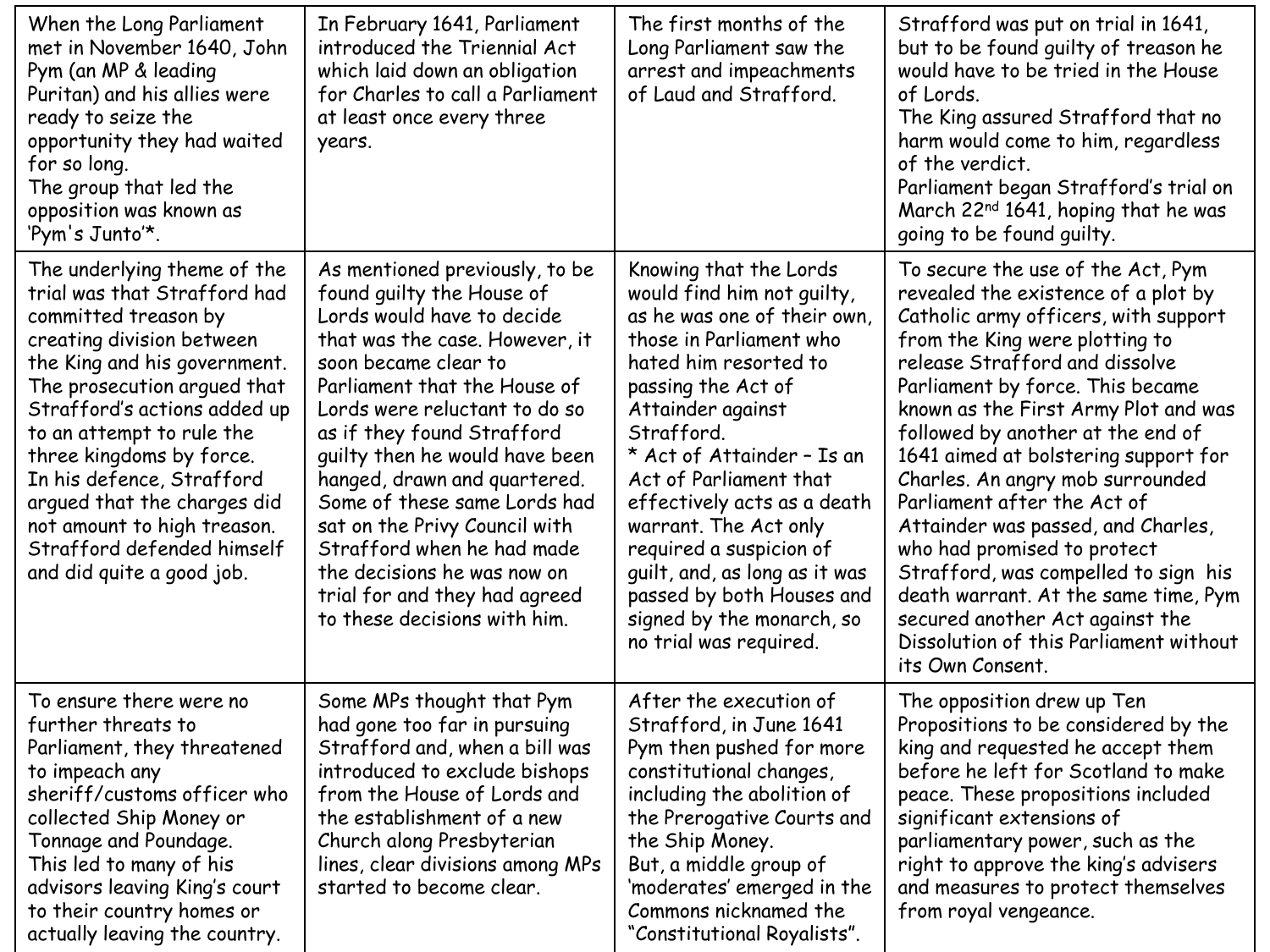| By September the situation reached<br>a stalemate - Charles began to<br>negotiate.<br>He appointed leading Puritans to his<br>government so he was not<br>surrounded by "evil" advisors<br>anymore.                                                                                                                                                                                                                                                                                                                                      | Pym still did not trust<br>Charles but as the King<br>continued to negotiate,<br>it made it harder for<br>Pym to call for even<br>more changes.                                                                                                                                                                                                                                                                                                            | The MPs returned to<br>Westminster in October and<br>they were greeted by growing<br>rumours of a rising among Irish<br>Catholics and attacks n<br>Protestant settlers there.<br>Rumours developed into tales of<br>massacre resulting in 200,000<br>deaths, and the landing of an<br>Irish army in north-west England.<br>Even though the reality was only<br>a few thousand deaths the tales<br>of a rise in an Irish threat,<br>Catholicism and a mistrust in<br>Charles led to mass panic<br>amongst the English population.                                            | Despite the panic in England<br>Charles remained in Scotland<br>until November (negotiating a<br>peace deal).<br>In his absence Parliament<br>decided that an army should be<br>raised to tackle the rebellion.<br>However, there were fears<br>that an army might be used by<br>Charles against Parliament.<br>Pym devised a plan to unite the<br>House of Commons behind a<br>demand that Parliament should<br>be allowed to approve the<br>King's choice of commander.                                                                                                                                 |
|------------------------------------------------------------------------------------------------------------------------------------------------------------------------------------------------------------------------------------------------------------------------------------------------------------------------------------------------------------------------------------------------------------------------------------------------------------------------------------------------------------------------------------------|------------------------------------------------------------------------------------------------------------------------------------------------------------------------------------------------------------------------------------------------------------------------------------------------------------------------------------------------------------------------------------------------------------------------------------------------------------|-----------------------------------------------------------------------------------------------------------------------------------------------------------------------------------------------------------------------------------------------------------------------------------------------------------------------------------------------------------------------------------------------------------------------------------------------------------------------------------------------------------------------------------------------------------------------------|-----------------------------------------------------------------------------------------------------------------------------------------------------------------------------------------------------------------------------------------------------------------------------------------------------------------------------------------------------------------------------------------------------------------------------------------------------------------------------------------------------------------------------------------------------------------------------------------------------------|
| On 22 November 1641 Pym sent the<br>'Grand Remonstrance', a document<br>that asserted much of what had<br>been included in the Ten<br>Propositions.<br>This document was a review of<br>Charles' reign, stating point by point<br>the evidence for a conspiracy lying<br>at the heart of the King's<br>government.<br>In the Remonstrance, Pym demanded<br>the following;<br>Parliament were to control<br>the King's ministers/<br>Bishops & Catholic peers were<br>to be excluded from the<br>House of Lords.<br>Reform of the Church. | Pym's aim was clear: to<br>attack the royal<br>prerogative & get<br>support from all MP's,<br>even the reluctant<br>ones.<br>MP's voted as to<br>whether to pass or<br>reject the document<br>Pym's strategy worked,<br>the Remonstrance was<br>passed by 159 votes<br>for, to 148 against.<br>After narrowly getting<br>the Remonstrance<br>passed through the<br>House of Commons,<br>Pym decided not to try<br>to get the House of<br>Lords to pass it. | On January 4 <sup>th</sup> 1642, the King<br>attempted to arrest 5 leading<br>members of Parliament (by<br>impeaching them).<br>Charles entered Parliament and<br>demanded the Speaker to point<br>out the Five Members, to which<br>the Speaker responded "May it<br>please Your Majesty, I have<br>neither eyes to see nor tonque to<br>speak".<br>However, the Five Members were<br>not there as they had slipped out<br>of the chamber into a boat, which<br>had taken them down the Thames<br>to a safe house in the City.<br>Charles left Parliament empty<br>handed. | In the days that followed it<br>became clear that Charles had<br>made a huge mistake.<br>With this one move he had<br>undone the growing impression<br>that he was a King who could<br>be trusted.<br>He had tried to resort to<br>force.<br>Support for the King was in<br>ruins.<br>Charles had made it impossible<br>to himself and his Court to<br>remain in London.<br>On January 10 <sup>th</sup> 1642 the King<br>left London for Hampton Court<br>and the Five Members<br>returned to Parliament in<br>triumph.<br>Both sides then started to<br>prepare themselves for the<br>inevitable<br>WAR! |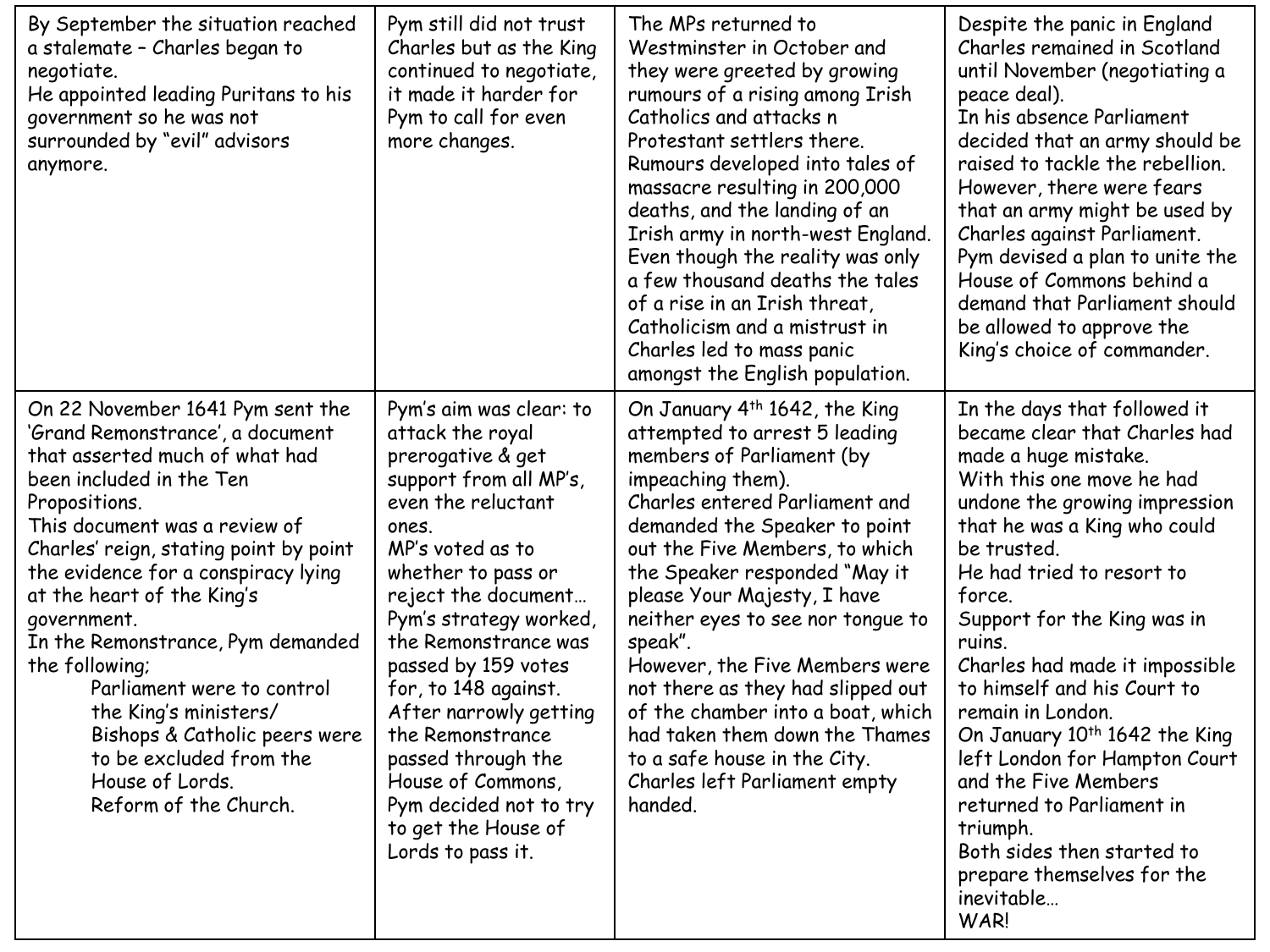- Fourth section of politics focuses on Republican rule.
- This period lasts between 1649-1660.
- Questions covering this period will focus on why Republican rule did not work – political differences, military involvement or religion.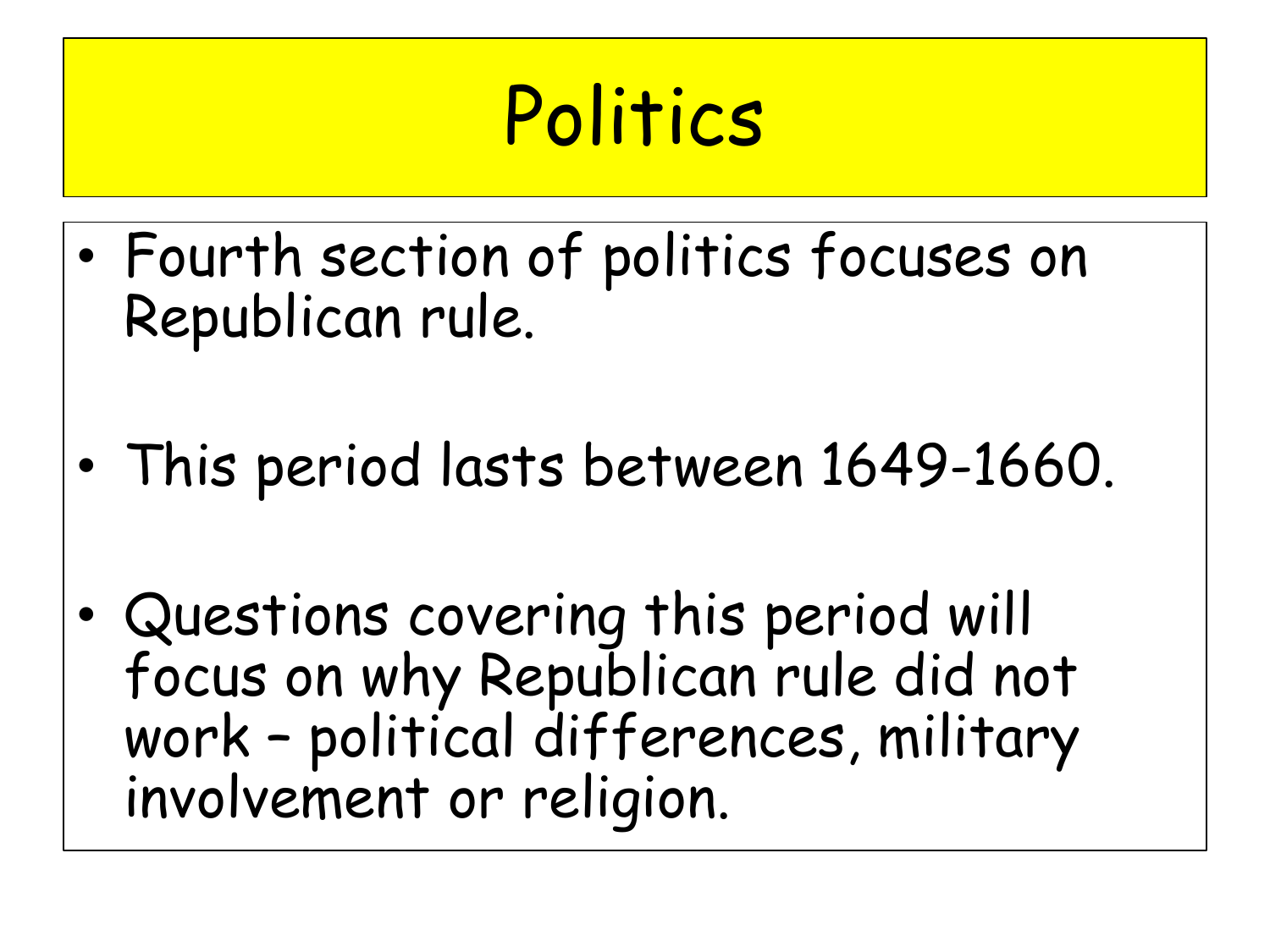- **RED** = Military differences
- **BLUE** = Political differences
- **GREEN** = Religious differences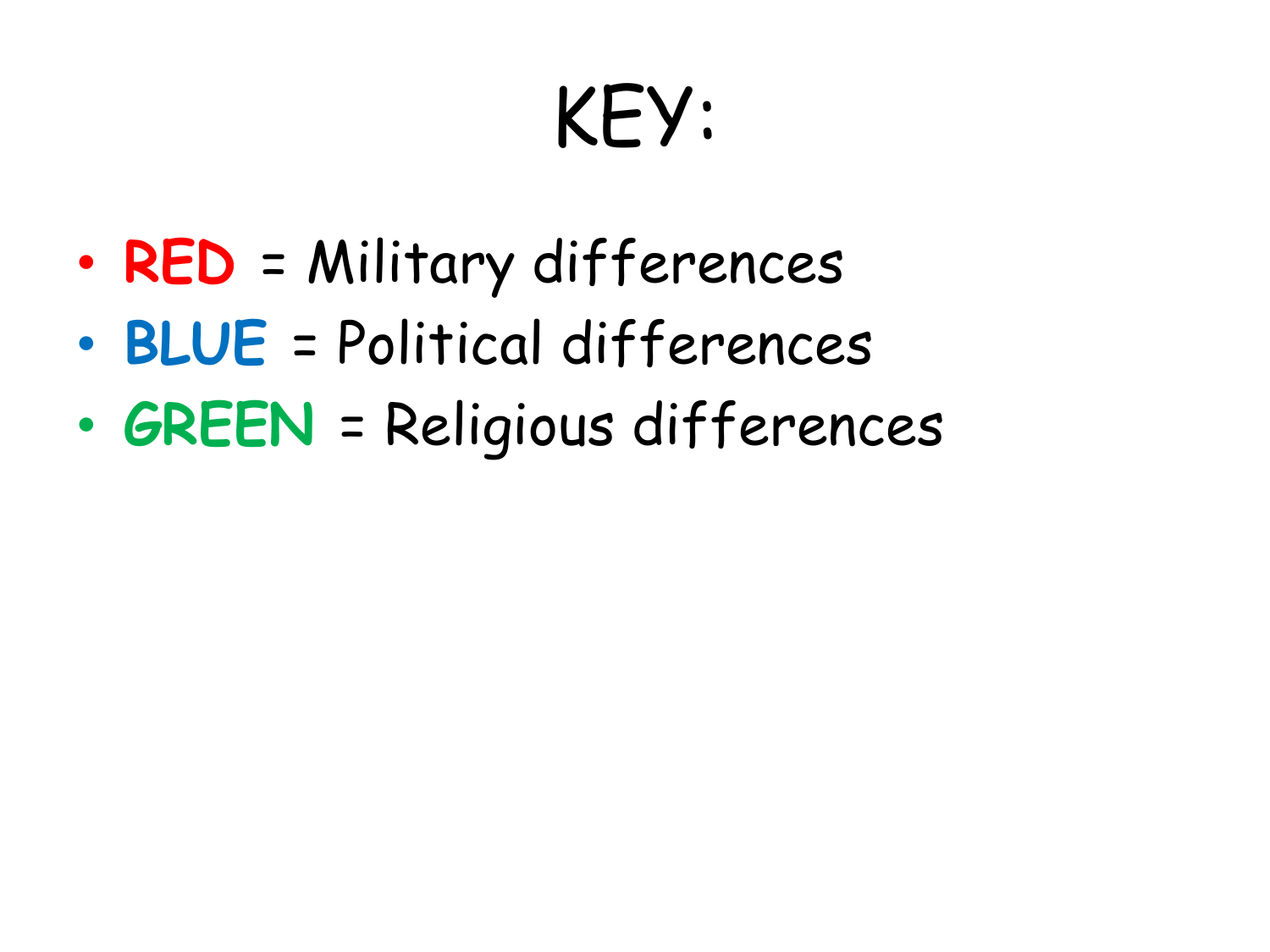| From the very beginning those who carried<br>through the execution of Charles I faced<br>problems in establishing a government to<br>replace him.<br>Ireland was already a royalist stronghold.<br>Scotland immediately proclaimed Charles<br>II as king there (although he was in exile in<br>Holland and wouldn't be crowned until<br>1651).                                                                                                                                                                                 | Ireton intended to dissolve<br>parliament and hold new<br>elections.<br>In the end power simply passed<br>to the MPs who remained at<br>Westminster.<br>4 January 1649 - these MPs,<br>known as the Rump,<br>reassembled.<br>When the few Lords who had<br>remained allies refused to<br>return, the assembly declared<br>itself to be the sole legislative<br>authority and elected Council of<br>State*. | March 1649 - the<br>monarchy and House of<br>Lords were abolished and<br>just two months later<br>England was declared a<br>Commonwealth *.<br>The revolution of 1649<br>was the work of a minority<br>who now needed wider<br>support in order to<br>establish a government.<br>Their first task needed to<br>be the establishment of<br>stability, calm the fears of<br>the men of property and<br>gain confidence. | Unfortunately the<br>main cause of fear<br>was the very army on<br>which the regimes<br>existence depended.<br>During the first two<br>years the army<br>supressed threats<br>from the Levellers<br>and counter the<br>threat from royalists<br>in Ireland and<br>Scotland. |
|--------------------------------------------------------------------------------------------------------------------------------------------------------------------------------------------------------------------------------------------------------------------------------------------------------------------------------------------------------------------------------------------------------------------------------------------------------------------------------------------------------------------------------|------------------------------------------------------------------------------------------------------------------------------------------------------------------------------------------------------------------------------------------------------------------------------------------------------------------------------------------------------------------------------------------------------------|-----------------------------------------------------------------------------------------------------------------------------------------------------------------------------------------------------------------------------------------------------------------------------------------------------------------------------------------------------------------------------------------------------------------------|-----------------------------------------------------------------------------------------------------------------------------------------------------------------------------------------------------------------------------------------------------------------------------|
| The Council of State turned its attention<br>to reforming the law and social justice (for<br>example ending the imprisonment of<br>debtors and ending of high taxation). This,<br>it was hoped, would gain support from<br>across a range of social classes.<br>Greater gentry refused to cooperate with<br>the new regime.<br>Lesser gentry had taken over much of local<br>government.<br>There was a lack of support for Charles II<br>attempted invasion in 1651 which suggested<br>the new regime was gaining acceptance. | The proposed reforms involved<br>complex areas such as the law,<br>these could not be agreed upon.<br>The Hale Commission, set up in<br>1651, investigated the reform<br>of the legal system.<br>This Commission met regularly<br>for a year but its<br>recommendations were never<br>adopted.<br>The rate of reform slowed over<br>the years, from 125 Acts in<br>1649 to just 51 Acts in 1652.           | The need to maintain a<br>large army was a major<br>reason for the<br>continuation of high<br>taxation.<br>Without reliable support<br>from the political nation<br>maintaining the army was<br>essential.<br>However, as long as the<br>army existed the reliable<br>support would not be<br>forthcoming.                                                                                                            | April 1649 - the Rump<br>started selling off<br>Crown land to raise<br>money. But wars in<br>Ireland, Scotland and<br>against the Dutch led<br>to a shortfall of<br>£700,000 in 1653.                                                                                       |
| August 1649 - Cromwell landed in Ireland<br>to supress Catholic royalist sympathisers.<br>He expected a quick victory, but this was<br>only achieved after storming Drogheda and<br>Wexford and controversially slaughtering<br>thousands of defenders and civilians<br>AFTER they had surrendered.                                                                                                                                                                                                                            | 1650 - Cromwell returned to<br>conquer Scotland, leaving Ireton<br>to complete the Irish campaign.<br>Although the Scots had been<br>parliament's allies they had cut<br>ties after the execution of<br>Charles I.                                                                                                                                                                                         | Cromwell was appointed<br>commander-in-chief and in<br>1650 defeated the Scots<br>at Dunbar.<br>A year later Charles led<br>his army south but a<br>disheartened army was<br>defeated by Cromwell in<br>Worcester on 3rd Sept<br>1651.                                                                                                                                                                                | The first Anglo -<br>Dutch War (1652 -<br>54) meant the monthly<br>assessment* had to be<br>raised in order to<br>build warships. The<br>monthly cost alone<br>was £90,000, the<br>same as Charles I's<br>entire annual revenue!                                            |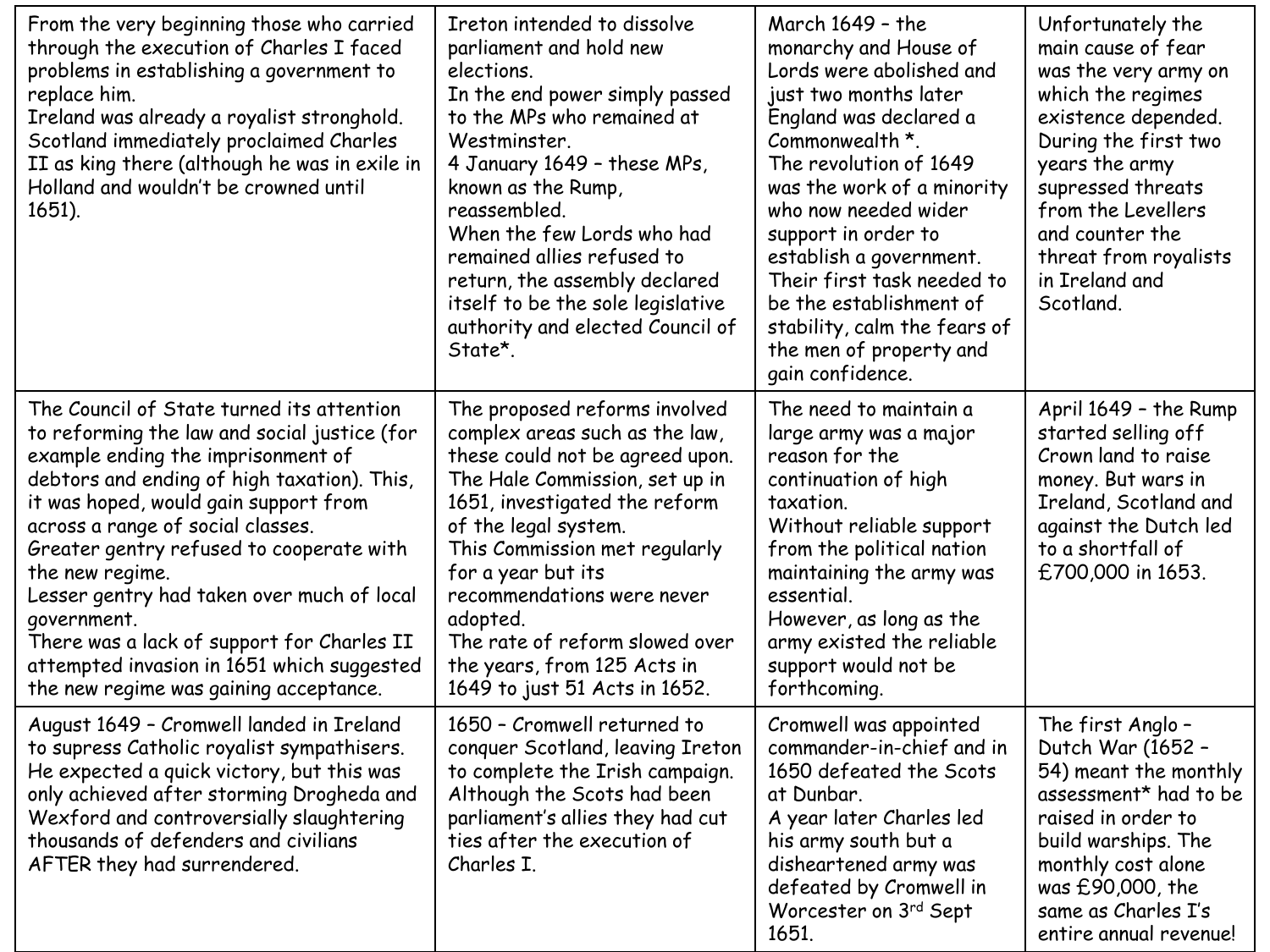| Cromwell dissolved the Rump<br>by force in 1653 due to<br>repressive measure and self<br>seeking by parliament.<br>Cromwell took it upon himself<br>to combine stability and<br>reform.                                                                                                                                                                                                                                              | Since Worcester Cromwell<br>had tried to restrain the<br>demands of the Army. The<br>Rump would not enact the<br>reforms needed and Cromwell<br>grew impatient.<br>The last straw had been when<br>the Rump wanted to hold<br>elections to replace MPs who<br>had been excluded or chosen<br>to stay away. Cromwell<br>believed as soon as this had<br>taken place the strong<br>conservative views of the<br>Rump would put a stop to any<br>new reforms. | After the dissolution of the<br>Rump, Colonel Lambert<br>advised Cromwell to introduce<br>a new constitution. Cromwell<br>asked nominated 'good men'<br>from various churches and<br>radical groups to consider and<br>formulate a government.<br>Cromwell formed a committee<br>of four generals, they asked<br>the Independent Churches to<br>nominate members for a new<br>parliament. They were known<br>as the 'Nominated Assembly'.                                                                    | Once the members had been<br>nominated, the Council of<br>Officers added several more<br>names and then reduced the total<br>down to 140.<br>Even members from Wales,<br>Scotland and Ireland were<br>included.<br>Cromwell told members that they<br>were to answer the call of God.                                                                                                                                                                                                                        |
|--------------------------------------------------------------------------------------------------------------------------------------------------------------------------------------------------------------------------------------------------------------------------------------------------------------------------------------------------------------------------------------------------------------------------------------|------------------------------------------------------------------------------------------------------------------------------------------------------------------------------------------------------------------------------------------------------------------------------------------------------------------------------------------------------------------------------------------------------------------------------------------------------------|--------------------------------------------------------------------------------------------------------------------------------------------------------------------------------------------------------------------------------------------------------------------------------------------------------------------------------------------------------------------------------------------------------------------------------------------------------------------------------------------------------------|--------------------------------------------------------------------------------------------------------------------------------------------------------------------------------------------------------------------------------------------------------------------------------------------------------------------------------------------------------------------------------------------------------------------------------------------------------------------------------------------------------------|
| The Nominated Assembly was<br>nicknamed the 'Barebones<br>Parliament'.<br>The majority of its members<br>were lesser gentry, were<br>conservative by nature and had<br>little interest in godly reforms.<br>The reforms enacted were;<br>1. War with the Dutch was<br>continued in order to secure<br>trade routes.<br>2. Legal measures to help<br>debtors were introduced.<br>3. Civil marriage was allowed,<br>officiated by JPs. | The Nominated Assembly did<br>include a minority of Fifth<br>Monarchists. Their radical<br>schemes for godly<br>government frightened the<br>more cautious members.<br>Radical 'Saints' did not feel<br>they could work with<br>conservative 'Sinners'.<br>Cromwell needed to find a way<br>to overcome this.<br>For example 'radicals' wanted<br>to abolish tithes which was<br>often key to 'conservatives'<br>financial well being.                     | In December 1653, moderate<br>members met and voted to<br>dissolve the Assembly.<br>Major-General John Lambert<br>produced the: Instrument of<br>Government.<br>Instrument of Government: A<br>Protectorate, Cromwell had<br>executive authority under a<br>parliament designed by<br>Lambert.                                                                                                                                                                                                               | <b>First Protectorate Government:</b><br>Designed by Lambert with the<br>Army Council. The Lord<br>Protectorate would be supported<br>by the Council of State and<br>single chamber parliament (460<br>members). Government to rule<br>over England, Scotland, Wales<br>and Ireland. Parliament elected<br>every 3 years (voters to have<br>minimum of £200 personal<br>property). State religion but also<br>freedom of worship (not to incl.<br>Catholicism). Cromwell remained<br>head of New Model Army. |
| First Protectorate Gov:<br>84 ordinances were issued.<br>Bear baiting and cock-fighting<br>was banned. Improved postal<br>services and made allowances<br>for the improvement of roads.<br>Laws passed to prohibit<br>blasphemy and drunkenness.                                                                                                                                                                                     | Cromwell faced resentment<br>from republican MPs (who he<br>excluded from power after<br>the dissolution of the Rump).<br>Resentful MPs caused the<br>first parliament to be<br>dissolved in Jan 1655.                                                                                                                                                                                                                                                     | Rule of Major Generals 1655-56, Second Protectorate Gov:<br>Spring 1655: Royalist rising, led by John Penruddock, broke out in<br>Wiltshire - but was easily defeated.<br>Cromwell organised greater control of the provinces: Imposed<br>centralised military control by dividing the country into 11<br>districts. Each district was under the control of a major-general<br>responsible for local government, security and a 'reformation of<br>manners'. Major-generals were supported by a new militia. |                                                                                                                                                                                                                                                                                                                                                                                                                                                                                                              |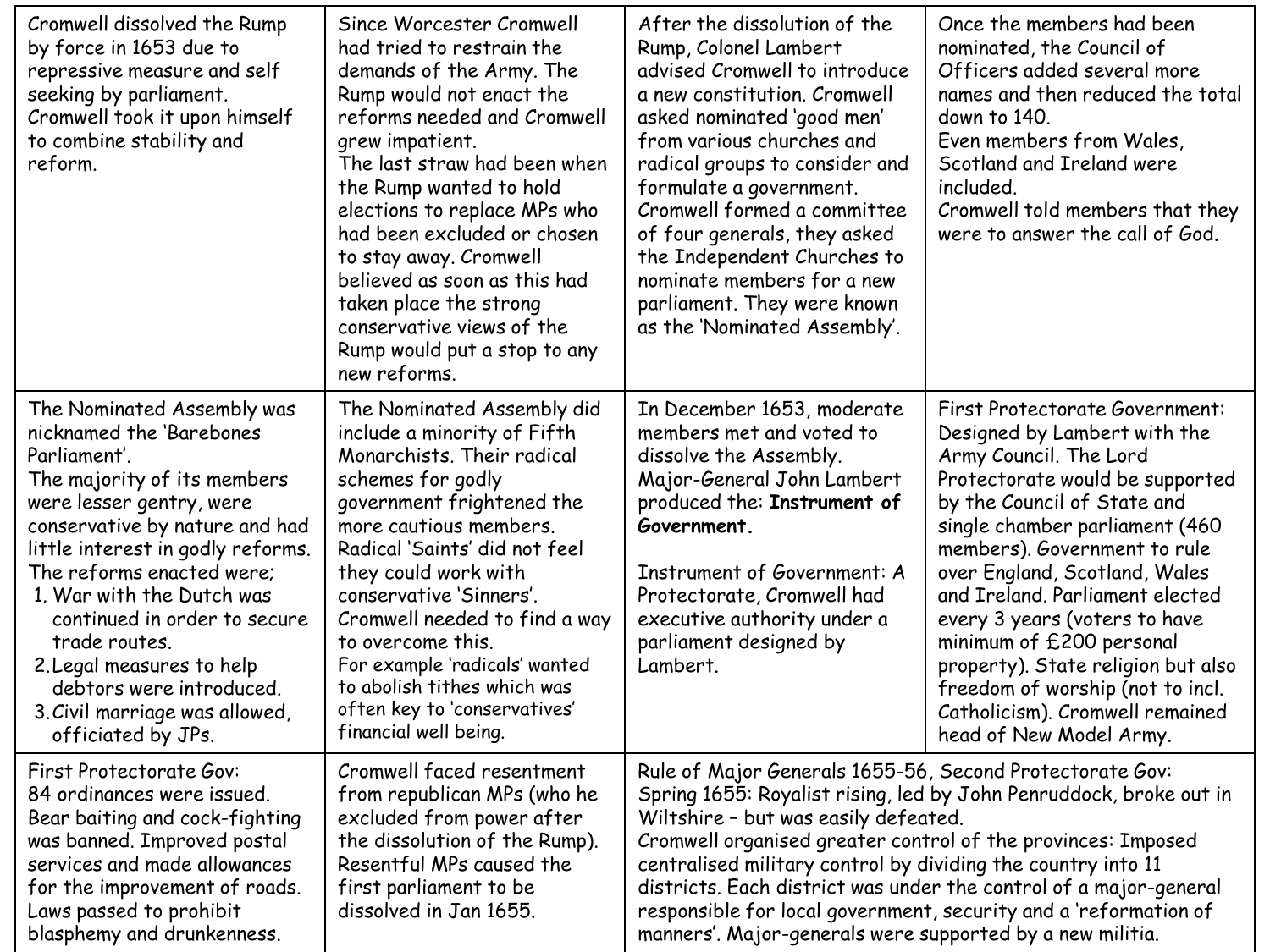| Second Protectorate Gov:<br>There was mixed success.<br>>Lancashire, Major-General Worsley:<br>closed down 200 alehouses.<br>>Lincolnshire, Major-General Whalley:<br>suppressed traditional entertainments<br>(i.e. stage plays and horse racing).<br>>Many others were not as successful<br>and neglected many of their duties.                                                                                                                                                                        | Cromwell established a<br><b>Commissions of Triers and</b><br><i>Ejectors</i> to supervise the<br>running of the Church. The<br>emphasis was on quality of<br>preaching and flexibility of<br>belief.                                                                                                                                                                  | In 1657 Cromwell was<br>offered the Crown by a<br>second parliament, however,<br>this meant Cromwell's power<br>would be defined and limited<br>by law.                                                                                                                                                                                                                                                                                                                                                                                                                     | Although the major-<br>generals were reasonably<br>successful what they were<br>aiming to do was unpopular.<br>The new second parliament<br>was therefore intent on<br>replacing them and<br>Cromwell recognised the<br>need for compromise.                                                                                                                                                                                                                                                                     |
|----------------------------------------------------------------------------------------------------------------------------------------------------------------------------------------------------------------------------------------------------------------------------------------------------------------------------------------------------------------------------------------------------------------------------------------------------------------------------------------------------------|------------------------------------------------------------------------------------------------------------------------------------------------------------------------------------------------------------------------------------------------------------------------------------------------------------------------------------------------------------------------|-----------------------------------------------------------------------------------------------------------------------------------------------------------------------------------------------------------------------------------------------------------------------------------------------------------------------------------------------------------------------------------------------------------------------------------------------------------------------------------------------------------------------------------------------------------------------------|------------------------------------------------------------------------------------------------------------------------------------------------------------------------------------------------------------------------------------------------------------------------------------------------------------------------------------------------------------------------------------------------------------------------------------------------------------------------------------------------------------------|
| The new constitution was based on the<br>restoration of monarchy. The Humble<br>Petition and Advice (offered to<br>Cromwell by the Second Protectorate<br>Parliament) consisted of:<br>Government by a king (changed<br>1.<br>to Lord Protector when<br>Cromwell refused the Crown).<br>2.<br>Provision for hereditary<br>succession.<br>Parliament to control the army,<br>3.<br>and officers of state to be<br>approved by parliament.<br>4.<br>Regular elections and limited<br>religious toleration. | The Humble Petition was<br>welcome by some as it was<br>seen as a step towards<br>Stuart Restoration.<br>However, Cromwell knew if<br>appointed king he would face<br>a severe backlash.                                                                                                                                                                               | Oliver Cromwell died on<br>September 3rd 1658.<br>Richard Cromwell succeeded<br>his father- he was declared<br>the new Lord Protector on<br>September 3rd 1658. In<br>January 1659 he summoned<br>what is known as the Third<br>Protectorate Parliament.<br>Unlike his father he had no<br>experience of politics or the<br>experience of warfare. As a<br>result of this he was deemed<br>"unacceptable" and was<br>forced to resign in April<br>1659. The Rump was then<br>recalled in May 1659.                                                                          | As before, the Rump failed<br>in their attempts to rule<br>the Commonwealth.<br>With their rule falling<br>apart, the initiative was<br>taken by General George<br>Monck to install change.<br>Monck was a professional<br>soldier who had fought for<br>the Royalists in the English<br>Civil War and had later<br>fought on the same side as<br>Cromwell in the Anglo-<br>Dutch War. Riots broke out<br>in London due to the poor<br>efforts of the Rump to rule<br>the Commonwealth, so<br>Monck took action. |
| In January 1660 - General Monck<br>marched his forces to London and<br>restored order after riots by the<br>Army who attempted to remove the<br>Rump and demand free elections.<br>In February 1660 - He allowed<br>members of the Long Parliament (who<br>had been purged in 1648) to return so<br>it could dissolve itself.                                                                                                                                                                            | In April $1660 - a$ newly<br>elected assembly (calling<br>itself the new Convention<br>Parliament as it had not been<br>called by a King) met and was<br>presented with a copy of the<br>Declaration of Breda (issued<br>by Charles II on 4 April<br>1660 on advice from Edward<br>Hyde and Monck and named<br>after the Dutch city of<br>Breda where it was devised). | Charles II had spent most of his time in exile in France (at<br>the court of Louis XIV).<br>In late 1659 restoration looked likely, Monck advised<br>Charles to move to Protestant Holland and here Charles<br>Declaration was devised and promised:<br><b>*Amnesty</b> - for action taken during the years of war<br>and Interregnum <sup>*</sup> (except for those who had signed<br>Charles I's death warrant).<br><b>Settlement</b> - of outstanding issues in partnership<br>with Parliament.<br>"Arrears of pay for the army.<br>"Religious tolerance would continue. |                                                                                                                                                                                                                                                                                                                                                                                                                                                                                                                  |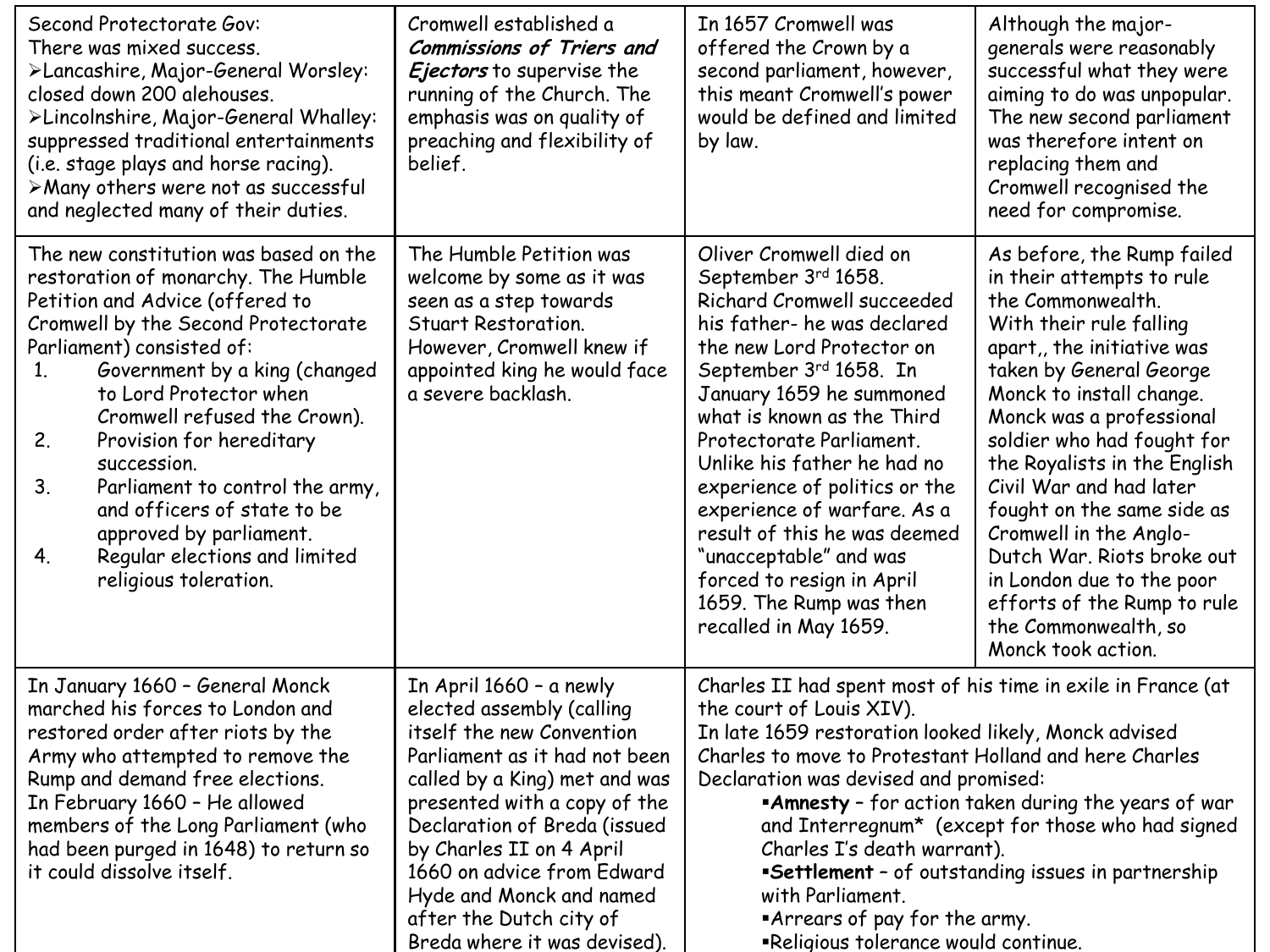- Fifth section of politics focuses on Charles II & James II (Restoration).
- This period lasts between 1660-1688.
- Questions covering this period will focus on why their reigns failed.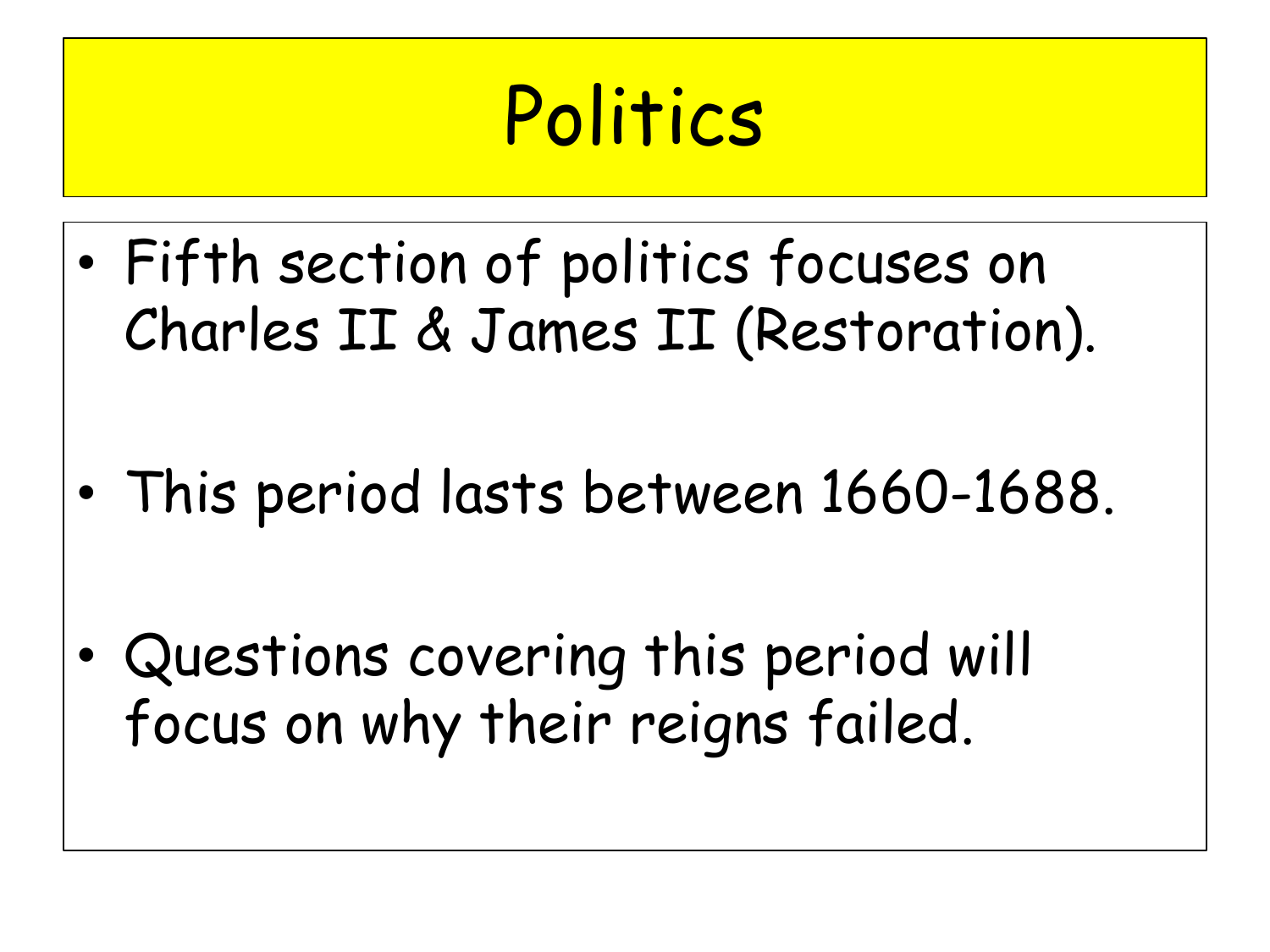- **RED** = Their reigns were a failure
- **GREEN** = Their reigns were stable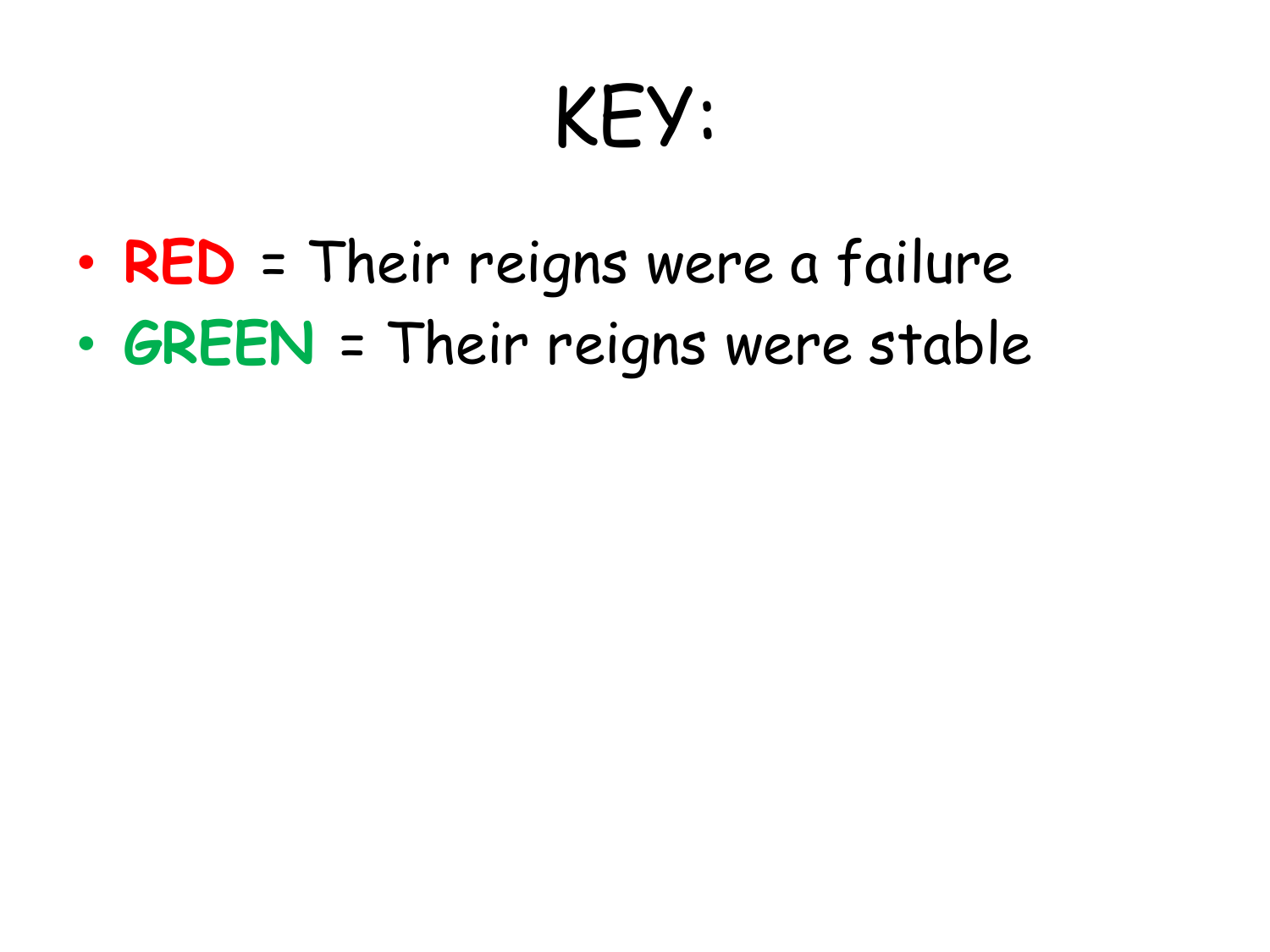| 5 <sup>th</sup> May 1660- Parliament voted<br>that government would consist of<br>the King, Lords and Commons.<br>25 <sup>th</sup> May 1660 - Charles II landed<br>at Dover and received an ecstatic<br>welcome.                                                                                                                                                                                                                                                                                                                                                          | The Convention Parliament was<br>dissolved in December 1660<br>and new elections took place<br>after Charles II's return.<br>There was a failed rebellion in<br>London in 1661, led by the<br>Fifth Monarchist Thomas<br>Venner (a rebel). As a result of<br>the new elections, a new<br>Parliament, nicknamed the<br>Cavalier Parliament, due to the<br>massive royalist majority -<br>came into rule. This Parliament<br>wanted revenge. | The aims of the Cavalier<br>Parliament were:<br>• To weaken any restrictions<br>on the King's power.<br>Undermine any clarity<br>$\blacksquare$<br>achieved by the Convention<br>Parliament which included:<br>1. Retention of the 1641<br>Triennial Act.<br>2.<br><b>Ensure Parliamentary</b><br>control of the militia.<br>Confirming abolition of<br>3 <sub>1</sub><br>the Prerogative Courts. | Militia Act of 1661 - said<br>the King had supreme<br>control of the army.<br>Revised Triennial Act of<br>1664 - said not enforce the<br>calling of Parliament every<br>3 years.                                                                                                                                                                        |
|---------------------------------------------------------------------------------------------------------------------------------------------------------------------------------------------------------------------------------------------------------------------------------------------------------------------------------------------------------------------------------------------------------------------------------------------------------------------------------------------------------------------------------------------------------------------------|--------------------------------------------------------------------------------------------------------------------------------------------------------------------------------------------------------------------------------------------------------------------------------------------------------------------------------------------------------------------------------------------------------------------------------------------|---------------------------------------------------------------------------------------------------------------------------------------------------------------------------------------------------------------------------------------------------------------------------------------------------------------------------------------------------------------------------------------------------|---------------------------------------------------------------------------------------------------------------------------------------------------------------------------------------------------------------------------------------------------------------------------------------------------------------------------------------------------------|
| The Act of Uniformity of 1662 -<br>restored the Laudian Church with<br>strict conditions which resulted in<br>1,800 ministers being able to<br>conform so were expelled. The Act<br>of Uniformity also ensured that<br>only few Puritans would be able to<br>sit on borough corporations which<br>governed towns/ports. Sheldon was<br>appointed Archbishop of<br>Canterbury - his mentor had been<br>Laud. Conventicle Act passed which<br>punished any who tried to have<br>separate religious meetings away<br>from the Church. This unified<br>religious separatists. | Charles needed to raise regular<br>taxation - Hearth Tax was<br>introduced in 1661. This was<br>based upon the number of<br>hearths (fireplaces) in a<br>household. Only 1/3 of the<br>expected £250,000 was<br>collected - this displeased<br>Charles but pleased Parliament.                                                                                                                                                             | The Restoration Settlement<br>did not solve the problems<br>that led to the Civil War in<br>the first place. When Charles<br>II returned to England and<br>claimed to be in his 12 <sup>th</sup> year<br>of rule he had laid down a<br>claim to Divine Right.                                                                                                                                     | However, in reality it had<br>been Parliament who had<br>recalled Charles as<br>monarch.<br>Charles II was restricted<br>by Parliament, who:<br>Denied/restricted his<br>funding,<br>Denied him independence<br>(even on aspects he had<br>prerogative),<br>Stood in the way of the<br>religious tolerance Charles<br>was prepared to<br>compromise on. |
| In 1672 Charles tried to establish religious tolerance, (through the<br>Declaration of Indulgence) for the second time, but because of the<br>fear of Catholicism this caused conflict (the first attempt was 1662,<br>but he was forced to withdraw due to a strong Anglican Parliament).                                                                                                                                                                                                                                                                                |                                                                                                                                                                                                                                                                                                                                                                                                                                            | Puritan dissenters had<br>declined and people disliked<br>the persecution of those who<br>were otherwise peaceful and<br>respectable.                                                                                                                                                                                                                                                             | However, there were<br>problems with the<br>Declaration of Indulgence;<br>It included Catholics and<br>stated royal prerogative<br>meant Charles could<br>dispense with 'operation of<br>the law'.                                                                                                                                                      |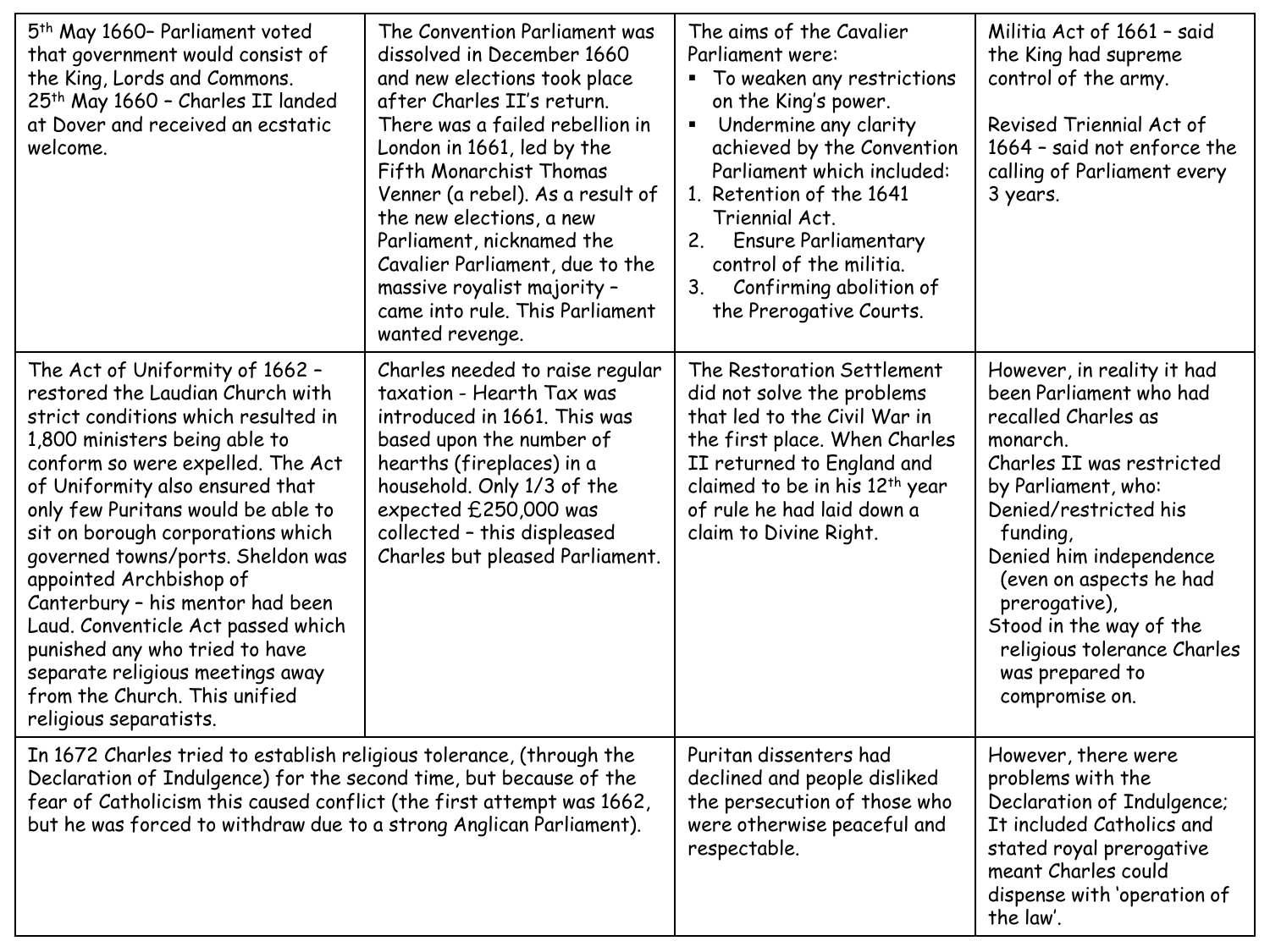| However, the Declaration of<br>Indulgence could be<br>maintained as long as<br>Parliament was not called but<br>Charles needed money to pay<br>debt. Although he had<br>suspended payment to<br>debtors known as the 'Stop of<br>the Exchequer', a third Anglo-<br>Dutch War meant he had<br>little choice. This was<br>Parliaments chance to stop<br>the Indulgence.<br>The Commons tried to pass<br>tolerance for Protestants but<br>this was blocked by the Lords. | Charles could not stop a Test Act<br>which forced holders of pubic<br>office to deny Catholic doctrines.<br>As a result, Lord Treasurer<br>Clifford and the Lord Admiral<br>(Charles' brother James)<br>immediately resigned.<br>Charles realised he had<br>overstepped his powers which<br>could have led to conflict.<br>So appointed Treasurer Thomas<br>Osborne, Earl of Danby who was<br>impeccably Anglican and<br>Protestant.                                                | August 1678 - fears of a Catholic<br>emergence resulted in the so-called<br>Popish Plot. An Anglican priest,<br>Titus Oates, who was educated as a<br>Jesuit in France approached Sir<br>Edmund Berry Godfrey, with a story<br>of a plot, organised by French<br>Jesuits to kill Charles and replace<br>him with his Catholic brother. The<br>story lacked credibility.<br>Godfrey was found dead in a London<br>park. All of a sudden the plot<br>seemed more credible.                                                                                | Investigations followed.<br>Correspondence was found,<br>written between Edward<br>Coleman, former employee of<br>the Duke of York to Jesuit<br>and French agents.<br>This further seemed to<br>confirm Oates's story. Oate's<br>could now accuse whomever he<br>wanted until he finally went<br>too far.<br>Rumours meant there was now<br>a full political crisis and<br>Parliament attempted to pass<br>a law excluding James from<br>the succession. |
|-----------------------------------------------------------------------------------------------------------------------------------------------------------------------------------------------------------------------------------------------------------------------------------------------------------------------------------------------------------------------------------------------------------------------------------------------------------------------|-------------------------------------------------------------------------------------------------------------------------------------------------------------------------------------------------------------------------------------------------------------------------------------------------------------------------------------------------------------------------------------------------------------------------------------------------------------------------------------|---------------------------------------------------------------------------------------------------------------------------------------------------------------------------------------------------------------------------------------------------------------------------------------------------------------------------------------------------------------------------------------------------------------------------------------------------------------------------------------------------------------------------------------------------------|----------------------------------------------------------------------------------------------------------------------------------------------------------------------------------------------------------------------------------------------------------------------------------------------------------------------------------------------------------------------------------------------------------------------------------------------------------|
| For Shaftesbury (Cooper) the<br>Popish Plot provided a golden<br>opportunity to challenge<br>Osborne's (Danby) power.<br>Danby used corruption and<br>bribery, funded by France.<br>This all tied in very well with<br>Oate's accusations of Popish<br>Plots and treasons. Attempts<br>were made to impeach him.<br>Charles' attempted to save<br>him by dissolving the Cavalier<br>Parliament but failed.                                                            | New elections had created an<br>anti-Danby majority.<br>These MPs, known as Whigs,<br>favoured reform at the expense<br>of the crown:<br>The next Parliament forced<br>Charles to appoint a new Privy<br>Council (chosen by parliament),<br>excluded James from succession,<br>replaced him with Charles<br>illegitimate Protestant son, the<br>Duke of Monmouth, people feared<br>James would adopt a pro-Catholic<br>approach and force these views<br>with an absolute monarchy. | For Charles this was all one step too<br>far, he was determined to resist.<br>He would not tolerate a blatant<br>attack on hereditary Divine Right<br>monarchy.<br>Whilst Charles showed tolerance<br>and even apathy on other matters<br>this was not the case on this<br>matter.                                                                                                                                                                                                                                                                      | 1679 - The first Exclusion Bill<br>was stopped from going to the<br>House of Lords as Charles<br>dissolved Parliament.                                                                                                                                                                                                                                                                                                                                   |
| 1680 - A new Parliament presented another Bill, defeated by the<br>Lords due to heavy pressure from the King. This prevented a Whig<br>triumph and created a delay until a time when Popish Plot fears<br>started to subside, as well as Whig support, by this point 35<br>Catholics had been executed or fled into exile.                                                                                                                                            |                                                                                                                                                                                                                                                                                                                                                                                                                                                                                     | 1675 - Charles made a secret agreement with Louis XIV, stating that<br>if Parliament showed hostility to France he would suspend it. The<br>first time Parliament was suspended in 1675 Charles received<br>£100,000 and 1681 he was financially independent. Charles decreed<br>the 1681 Parliament should meet in Oxford, away from the London<br>Whig stronghold. This he hoped would stop London Whig intervention.<br>When Shaftesbury (Cooper) proposed another Exclusion Bill, Charles<br>dissolved Parliament and had him arrested for treason. |                                                                                                                                                                                                                                                                                                                                                                                                                                                          |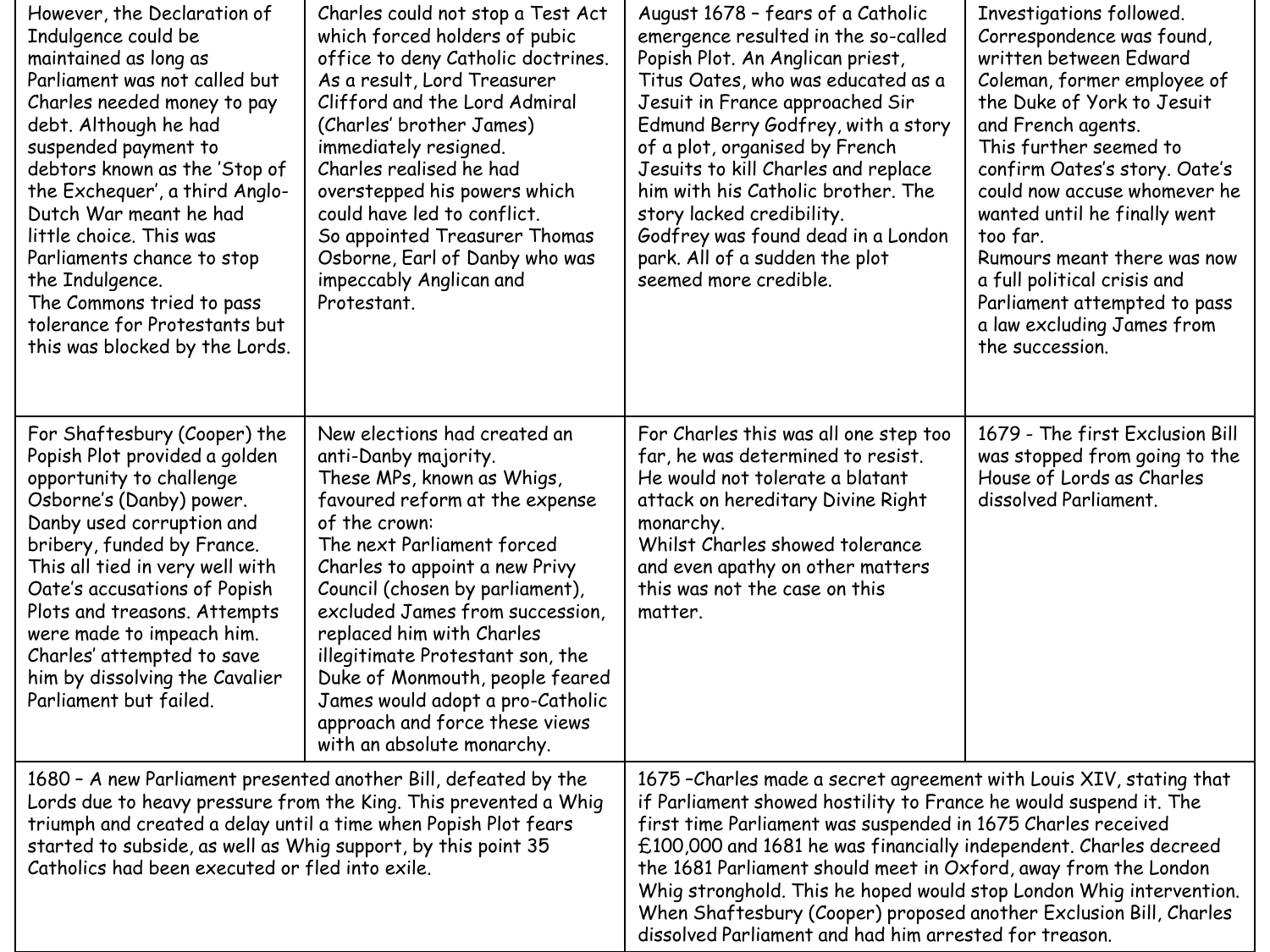| Following the Whigs passing another<br>Exclusion bill, Shaftesbury was<br>arrested for treason. However, he<br>was acquitted by a sympathetic jury,<br>but then Shaftesbury found himself<br>facing new charges and was forced<br>into exile in November 1682. | In desperation, in April 1682 a<br>group of old Cromwellian soldiers<br>plotted to kill Charles II at Rye<br>House and replace him with the<br>Duke of Monmouth (his<br>illegitimate son). However, the<br>plot failed and they were<br>arrested. This allowed Charles II<br>to destroy the Whig government -<br>Charles targeted them all, even on<br>doubtful evidence. | The Rye House Plot allowed<br>Charles II to discredit the<br>Whigs and allowed Charles to<br>avoid calling Parliament for<br>the rest of his reign<br>(therefore going against the<br>Triennial Act of 1664 in which<br>he had agreed to call<br>Parliament every 3 years).                                       | Charles was then able<br>to recall and revise<br>(change) the borough<br>charters (rules) that<br>controlled elections,<br>to help select<br>Parliamentary<br>candidates.                        |
|----------------------------------------------------------------------------------------------------------------------------------------------------------------------------------------------------------------------------------------------------------------|---------------------------------------------------------------------------------------------------------------------------------------------------------------------------------------------------------------------------------------------------------------------------------------------------------------------------------------------------------------------------|-------------------------------------------------------------------------------------------------------------------------------------------------------------------------------------------------------------------------------------------------------------------------------------------------------------------|--------------------------------------------------------------------------------------------------------------------------------------------------------------------------------------------------|
| Charles died in 1685, whilst this was<br>taking place, but it was continued by<br>his brother James, who succeeded<br>Charles without any opposition.                                                                                                          | In June 1685 the Duke of<br>Monmouth (Charles II's<br>illegitimate son) raised a rebellion<br>against the newly crowned James<br>II (his own uncle).                                                                                                                                                                                                                      | James was a Catholic so posed<br>a threat to Protestants.                                                                                                                                                                                                                                                         | James personality<br>meant he alienated<br>every section of<br>society - this led to a<br>lack of support from<br>everyone.                                                                      |
| James used his royal prerogative to<br>establish what he wanted if<br>Parliament refused it - like freedom<br>for Catholics.                                                                                                                                   | James used legal cases to get a<br>judicial (court) order which stated<br>he could issue dispensations when<br>he wanted.                                                                                                                                                                                                                                                 | 1688 - James' wife gave birth<br>to a son, this instilled fear<br>into all as they knew this child<br>would be raised a Catholic,<br>unlike James' two daughters<br>from his first marriage, who<br>had been raised Protestants.                                                                                  | James wanted<br>religious freedom &<br>legal equality for<br>Catholics.                                                                                                                          |
| 1685 - allowed personal dispensations<br>for Catholics to become army<br>officers.                                                                                                                                                                             | 1687 - James issued a new<br>Declaration of Indulgence,<br>granting freedom of worship to<br>both Catholic and Protestants.                                                                                                                                                                                                                                               | An Ecclesiastical Commission<br>was set up to act as a Court<br>for Church affairs, with<br>power similar to the<br>Prerogative Court of High<br>Commission which had been<br>abolished in 1641. Using this<br>James expelled the Fellows of<br>Magdalen College, Oxford,<br>and replaced them with<br>Catholics. | 1688 - James renewed<br>the Declaration of<br>Indulgence and<br>ordered that it be<br>read from the pulpit<br>in every parish,<br>forcing the Church to<br>accept its own<br>reduction of power. |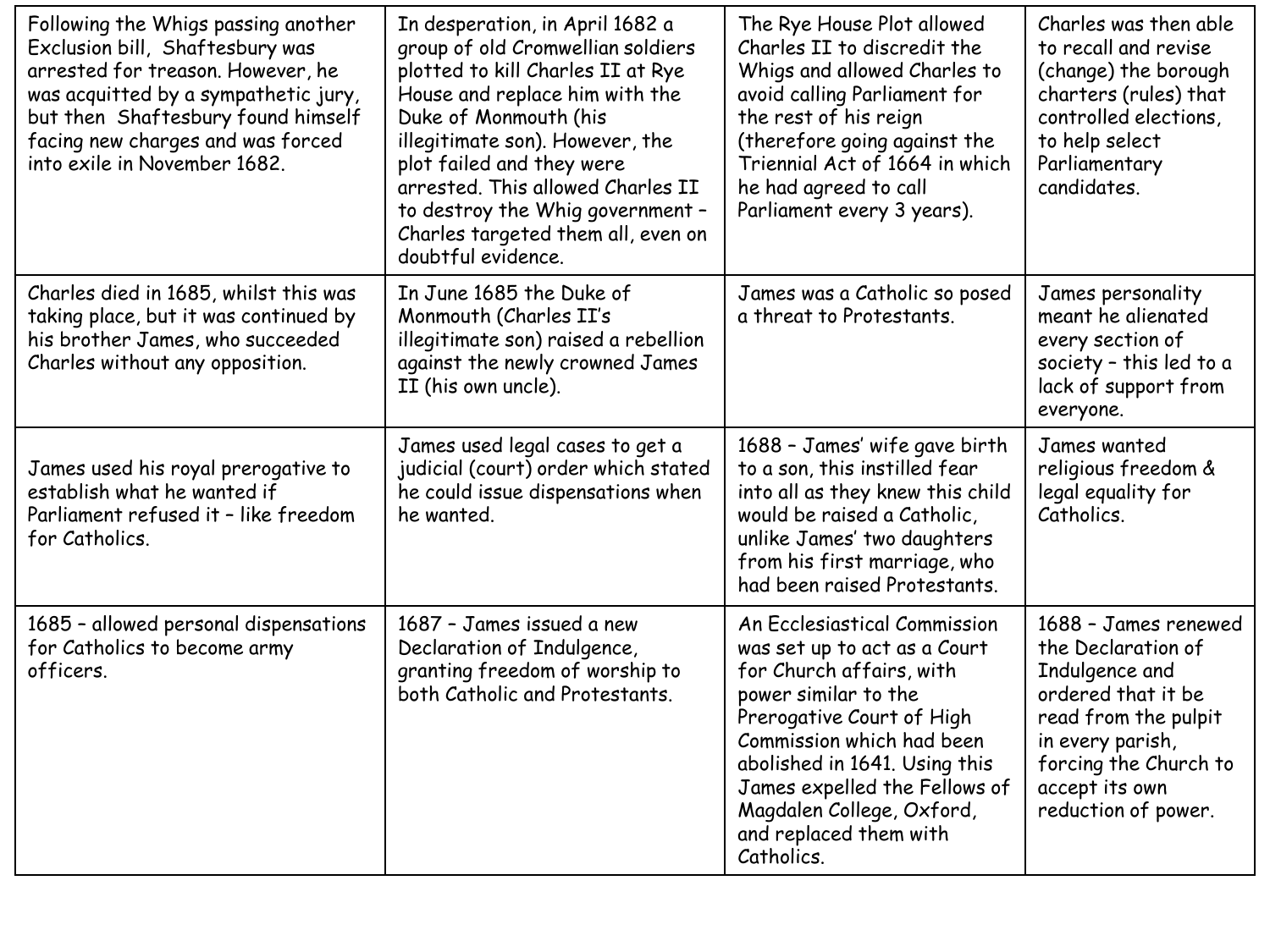| James continued<br>the work of Charles<br>II by further<br>remodelling borough<br>charters and he<br>appointed Catholics<br>as magistrates.<br>By making religious<br>changes without the<br>approval of<br>Parliament, it meant<br>he had threatened<br>their existence. | In the summer of 1688 a<br>letter, signed by seven<br>leading political figures, was<br>carried to Holland. This<br>letter invited William of<br>Orange, the husband of<br>James' daughter, Mary, to<br>intervene in England with an<br>armed force. This was not an<br>invitation to take the throne,<br>but, an invitation to mount<br>an invasion. | The invitation was accepted because:<br>It had been signed by representatives of nearly all the political elite in<br>England.<br>Whigs - Russell, Sidney, Lumley and Devonshire.<br>Tories - Earl of Danby (whose impeachment had been rescinded) and Henry<br>Compton (the Bishop of London).<br>Catholics - Shrewsbury (who had been forced to convert to Anglicanism).<br>Also, It helped William in his struggle. He wanted to ensure the survival of<br>the Dutch Republic against Louis XIV who had been trying to destroy it since<br>1667. If William could bring England into the equation then that might tip<br>things against Louis and instead in Williams favour. For this reason William<br>was supported by the Dutch authorities. Ships, supplies and a small but well<br>prepared army set sail for England, arriving at Torbay in November 1688. |  |
|---------------------------------------------------------------------------------------------------------------------------------------------------------------------------------------------------------------------------------------------------------------------------|-------------------------------------------------------------------------------------------------------------------------------------------------------------------------------------------------------------------------------------------------------------------------------------------------------------------------------------------------------|----------------------------------------------------------------------------------------------------------------------------------------------------------------------------------------------------------------------------------------------------------------------------------------------------------------------------------------------------------------------------------------------------------------------------------------------------------------------------------------------------------------------------------------------------------------------------------------------------------------------------------------------------------------------------------------------------------------------------------------------------------------------------------------------------------------------------------------------------------------------|--|
| When faced with this threat James hesitated. This led to any supporters he had deserting him As William approached London                                                                                                                                                 |                                                                                                                                                                                                                                                                                                                                                       |                                                                                                                                                                                                                                                                                                                                                                                                                                                                                                                                                                                                                                                                                                                                                                                                                                                                      |  |

When faced with this threat James hesitated. This led to any supporters he had deserting him. As William approached London James fled. James was recaptured but the opportunity for him to escape was given to him as this was the ideal outcome. There was to be no trial, no public execution. If James fled it could be claimed he abdicated, thus leaving the throne vacant for his Protestant heir, William and Mary.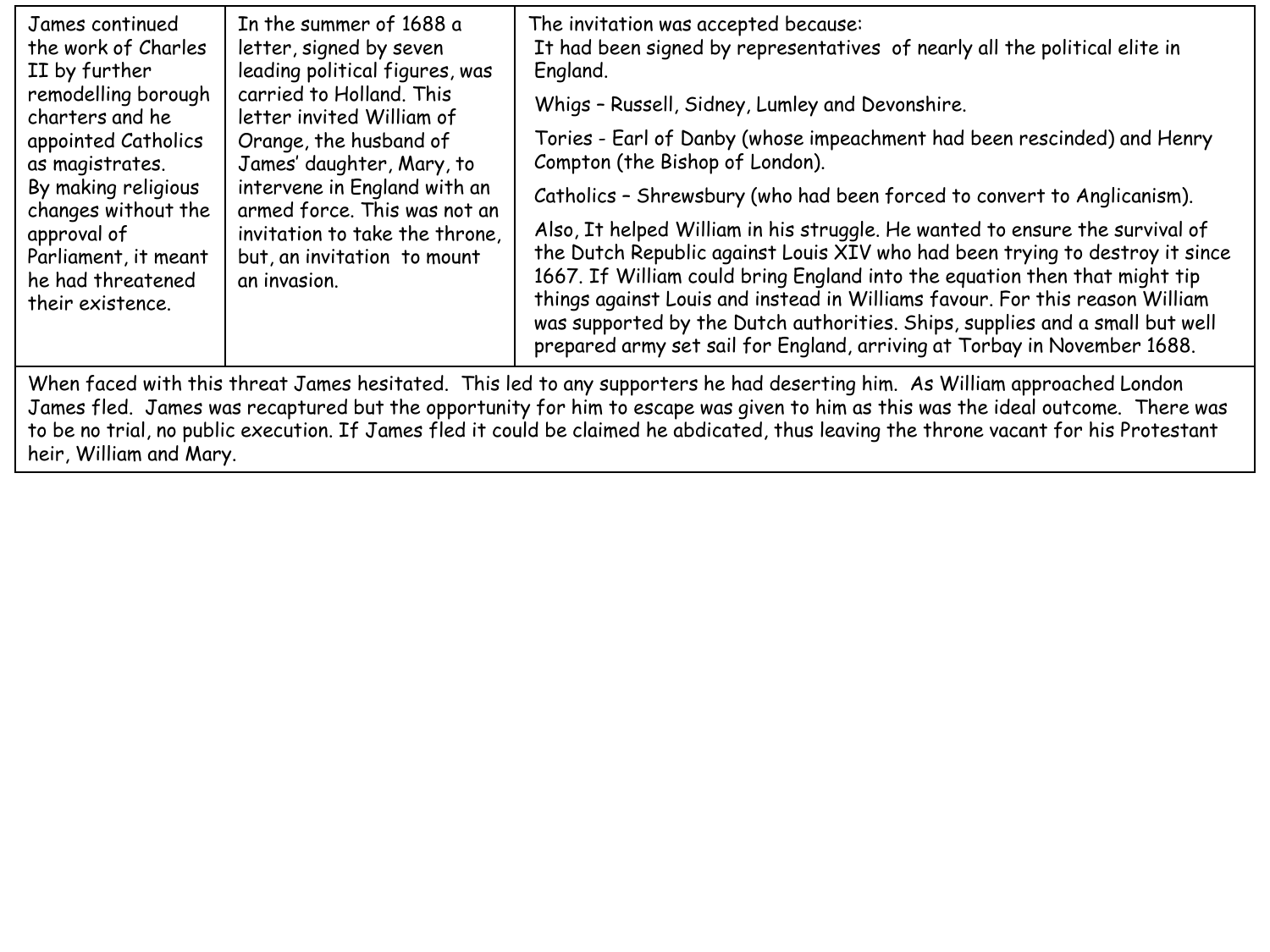# Stuarts Revision: Religion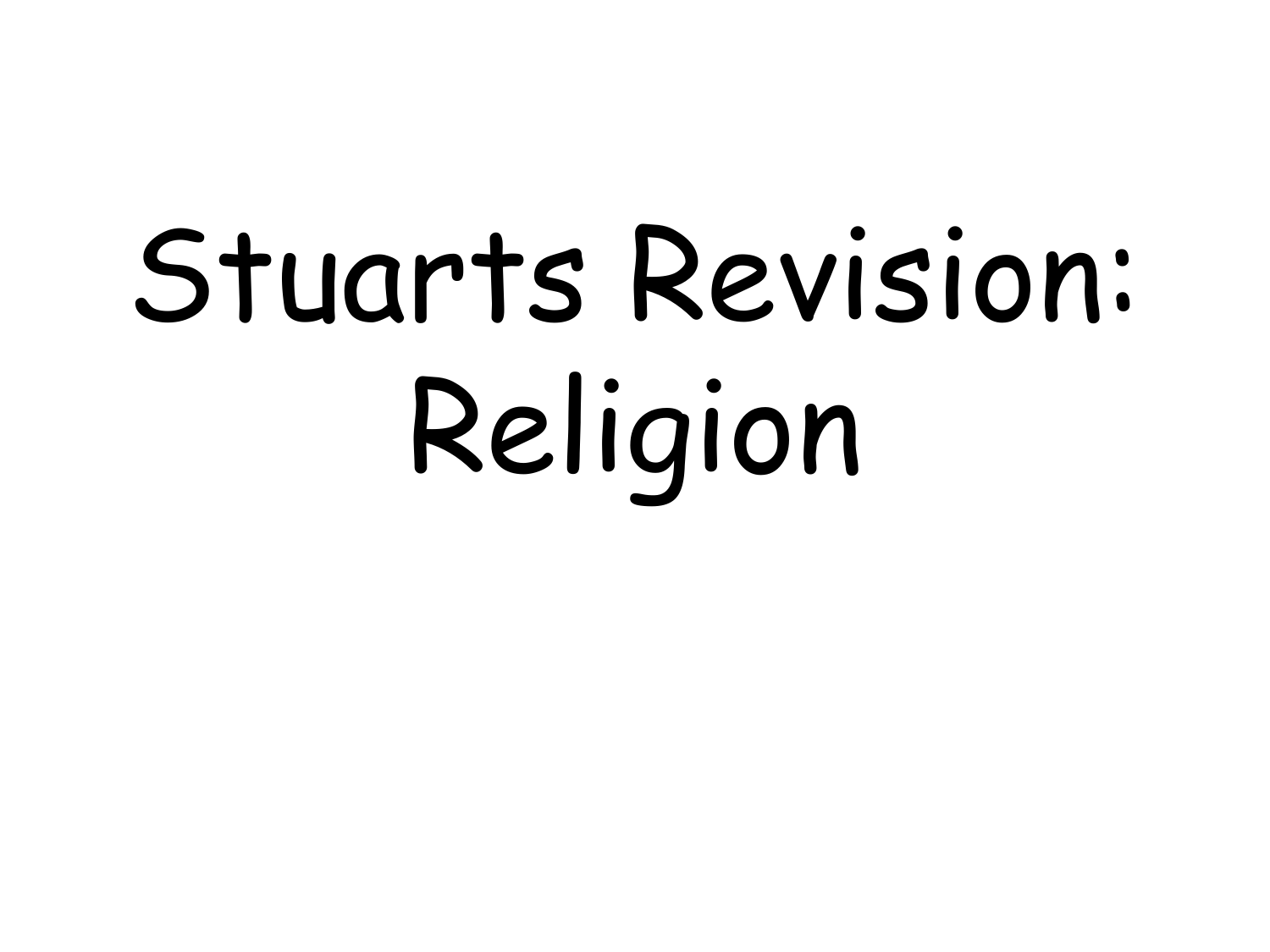# Religion

- The focus of the religion section is to determine the following:
	- If the Church of England was fully established.
	- If non-conformity/dissent existed.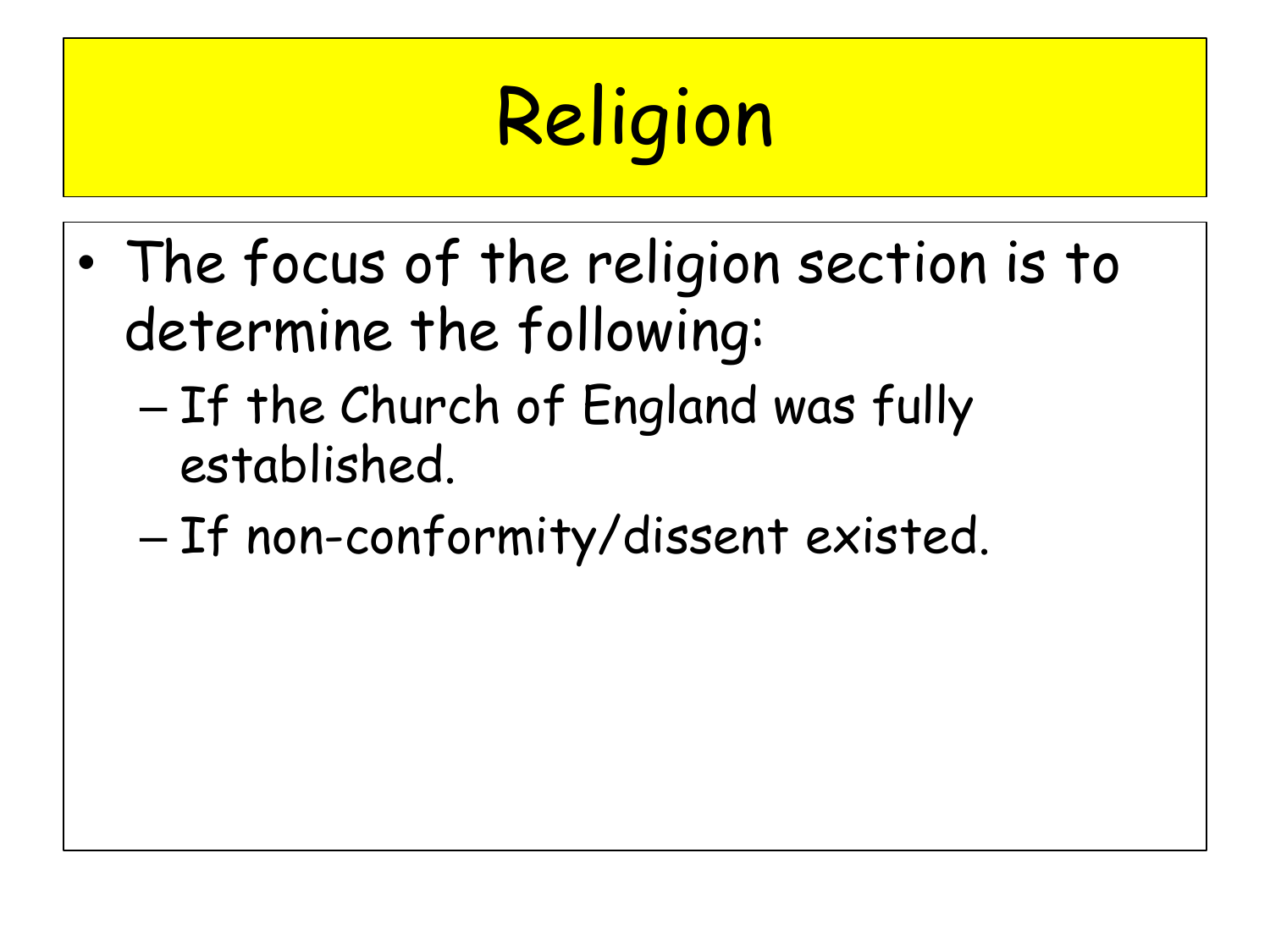- **GREEN** = The Church of England was fully established
- **RED** = The Church of England was not fully established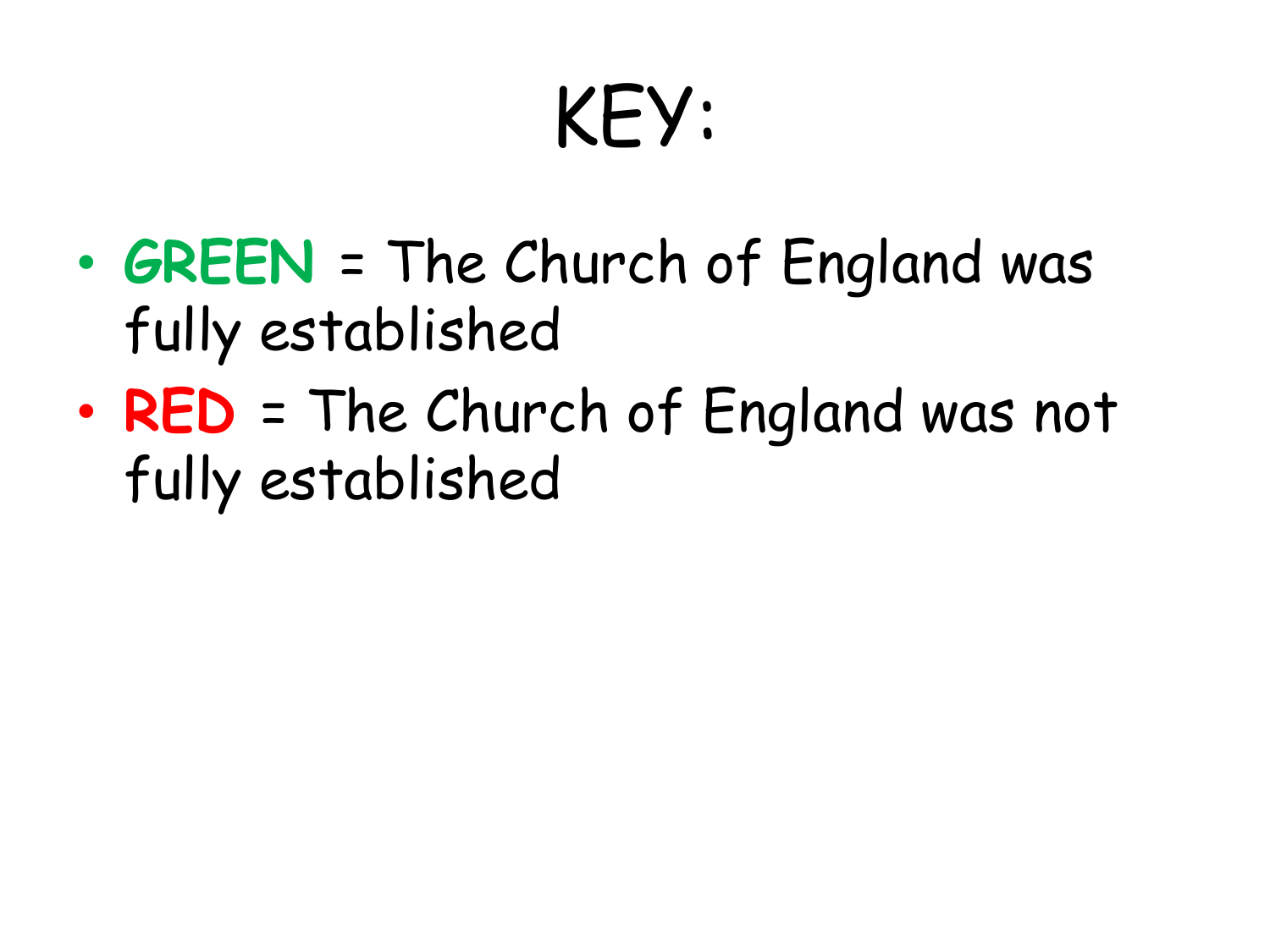### Laud/Arminianism 1625-29

| 1633: Laud, as<br>Archbishop of<br>Canterbury, starts to<br>make changes to<br>Churches which people<br>fear is a return to<br>Catholicism.                                                                                                                                                                                                                                                   | Arminianism was<br>growing in popularity<br>amongst a section of<br>the clergy.<br>Arminians, saw the<br>Catholic Church as<br>misquided rather than<br>evil.                                                                                                                                                                                                                                                | English Arminians<br>claimed the Anglican<br>Church had found the<br>correct balance:<br>Strip away superstition<br>and misleading<br>elements. Restore<br>purity.<br>Retain enough ceremony<br>and hierarchy in order<br>to ensure order and<br>respect. | This reasoning justified<br>decorated churches,<br>symbols, clergy in the<br>robes of their office<br>and access to certain<br>areas of the church<br>denied to laity. This<br>raised fears that clergy<br>would be restored to a<br>position of authority<br>and dispensers of God's<br>grace. | Arminians went against<br>the Protestant belief<br>that spiritually all men<br>were equal before God<br>this was why<br>Arminianism was seen as<br>offensive.                                                                                                                                                                          |
|-----------------------------------------------------------------------------------------------------------------------------------------------------------------------------------------------------------------------------------------------------------------------------------------------------------------------------------------------------------------------------------------------|--------------------------------------------------------------------------------------------------------------------------------------------------------------------------------------------------------------------------------------------------------------------------------------------------------------------------------------------------------------------------------------------------------------|-----------------------------------------------------------------------------------------------------------------------------------------------------------------------------------------------------------------------------------------------------------|-------------------------------------------------------------------------------------------------------------------------------------------------------------------------------------------------------------------------------------------------------------------------------------------------|----------------------------------------------------------------------------------------------------------------------------------------------------------------------------------------------------------------------------------------------------------------------------------------------------------------------------------------|
| What actions did<br>Charles I take;<br>Took Richard Montagu<br>under his protection<br>following his published<br>attack on Calvinists, A<br>New Gag for an old<br>Goose.<br><b>Appointed Arminian</b><br>clergy to the role of<br>royal chaplain.<br>Duke of Buckingham,<br>high profile Arminian.<br>1626 - Charles forbade<br>the public discussion of<br>sensitive religious<br>doctrine. | Parliament started to<br>oppose the reforms<br>that Laud was<br>introducing in 1640.<br>This came with an<br>attack on the Laudian<br>bishops due to:<br>Their role of<br>enforcers,<br>Arrogance,<br>Pretentious<br>lifestyles,<br>Willingness to<br>impose their<br>views.<br>These complaints<br>however, were not<br>simply about religion<br>but also directed at<br>their activities in<br>government. | Laudian reforms to<br>churches:<br>Organs installed<br>Fonts decorated<br>Statues & colour<br>returned<br>Removal of communal<br>table from the<br>centre to the east                                                                                     | Lay nobility and gentry<br>were unhappy about the<br>growing prominence of<br>people like Privy<br>Councillor Laud or Lord<br>Treasurer Bishop<br>Juxon.                                                                                                                                        | Many bishops came<br>from humble beginnings<br>(including Laud) so they<br>were entirely dependant<br>on royal favour for<br>their advancement. This<br>mean bishops were more<br>likely to obey the king's<br>wishes regardless of its<br>impact on others. This<br>fuelled the fear that an<br>absolute monarchy was<br>being built. |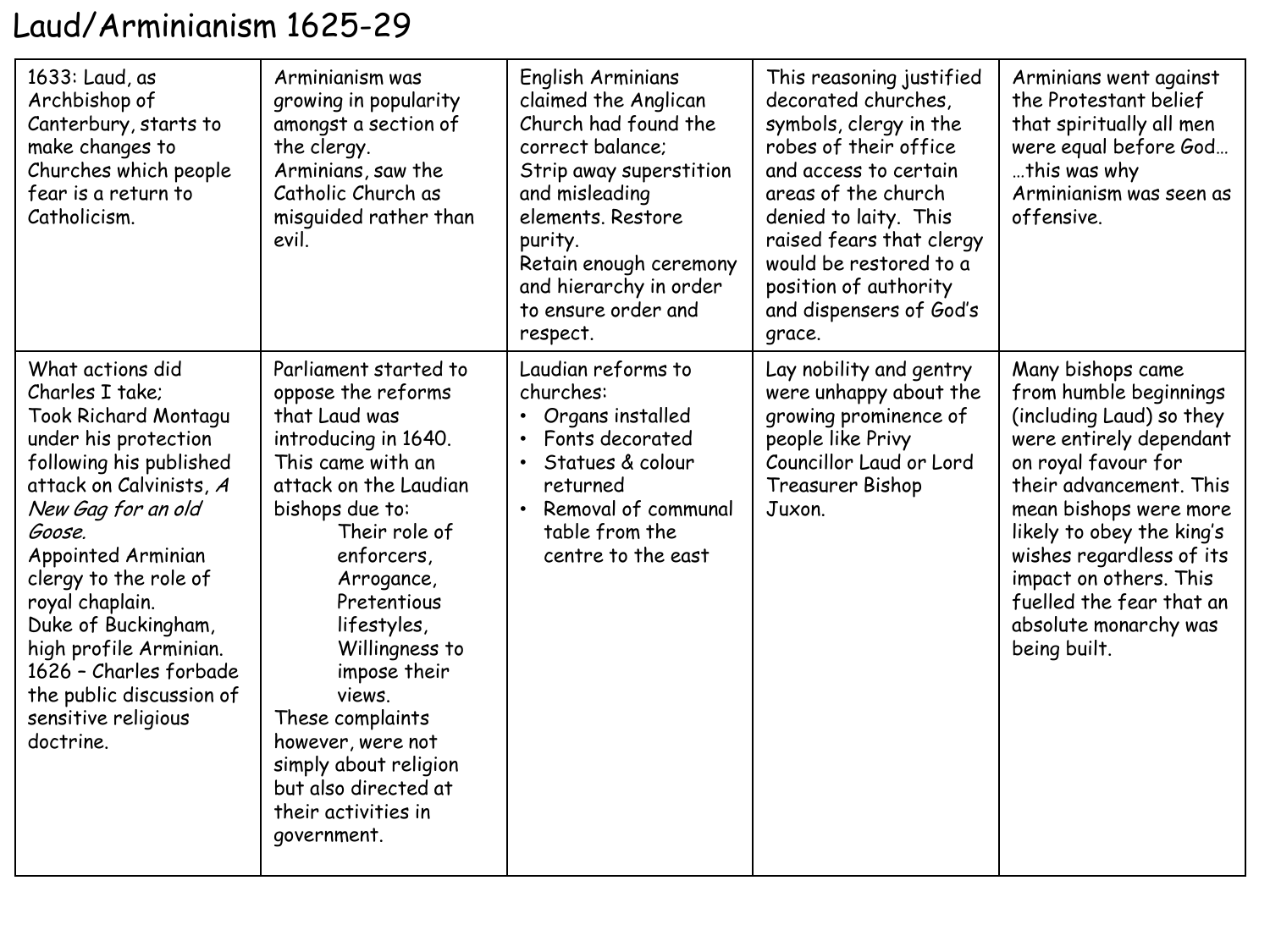### Parliament 1640-60

| Parliament, with the support<br>of the House of Commons,<br>launched an attack against<br>Charles I, because of:<br>Arminian influence,<br>1.<br>2.<br>Loyalty of the<br>bishops to carry out<br>the kings wishes,<br>regardless of the<br>consequences.                            | Parliament called<br>for the abolition of<br>the Prerogative<br>Courts to remove<br>the ability to<br>control the Church<br>and the ability of<br>individuals to<br>discuss it. | Parliament were angry<br>about the Laudian<br>reforms so the 'Root<br>and Branch Petition'<br>emerged, signed by<br>15,000 Londoners. An<br>attempt to remove the<br>problems of the Church<br>- the bishops! This led<br>to an unsuccessful<br>request to abolish<br>episcopacy (the<br>government of the<br>church by bishops).                                                                                                                                                                                             | Complaints supported by<br>Anglicans like Edward<br>Hyde (a future royalist)<br>were expressed over<br>the 'Honourable' men<br>who were brought<br>before the Court of<br>High Commission and<br>subjected to<br>punishment for their<br>religious beliefs.                                                                                                                                                                    | Although complaints<br>were sometimes on<br>moral issues they often<br>showed more concern<br>over the status and<br>privacy of the men. This<br>caused leaders of the<br>opposition, who were<br>mainly Puritan, to gain<br>widespread support and<br>force Charles to:<br>remove the bishops<br>from the Privy Council,<br>House of Lords but not<br>to abolish episcopacy. |
|-------------------------------------------------------------------------------------------------------------------------------------------------------------------------------------------------------------------------------------------------------------------------------------|---------------------------------------------------------------------------------------------------------------------------------------------------------------------------------|-------------------------------------------------------------------------------------------------------------------------------------------------------------------------------------------------------------------------------------------------------------------------------------------------------------------------------------------------------------------------------------------------------------------------------------------------------------------------------------------------------------------------------|--------------------------------------------------------------------------------------------------------------------------------------------------------------------------------------------------------------------------------------------------------------------------------------------------------------------------------------------------------------------------------------------------------------------------------|-------------------------------------------------------------------------------------------------------------------------------------------------------------------------------------------------------------------------------------------------------------------------------------------------------------------------------------------------------------------------------|
| The Covenant (agreement)<br>with the Scots was signed in<br>1643. This was an attempt to<br>establish a Presbyterian<br>form of organisation.<br>However, at Westminster<br>Pym only agreed to only an<br>assembly of clergy to meet<br>and draw up a 'model to be<br>established'. | 1645: Parliament<br>officially resolved<br>that the<br>government of the<br>church should be<br>Presbyterian in<br>form.                                                        | Conservative (against<br>change or innovation and<br>holding traditional<br>values) Puritans only<br>had limited support for<br>a change towards a<br>Presbyterian<br>organisation.                                                                                                                                                                                                                                                                                                                                           | There was no reason to suspect that the ministers<br>who met in 1644 would have had a problem in<br>agreeing a Presbyterian organisation. However, on<br>3 January 1644 they were presented with an<br>Apologetical Narration (an appeal for the right to<br>establish independent churches - BUT NOT an<br>appeal for religious tolerance). This appeal was<br>rejected but did go on to have longer lasting<br>implications. |                                                                                                                                                                                                                                                                                                                                                                               |
| 1646: Parliament confirmed<br>the collapse of episcopacy.                                                                                                                                                                                                                           | The mobility of the<br>New Model Army<br>was a threat to<br>Presbyterian plans.                                                                                                 | The New Model Army was accused of having radical religious beliefs.<br>There was certainly an element of truth in these accusations although<br>accounts were exaggerated.<br>In the New Model Army men were;<br>Isolated so had lost any aspect of their life that provided social<br>control.<br>Mixing with colleagues who had strong Protestant traditions and a<br>history of radicalism (East Anglia and Lincolnshire),<br>Had a strong loyalty and trust of their colleagues (= greater openness<br>to radical ideas). |                                                                                                                                                                                                                                                                                                                                                                                                                                |                                                                                                                                                                                                                                                                                                                                                                               |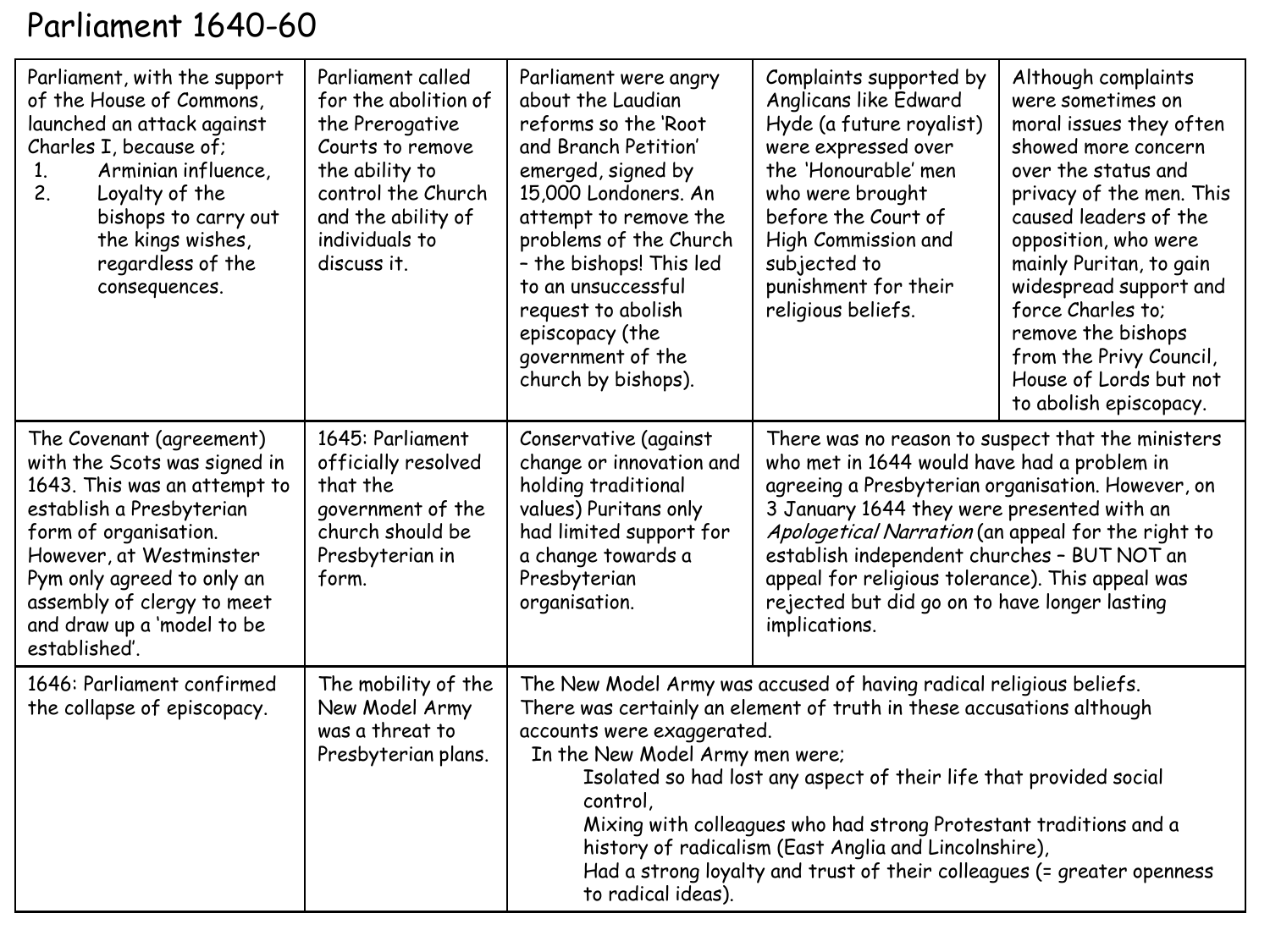| There were a number of preachers who had volunteered to join the New Model Army.                                                                                                                                                                                                                                                                                                                                                                                                                                                                                | It was unlikely that Charles I would have                                                                                                                                                                                                                                                                                                                                                                                                                      |
|-----------------------------------------------------------------------------------------------------------------------------------------------------------------------------------------------------------------------------------------------------------------------------------------------------------------------------------------------------------------------------------------------------------------------------------------------------------------------------------------------------------------------------------------------------------------|----------------------------------------------------------------------------------------------------------------------------------------------------------------------------------------------------------------------------------------------------------------------------------------------------------------------------------------------------------------------------------------------------------------------------------------------------------------|
| They would obviously step forward when an ordained minister was not available but                                                                                                                                                                                                                                                                                                                                                                                                                                                                               | agreed to Presbyterian change, however, a                                                                                                                                                                                                                                                                                                                                                                                                                      |
| also held secret meetings, outside the normal services of the Church.                                                                                                                                                                                                                                                                                                                                                                                                                                                                                           | renewal of civil war in 1648, the purge of                                                                                                                                                                                                                                                                                                                                                                                                                     |
| In the aftermath of Nasby the New Model Army moved across the country to mop up                                                                                                                                                                                                                                                                                                                                                                                                                                                                                 | parliament and the kings ultimate execution                                                                                                                                                                                                                                                                                                                                                                                                                    |
| the remaining royalist forces, this encouraged and spread religious conversion.                                                                                                                                                                                                                                                                                                                                                                                                                                                                                 | was the final blow.                                                                                                                                                                                                                                                                                                                                                                                                                                            |
| When attempts were made to disband the New Model Army in 1647 it led to the                                                                                                                                                                                                                                                                                                                                                                                                                                                                                     | The kings execution sparked a new and more                                                                                                                                                                                                                                                                                                                                                                                                                     |
| collapse of Presbyterian hopes.                                                                                                                                                                                                                                                                                                                                                                                                                                                                                                                                 | dangerous wave of radical ideas and groups.                                                                                                                                                                                                                                                                                                                                                                                                                    |
| However, before Presbyterianism could be fully established the attention of                                                                                                                                                                                                                                                                                                                                                                                                                                                                                     | The Independents and Baptists were not                                                                                                                                                                                                                                                                                                                                                                                                                         |
| parliament was distracted.                                                                                                                                                                                                                                                                                                                                                                                                                                                                                                                                      | part of these dangerous radicals as they                                                                                                                                                                                                                                                                                                                                                                                                                       |
| Presbyterian leaders in parliament and the City of London were quarrelling with                                                                                                                                                                                                                                                                                                                                                                                                                                                                                 | both had more organised churches                                                                                                                                                                                                                                                                                                                                                                                                                               |
| Independents who wanted the rights for the godly to set up their own churches.                                                                                                                                                                                                                                                                                                                                                                                                                                                                                  | despite Puritan principles which rejected                                                                                                                                                                                                                                                                                                                                                                                                                      |
| The Independents were supported by a small number of MPs and key members of                                                                                                                                                                                                                                                                                                                                                                                                                                                                                     | any external authority and demanded                                                                                                                                                                                                                                                                                                                                                                                                                            |
| parliaments New Model Army.                                                                                                                                                                                                                                                                                                                                                                                                                                                                                                                                     | complete religious tolerance for all.                                                                                                                                                                                                                                                                                                                                                                                                                          |
| 1650 - radical ideas led to a 'conservative reaction' which was both intense and<br>widespread.<br>This led to the Rump passing the Blasphemy Act (religious groups could suffer severe<br>penalties).<br>Most radical groups did not last long - some simply died out whilst others lost<br>momentum once they lost their leaders (death/imprisonment).<br>One exception to this was the Quakers under the leadership of George Fox.<br>They spread rapidly in the North, 1650-52 and by 1654 preachers were being sent<br>out to convert others in new areas. | When fighting in Ireland and Scotland<br>ceased, soldiers returned to their civilian<br>lives.<br>More extreme soldiers that remained were<br>either disciplined or forced to resign<br>(following purges by the Council of Officers).<br>Many army leaders and Independents in the<br>Rump sympathised with those wanting their<br>own churches, however, they did not want to<br>break from convention and were afraid of<br>giving people complete freedom. |
| Two independent ministers, John Goodwin and Philip Nye, had helped write the<br>Apologetical Narration, they still wanted the right to govern themselves.<br>They maintained that;<br>They shared the views and habits of the Presbyterian majority,<br>The only difference between their views and the Presbyterians was Church<br>government                                                                                                                                                                                                                  | When Cromwell took power he dissolved the<br>Rump and looked for a 'sensible compromise'<br>regarding government.<br>His aims were to;<br>Reform government,<br>Build a godly society,<br>Encourage a 'reformation of manners'<br>(adhere to the word of God and live<br>morally virtuous lives).                                                                                                                                                              |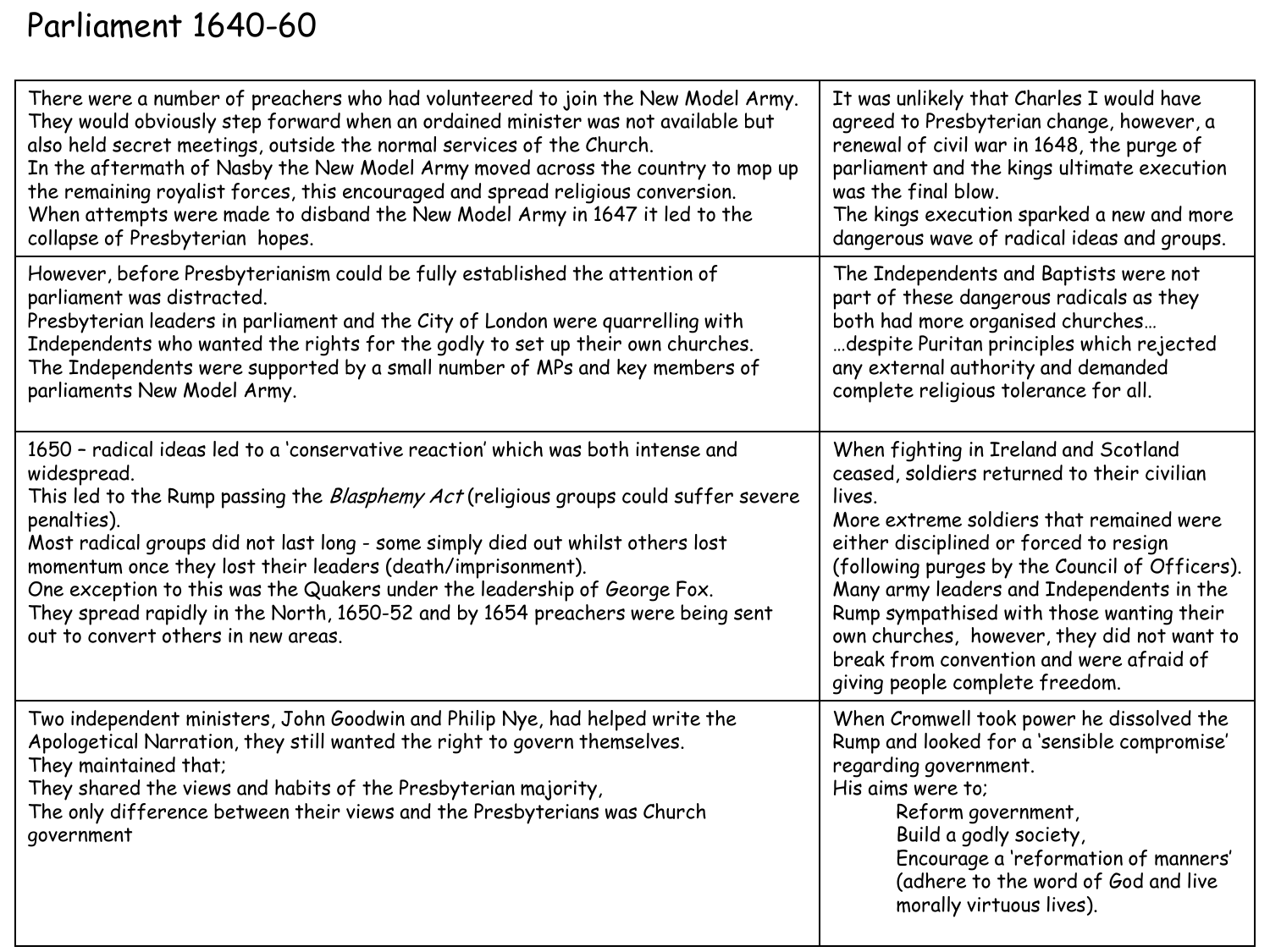| During the years of the<br>Commonwealth religion functions<br>using a variety of practices based<br>on:<br>The preference of individual<br>minister and their committees.<br>However, now things changed and<br>the Church was placed under the<br>control of two committees of<br>ministers.<br>Their job was to ensure ministers<br>were competent, educated and<br>capable of preaching the word of<br>God. They were called;<br>The Triers and The Ejectors.                       | Presbyterians and moderate<br>Anglican ministers found<br>employment.<br>their own church members<br>separately).<br>However, many Independents<br>a wide area.<br>the established Church with<br>punishment). | A number of Independents served<br>as parish ministers (but met with<br>chose to ignore parish boundaries<br>and drew their congregation from<br>Calvanists sects met outside of<br>relative impunity (exempt from                                                                                                                                                                                                                                                                                                                                | Those who posed a greater risk or<br>danger to the regime, or<br>attempted to disrupt society were<br>more at risk.<br>However, Cromwell was adverse to<br>persecution of these people<br>believing that everyone should be<br>allowed to find their own way to<br>God as long as they didn't cause<br>harm to others.<br>Amongst those who were<br>considered to pose a risk to<br>others were Arminian and Catholic<br>churches (although discreet<br>individuals may be left in peace). | Quakers however, were subjected<br>to persecution when they tried to<br>spread their views (although, once<br>again, discreet individuals or<br>those in more remote areas may<br>be left in peace).<br>Quakers were pacifists (against<br>war and violence) but sometimes<br>early Quakers used extravagant<br>and excitable methods to preach<br>and convert others. |
|----------------------------------------------------------------------------------------------------------------------------------------------------------------------------------------------------------------------------------------------------------------------------------------------------------------------------------------------------------------------------------------------------------------------------------------------------------------------------------------|----------------------------------------------------------------------------------------------------------------------------------------------------------------------------------------------------------------|---------------------------------------------------------------------------------------------------------------------------------------------------------------------------------------------------------------------------------------------------------------------------------------------------------------------------------------------------------------------------------------------------------------------------------------------------------------------------------------------------------------------------------------------------|--------------------------------------------------------------------------------------------------------------------------------------------------------------------------------------------------------------------------------------------------------------------------------------------------------------------------------------------------------------------------------------------------------------------------------------------------------------------------------------------|------------------------------------------------------------------------------------------------------------------------------------------------------------------------------------------------------------------------------------------------------------------------------------------------------------------------------------------------------------------------|
| Although they had a great<br>emphasis on morality Quakers<br>used methods such as;<br>Appearing naked to demonstrate<br>purity of mind,<br>On one such occasion, on Palm<br>Sunday, James Nayler, a preacher<br>sent by Fox to convert others, did<br>this. He was also riding on a<br>donkey and accompanied by a<br>female Quaker who was laying<br>branches and flowers in his path.<br>This was a re-enactment of<br>Christ's entry into Jerusalem and<br>was seen as blasphemous. | political nation in parliament.<br>political nation in parliament.<br>Imprisoned.                                                                                                                              | Some MPs wanted Nayler executed.<br>It was Cromwell who objected to the treatment of Nayler by the<br>Cromwell saw Nayler as being foolish rather than evil and challenged<br>parliament's right to inflict such severe punishment.<br>Some MPs wanted Nayler executed.<br>It was Cromwell who objected to the treatment of Nayler by the<br>Cromwell saw Nayler as being foolish rather than evil and challenged<br>parliament's right to inflict such severe punishment.<br>In the end Nayler was publically flogged; Bored through the tongue; |                                                                                                                                                                                                                                                                                                                                                                                                                                                                                            | 1659: The republican regime that<br>followed Cromwell started to<br>disintegrate.<br>1660: The republican regime that<br>followed Cromwell collapsed.<br>A Quaker scare followed the<br>collapse of the republican regime.                                                                                                                                             |
| Under Charles II the Convention Parliament of<br>1660;<br>1. Re-established the Church of England,<br>2. In the Worcester House Declaration (details to<br>be worked out in the Savoy House Conference<br>1661) bishops were restored.                                                                                                                                                                                                                                                 |                                                                                                                                                                                                                | flexible national Church.<br>1666).                                                                                                                                                                                                                                                                                                                                                                                                                                                                                                               | There were two main events in the winter of 1660-61 that prevented this broad and<br>1. An ill-conceived and ineffectual uprising by the Fifth Monarchists which led to increased<br>fear of radicals (Fifth Monarchists believed the 2 <sup>nd</sup> coming of Jesus would take place in<br>2. An election in the aftermath of the rebellion of a conservative parliament of Cavaliers,<br>who were bent on revenge. For Puritans and moderates at the Savoy this was a disaster.         |                                                                                                                                                                                                                                                                                                                                                                        |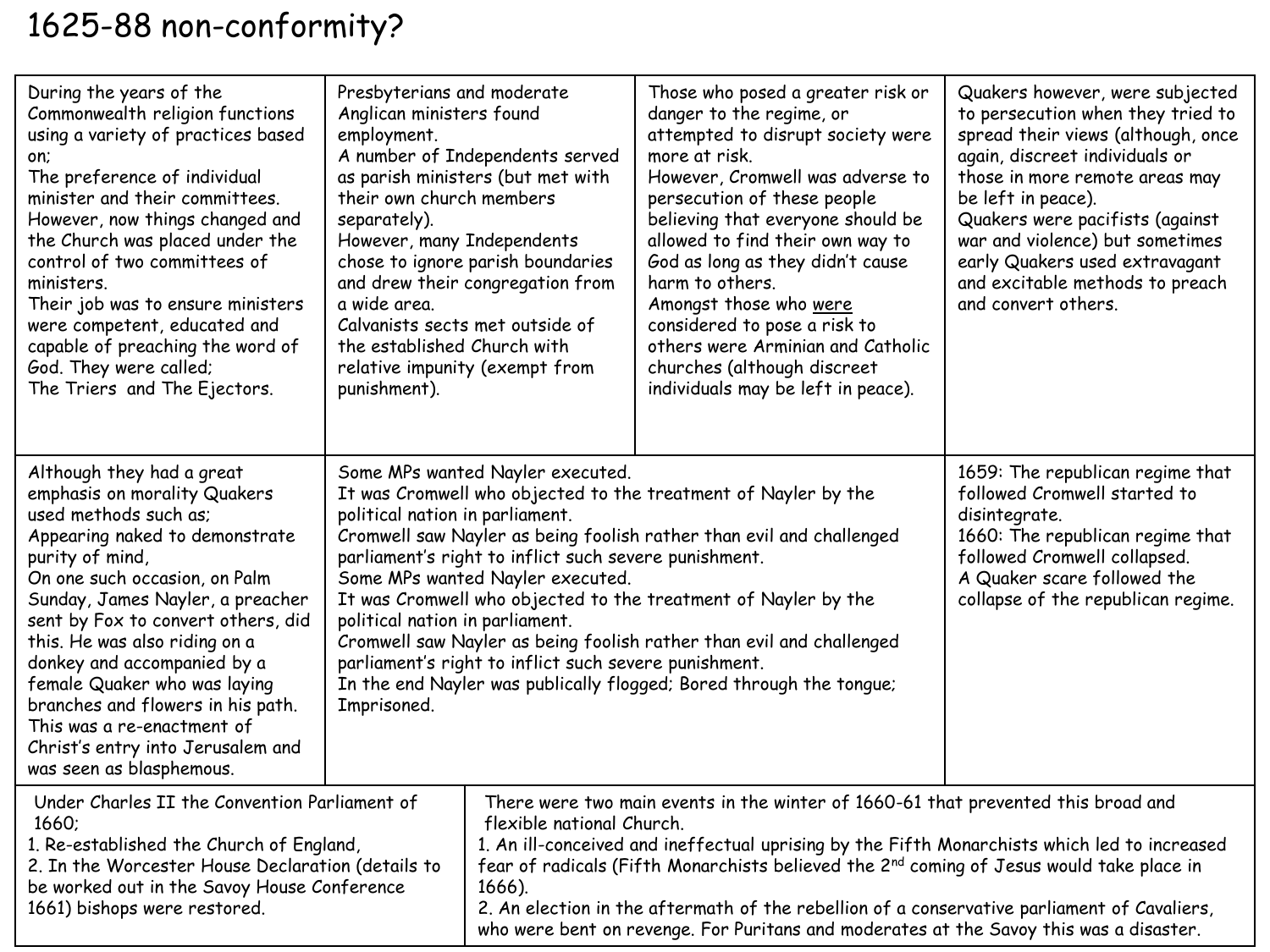| Alongside moderates the<br>Anglican representatives<br>included a significant number<br>of Arminian thinkers.<br>Among the Arminian thinkers<br>was the Bishop of London,<br>Gilbert Sheldon.<br>Sheldon wanted the strict<br>uniformity that Laud<br>favoured and to drive out<br>anyone who would not<br>conform. He had the support<br>of parliament and the<br>bishops in the Lords.<br>Moderates protested the<br>best they could but<br>Presbyterians had a<br>tendency to get bogged down<br>over non-essential details,<br>which proved to be in<br>Sheldon's favour. | There was a conference in May<br>1661 which ended without<br>agreement.<br>This meant the decisions that<br>were supposed to be made here<br>(nature of belief, role of the<br>Prayer book and demand of<br>clergy) were now left in the<br>hands of the High Church<br>Arminians and anti-Puritan<br>parliament.<br>This resulted in the anti-<br>Puritan attitudes contained<br>within the Act of Uniformity,<br>1662. | The Act of Uniformity<br>resulted in imposed;<br>Formality,<br>Rituals,<br>Priestly robes,<br>Episcopal control.<br>Which led to;<br>Non-conformists<br>were restricted in<br>the positions they<br>could now hold,<br>1800 ministers<br>were driven out of<br>their livings,<br>Sheldon being<br>appointed<br>Archbishop of<br>Canterbury in 1663. | During the 1640s Anglican minister<br>were pushed out in favour of Puritans.<br>The Act of Uniformity saw a reversal<br>of this and in 1660 new ministers<br>were being appointed.<br>Those ministers that wanted to<br>continue with their service were<br>required to;<br>1. Accept re-ordination if they had<br>not already been ordained by a bishop<br>(this emphasised power of the bishops<br>and suggested their previous ministry<br>was invalid). |
|-------------------------------------------------------------------------------------------------------------------------------------------------------------------------------------------------------------------------------------------------------------------------------------------------------------------------------------------------------------------------------------------------------------------------------------------------------------------------------------------------------------------------------------------------------------------------------|--------------------------------------------------------------------------------------------------------------------------------------------------------------------------------------------------------------------------------------------------------------------------------------------------------------------------------------------------------------------------------------------------------------------------|-----------------------------------------------------------------------------------------------------------------------------------------------------------------------------------------------------------------------------------------------------------------------------------------------------------------------------------------------------|-------------------------------------------------------------------------------------------------------------------------------------------------------------------------------------------------------------------------------------------------------------------------------------------------------------------------------------------------------------------------------------------------------------------------------------------------------------|
| Under the Act of<br>Uniformity, in order<br>continue with their service<br>ministers were required to;<br>2. Renounce the Presbyterian<br>Covenant (which they had<br>sworn an oath of loyalty to).<br>3. Acceptance of every<br>element of the Prayer Book.                                                                                                                                                                                                                                                                                                                  | After the Restoration the<br>Anglican Church was now;<br>Socially dominant,<br>Politically significant.                                                                                                                                                                                                                                                                                                                  | The Corporation Act of<br>1661;<br>Laid down requirements of<br>conformity (including those<br>holding positions in local<br>government having to take<br>Holy Communion).<br>Later covered a range of<br>institutions <i>i.e.</i><br>universities.                                                                                                 | The social, intellectual and political<br>elite were now predominantly<br>Anglican.<br>Charles II was supposed to offer<br>royal approval of such 'elites' but this<br>was intermittent at the beginning of<br>his reign.<br>Political necessity meant that he did<br>eventually take a bigger role in<br>offering royal approval.                                                                                                                          |
| 1662: Charles II attempted<br>to suspend the Act of<br>Uniformity but was defeated<br>by bishops and Cavaliers in<br>parliament.                                                                                                                                                                                                                                                                                                                                                                                                                                              | 1662: Instead of the Act of<br>Uniformity Charles II wanted<br>to introduce a First<br>Declaration of Uniformity<br>(offered religious tolerance).                                                                                                                                                                                                                                                                       | conformity.<br>Lord High Admiral.                                                                                                                                                                                                                                                                                                                   | 1672: Second Declaration of Uniformity issued by Charles II.<br>Followed by a Test Act which increased the requirements of<br>This led to the future James II being forced to resign his post as                                                                                                                                                                                                                                                            |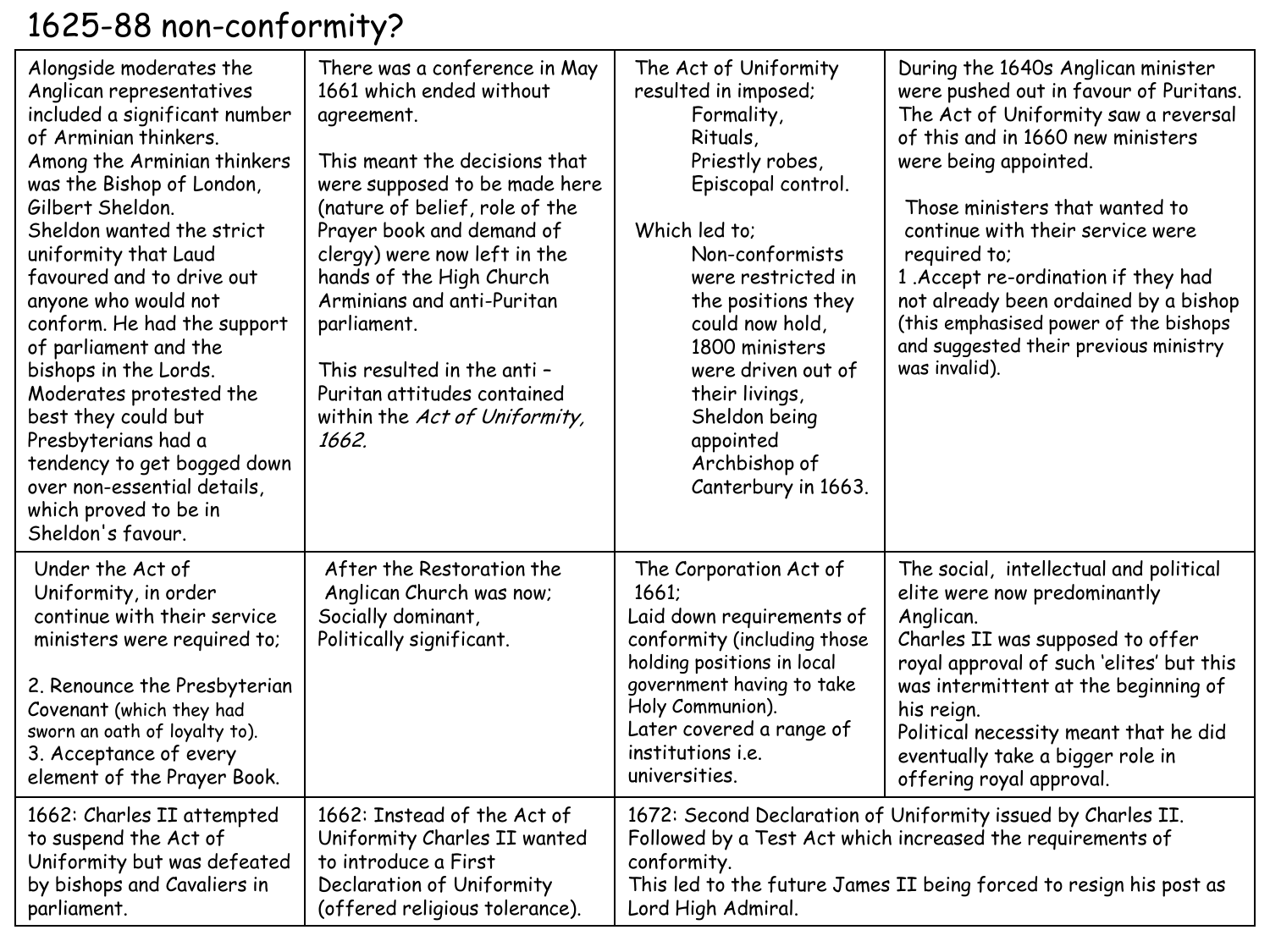| 1673: Charles appointed<br>Thomas Osborne, Earl of<br>Danby, as Lord Treasurer.<br>Danby renewed persecution of<br>Protestant dissenters. Used<br>royal social and political<br>patronage to strengthen royal<br>and Anglican majorities in both<br>Houses of Parliament - known<br>as 'Tory' policies.                                                                                                                                                                                                                                     | After the problems of<br>Popish Plot and Exclusion<br>Crisis in 1678-82 Charles<br>returned to a strategy of<br>persecution against<br>Protestant dissenters with<br>a vengeance - probably the<br>harshest period during his<br>reign.<br>Borough charters were<br>remodelled - ensuring Tory<br>and Anglican control.<br>By 1685: The Anglican<br>establishment was truly the<br>Church of England, although<br>no it did not have the level<br>uniformity desired.                                                                                 | 1688: Anglican<br>supremacy was seen<br>through the trial of<br>the Seven Bishops<br>who opposed James<br>II's Declaration of<br>Indulgence, which<br>offered tolerance<br>to both non-<br>conformists and<br>Catholics.<br>They were firm<br>supporters of<br>Anglicanism and<br>found not guilty.                                                                          | John Smyth adopted Baptist ideas and established the<br>General Baptist movement.<br>They rejected infant baptism and predestination.<br>In the 1620s there were 5 such churches and a<br>membership of 150.<br>Therefore, under Charles I there was a small but well<br>established tradition of Puritanism.<br>Laud placed restrictions on preaching and imposed the<br>use of a <i>Catechism</i> to teach the laity set prayers and<br>Church doctrines, which were to be learned by heart. |
|---------------------------------------------------------------------------------------------------------------------------------------------------------------------------------------------------------------------------------------------------------------------------------------------------------------------------------------------------------------------------------------------------------------------------------------------------------------------------------------------------------------------------------------------|-------------------------------------------------------------------------------------------------------------------------------------------------------------------------------------------------------------------------------------------------------------------------------------------------------------------------------------------------------------------------------------------------------------------------------------------------------------------------------------------------------------------------------------------------------|------------------------------------------------------------------------------------------------------------------------------------------------------------------------------------------------------------------------------------------------------------------------------------------------------------------------------------------------------------------------------|------------------------------------------------------------------------------------------------------------------------------------------------------------------------------------------------------------------------------------------------------------------------------------------------------------------------------------------------------------------------------------------------------------------------------------------------------------------------------------------------|
| Clerical ejections and the<br>number of dissenters meeting<br>outside of the Church<br>increased, although exact<br>numbers are hard to obtain.<br>1604 - James I reign - 90<br>ministers affected by changes<br>to religious policy - 100<br>emigrated to Puritan New<br>England.<br>1662 - Act of Uniformity -<br>1,800 ejections took place.                                                                                                                                                                                             | Charles and Laud feared Puritans - this is clear<br>from the use of Prerogative Courts to punish<br>dissent.<br>Including;<br>John Bastwick - for writing anti-Arminian text.<br>Henry Burton and William Prynne - punished by<br>Star Chamber in 1637 - Burton's sermons deviated<br>from set text and were liable to attack bishops.<br>Prynne was a lawyer and author who had written<br>Histriomastix, early 1630, denouncing stage plays<br>and actresses as ungodly.<br>All were released by Long Parliament and sentences<br>declared illegal. |                                                                                                                                                                                                                                                                                                                                                                              | Long Parliament were Puritans, including;<br>John Pym - who had been keeping a dossier on Charles I's<br>mismanagement of government between 1629-1640.<br>John Hampden - who earned notoriety in the Ship money<br>case.                                                                                                                                                                                                                                                                      |
| By 1616, Henry Jacob had returned to England and established a Congregational<br>Church in London.<br>By 1640, this had multiplied into 8 Congregational Churches (in part due to opposition<br>to Laudian reforms).<br>Because of Long Parliaments attitude towards religion this led to further development<br>which included the practice of allowing laymen to preach.<br>However, on the eve of the Civil War there were only about 1,000 active separatists in<br>a city of 350,000 (this was supposed to be a hotbed of radicalism). |                                                                                                                                                                                                                                                                                                                                                                                                                                                                                                                                                       | The war saw further growth due to a variety of factors;<br>Breakdown of normal restraints - allowed existing<br>separatist groups and their preachers to be more active.<br>A number of more radical ministers were able to take on<br>parish responsibilities/preach as lecturers in towns and<br>boroughs sympathetic to parliament/ held meetings to<br>debate the Bible. |                                                                                                                                                                                                                                                                                                                                                                                                                                                                                                |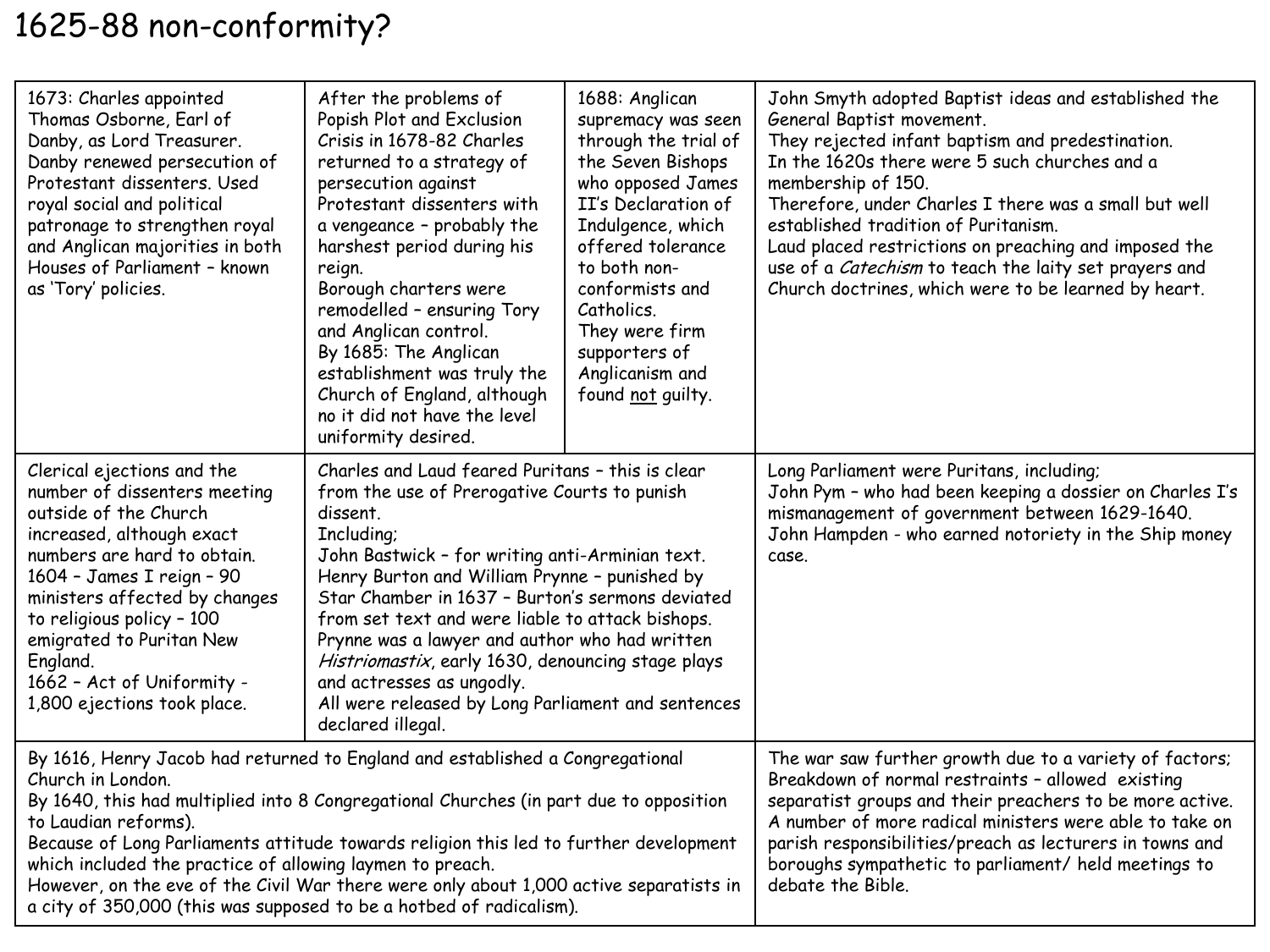| By 1647, when the quarrel between parliament and the<br>army intensified, the argument for religious freedom<br>and radical social change were already well publicised<br>and available to those who were interested through<br>both the press and the pulpit.                                                                                                                                                                           | September 1658: By the time Cromwell<br>dies, most of the more dangerous sects<br>have disappeared.                                                                                                                                                                                                                                                                                                                                                                                                                                                                                                                                                                                                           | But the Quakers posed a threat.<br>[They had become a refuge for<br>earlier radical groups such as<br>Lilburne the Leveller and<br>Winstanley the Digger. Both<br>converted in the 1650s].                                    |
|------------------------------------------------------------------------------------------------------------------------------------------------------------------------------------------------------------------------------------------------------------------------------------------------------------------------------------------------------------------------------------------------------------------------------------------|---------------------------------------------------------------------------------------------------------------------------------------------------------------------------------------------------------------------------------------------------------------------------------------------------------------------------------------------------------------------------------------------------------------------------------------------------------------------------------------------------------------------------------------------------------------------------------------------------------------------------------------------------------------------------------------------------------------|-------------------------------------------------------------------------------------------------------------------------------------------------------------------------------------------------------------------------------|
| Growing more organised and established/national<br>organisations and Confessions of Faith:<br>Independents (increasingly known as Congregationalists)<br>had been given more freedom and different orders of<br>Baptists had been set up.<br>[Quaker and Baptists would suffer renewed prosecution<br>after 1660 but were able to survive this].                                                                                         | Presbyterians also gained the opportunity<br>to work in the Church.<br>They set up voluntary organisations such<br>as the regional association of ministers.                                                                                                                                                                                                                                                                                                                                                                                                                                                                                                                                                  | 1660: Two Presbyterian<br>ministers, John Shaw of Hull and<br>Edward Bowles of York, liaised<br>with Sir Thomas Fairfax and<br>General Monck over -> the<br>seizure of York which made way<br>for -> Monck's march to London. |
| 1,200 deserters left John Lambert's regiment of the<br>army and backed Fairfax. Shaw and Bowles travelled to<br>Breda and met with Charles II [Shaw was appointed as a<br>royal chaplain]. A Presbyterian minister from Yorkshire,<br>Oliver Heywood of Coley, wrote of his excitement over<br>Charles' return to England in his diary (which became a<br>record of Puritanism during the reign of Charles II and<br>his brother James). | The Clarendon Code:<br>The Corporation Act (1661) was intended to make it impossible for non-<br>1 <sub>1</sub><br>conformists to hold municipal offices (local government of a town or<br>city).<br>The Act of Uniformity (1662) that followed excluded non-conformists<br>2.<br>from Church offices.<br>3 <sub>1</sub><br>It soon became apparent that meetings, of some kind, would continue,<br>this was followed by the Conventicle Act of 1664, intended to widen the<br>targets to include the laity who attended meetings and to isolate the<br>ministers.<br>Followed by the Five Mile Act (1665), which sought to drive non-<br>4.<br>conformists away from their friends and allies that remained. |                                                                                                                                                                                                                               |
| The Acts of the Clarendon Code, although spread over 4<br>years, were part of a plan on the part of High Church<br>party to create uniformity of worship and silence<br>dissent. By 1669 it was clear this strategy had failed.                                                                                                                                                                                                          | Quakers suffered the worst, mainly because they refused to meet in private.<br>Because they worshipped in silence there were also rumours that they were<br>meeting for a more secretive purpose.<br>Quaker Scare 1659 - several Quakers were executed.                                                                                                                                                                                                                                                                                                                                                                                                                                                       |                                                                                                                                                                                                                               |
| 1662 - Quaker Act was in force, they could now be;<br>$\triangleright$ Arrested,<br>>Tendered the Oath of Allegiance (despite knowing<br>their religion forbade them from swearing and oath).                                                                                                                                                                                                                                            | Quakers offered to make a declaration but this was rejected so they were<br>imprisoned instead for indefinite periods [see Baptist preacher John Bunyan].                                                                                                                                                                                                                                                                                                                                                                                                                                                                                                                                                     |                                                                                                                                                                                                                               |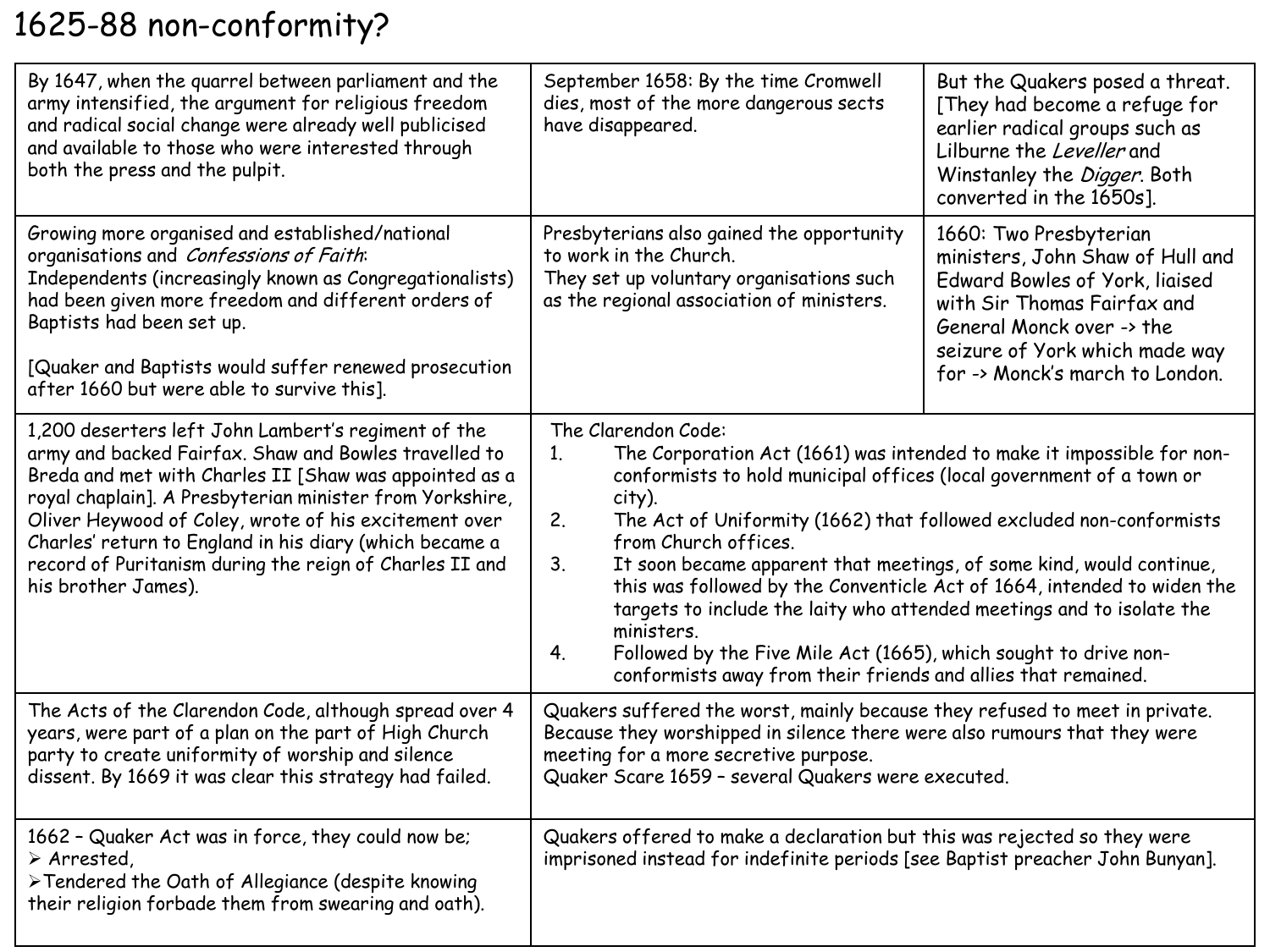| 1,800 ministers left the Church<br>$\rightarrow$ 1,000 were ejected in the<br>summer of 1662 (however, many<br>continued to preach in private).                                                                                                                                                                                    | $1666 -$ the<br>mood for<br>revenge was<br>beginning to<br>soften.<br>$1667 -$ the<br>first<br>Conventicle<br>Act expired.                                                                                                                                                                                                                                             | In 1669 - it is difficult to<br>generalise about the strength<br>of dissent.<br>Before 1669 - it is difficult to<br>generalise about the amount of<br>suffering. However, there is<br>significant evidence to suggest<br>that the worse of suffering<br>was over by 1669.                                                                                                          | There were growing concerns over the decline in<br>numbers of dissenting clergy.<br>There were not enough clergy for the number of<br>meetings.<br>Dissenters started to look at how to find<br>replacements.<br>This was in part due to the growing age of clergy.<br>No-one wanted to have to rely on laity.                                                                                                                                                                                 |
|------------------------------------------------------------------------------------------------------------------------------------------------------------------------------------------------------------------------------------------------------------------------------------------------------------------------------------|------------------------------------------------------------------------------------------------------------------------------------------------------------------------------------------------------------------------------------------------------------------------------------------------------------------------------------------------------------------------|------------------------------------------------------------------------------------------------------------------------------------------------------------------------------------------------------------------------------------------------------------------------------------------------------------------------------------------------------------------------------------|------------------------------------------------------------------------------------------------------------------------------------------------------------------------------------------------------------------------------------------------------------------------------------------------------------------------------------------------------------------------------------------------------------------------------------------------------------------------------------------------|
| 1669 - Heywood and others,<br>including the ejected<br>Presbyterian, Richard<br>Frankland, founded an Academy<br>to provide an education for<br>potential clergy.                                                                                                                                                                  | 1678 - the first ordination of new pastors took<br>place and by 1689 over 100 new recruits had<br>been added to the ranks of the dissenting<br>clergy.<br>Perhaps most importantly, the development<br>reflected a changing attitude, in which the<br>ejected Presbyterians were beginning to accept<br>an existence outside of the Church and plan for<br>the future. |                                                                                                                                                                                                                                                                                                                                                                                    | There were plans to revise the Act of Uniformity<br>which was already being introduced in 1669 by two<br>judges;<br>Sir Orlando Bridgeman,<br>Sir Matthew Hale,<br>and supported by;<br>John Wilkins, bishop of Chester. It was envisaged<br>this would allow the Comprehension of most<br>dissenters within the Church.                                                                                                                                                                       |
| This planned Act of Uniformity<br>failed.<br>Charles already demonstrated<br>some sympathy with non-<br>conformists in 1662, however,<br>effective action was impossible<br>due to anti-Puritan sentiment in<br>parliament and Church.<br>Despite this there were many<br>who found the persecution that<br>followed unacceptable. | rational and sensible.<br>whose family he married.                                                                                                                                                                                                                                                                                                                     | Within the Church there were many who held<br>Latitudinarian views, this signified a belief that<br>some variation of religious views were both<br>Bishop John Wilkins held such a view, his<br>background meant he was able to maintain a<br>good relationship with Oliver Cromwell. Into<br>Wilkins and others argued persecution was both<br>irrational and counter productive. | There were many in The Church whose views were<br>very similar to non-conformists.<br>John Tillotson, who became Archbishop in 1691,<br>had conformed himself in 1664.<br>Others from the wealthy classes including;<br>alderman and JPs shared the dissenters views even<br>though they were responsible for enforcing the law<br>against dissenters.<br>Early 1660 these men (and women) offered to help<br>individual ministers but found it difficult to speak<br>out against persecution. |

Charles II took advantage of changes to the political climate due to;

Changing attitudes, Disgust against the excesses of the law, The dignity with which many non-conformists bore their suffering. The fall of Clarendon in 1667 (unfairly blamed for the failings of the Dutch war as well as the code that bore his name, neither of which he supported), Charles appointed a group of close advisers who included two Catholics, one near-atheist, and two who had close associations with moderate Puritanism. With their support he now felt able to challenge the High Church Anglicans and their parliamentary allies for control of the policy.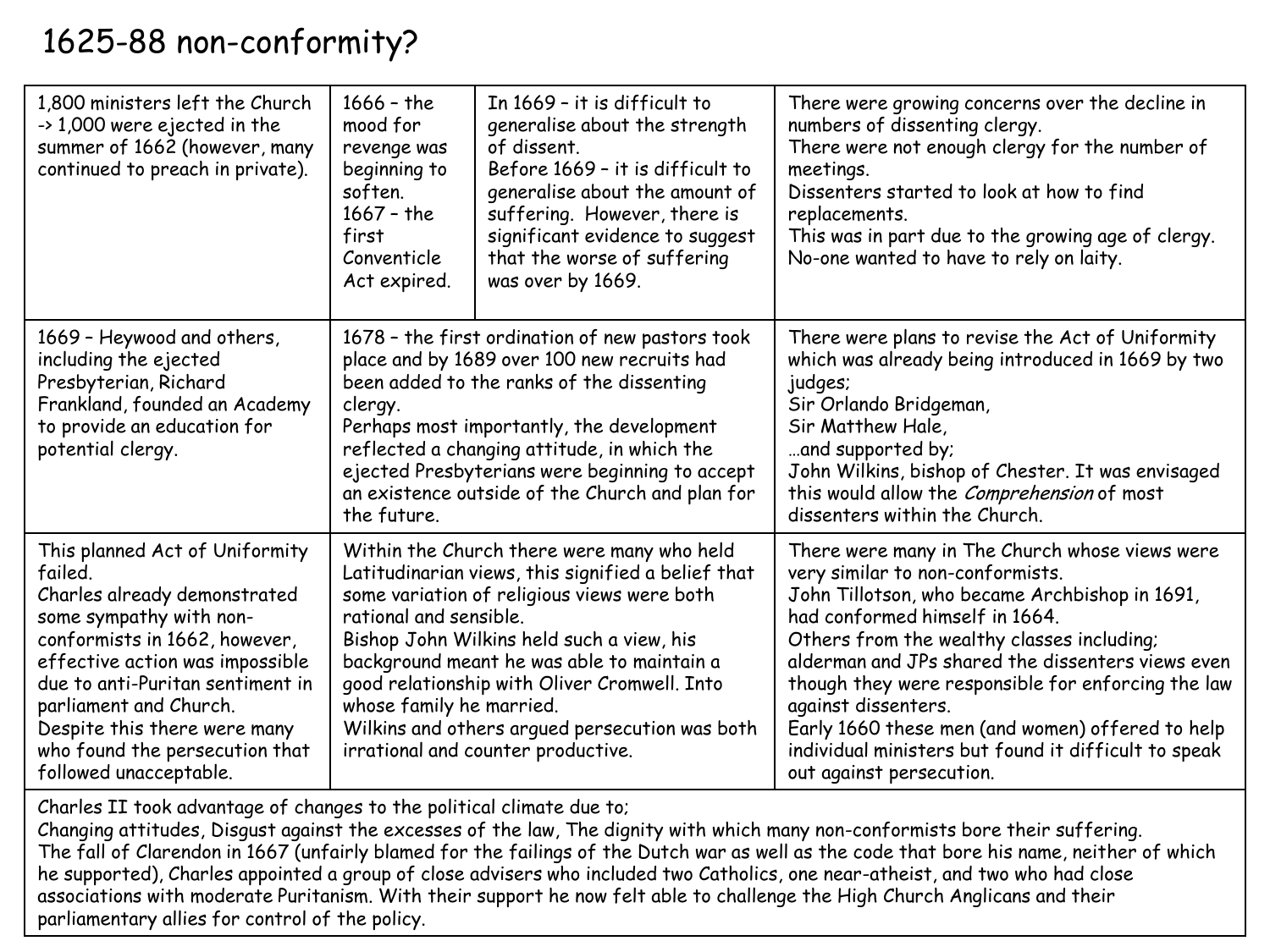| Within a year it was clear that<br>Charles' had misjudged the<br>situation. He had a war with the<br>Dutch on his hands and a financial<br>crisis.<br>He withdrew the Indulgence in<br>1673.<br>however, the foundations of<br>future development had been laid.<br>Sometimes the foundations were<br>physical; meeting houses and<br>education/ training academies.<br>For the Presbyterian majority<br>however, it was the psychological<br>impact of taking out a licence and<br>defining a ministry outside of the<br>national Church.                                                                                                                    | Although the Indulgence was<br>withdrawn in 1673 licences were not<br>recalled until 1675.<br>By which time there were well<br>established practices of worship in<br>place.<br>There was also a lack of enthusiasm<br>when persecution returned.<br>Although there were local variations<br>in Hull the Presbyterian and<br>Congregationalist groups<br>worshipped largely undisturbed,<br>even the close-by Quaker meetings<br>had intermittent problems at the<br>hands of individual clergy/JPs. | Some, Danby in 1676, tried to persuade<br>Charles to renew persecution, however,<br>this failed.<br>Charles argued - both dissenters and<br>Catholics were too numerous to be<br>supressed.<br>1678 - 83: the impact of the Popish Plot<br>and the Exclusion Crisis cemented the<br>alliance between the dissenters and<br>their Whig allies even more firmly, in a<br>development that ultimately backfired<br>for the dissenters. | 1682-83: Failed<br>Exclusion, Rye<br>House Plot and<br>collapse of Whig<br>support freed<br>Charles to pursue<br>his own agenda.<br>1. Renewed<br>attack on dissent<br>(and Whig power<br>associated with<br>them). |
|---------------------------------------------------------------------------------------------------------------------------------------------------------------------------------------------------------------------------------------------------------------------------------------------------------------------------------------------------------------------------------------------------------------------------------------------------------------------------------------------------------------------------------------------------------------------------------------------------------------------------------------------------------------|------------------------------------------------------------------------------------------------------------------------------------------------------------------------------------------------------------------------------------------------------------------------------------------------------------------------------------------------------------------------------------------------------------------------------------------------------------------------------------------------------|-------------------------------------------------------------------------------------------------------------------------------------------------------------------------------------------------------------------------------------------------------------------------------------------------------------------------------------------------------------------------------------------------------------------------------------|---------------------------------------------------------------------------------------------------------------------------------------------------------------------------------------------------------------------|
| In some areas the persecution of<br>1683-86 was the harshest ever<br>experienced.<br>Meetings were abandoned. It was<br>reported in paces such as Devon the<br>dissenting groups had ceased and<br>even Quakers only met in the most<br>remote of places to avoid detection.                                                                                                                                                                                                                                                                                                                                                                                  | When Charles then started to recall<br>and amend local administration and<br>MPs, it was feared that persecution<br>of dissenters might now get even<br>worse.                                                                                                                                                                                                                                                                                                                                       | However, persecution ceased in 1686-87<br>and the speed with which dissenters<br>returned indicated that persecution had<br>failed to rid the country of dissenters<br>instead it had merely put them hiding.<br>Dissenter chapels were stronger and<br>better organised and public opinion had<br>already shifted away from uniformity.                                                                                            | Earl of Plymouth<br>ordered his local<br>courts to enforce<br>laws against<br>dissenters with<br>'full rigour'.                                                                                                     |
| There were 3 factors which were crucial in helping the survival of<br>dissenters;<br>1. Commitment and dedication to the dissenters religious beliefs.<br>2. The level of support given by sympathisers (individuals and then an<br>increasing number of social and political organisations).<br>3. A number of mistakes made by their enemies. If Presbyterian desires<br>for more religious diversity had been allowed then there would have been<br>only a small number of more extreme dissenters. However, strict<br>uniformity meant the number of dissenters was high, large numbers<br>equaled a greater strength and higher possibility of survival. |                                                                                                                                                                                                                                                                                                                                                                                                                                                                                                      | It was widely believed that Catholics<br>wanted to destroy the Protestant<br>Church in England so if they were<br>tolerated then they would demand<br>equality and this would lead to the<br>destruction of the Church of England.                                                                                                                                                                                                  | Charles I married<br>Henrietta Maria<br>and allowed her<br>to continue being<br>a Catholic and<br>have her Catholic<br>clergy at court.                                                                             |
| 1624-25 complaints about Catholics<br>at court.                                                                                                                                                                                                                                                                                                                                                                                                                                                                                                                                                                                                               | Some wealthy Catholics had priests<br>live with them.                                                                                                                                                                                                                                                                                                                                                                                                                                                | Recusancy laws and restrictions on<br>Catholics were intermittent.                                                                                                                                                                                                                                                                                                                                                                  |                                                                                                                                                                                                                     |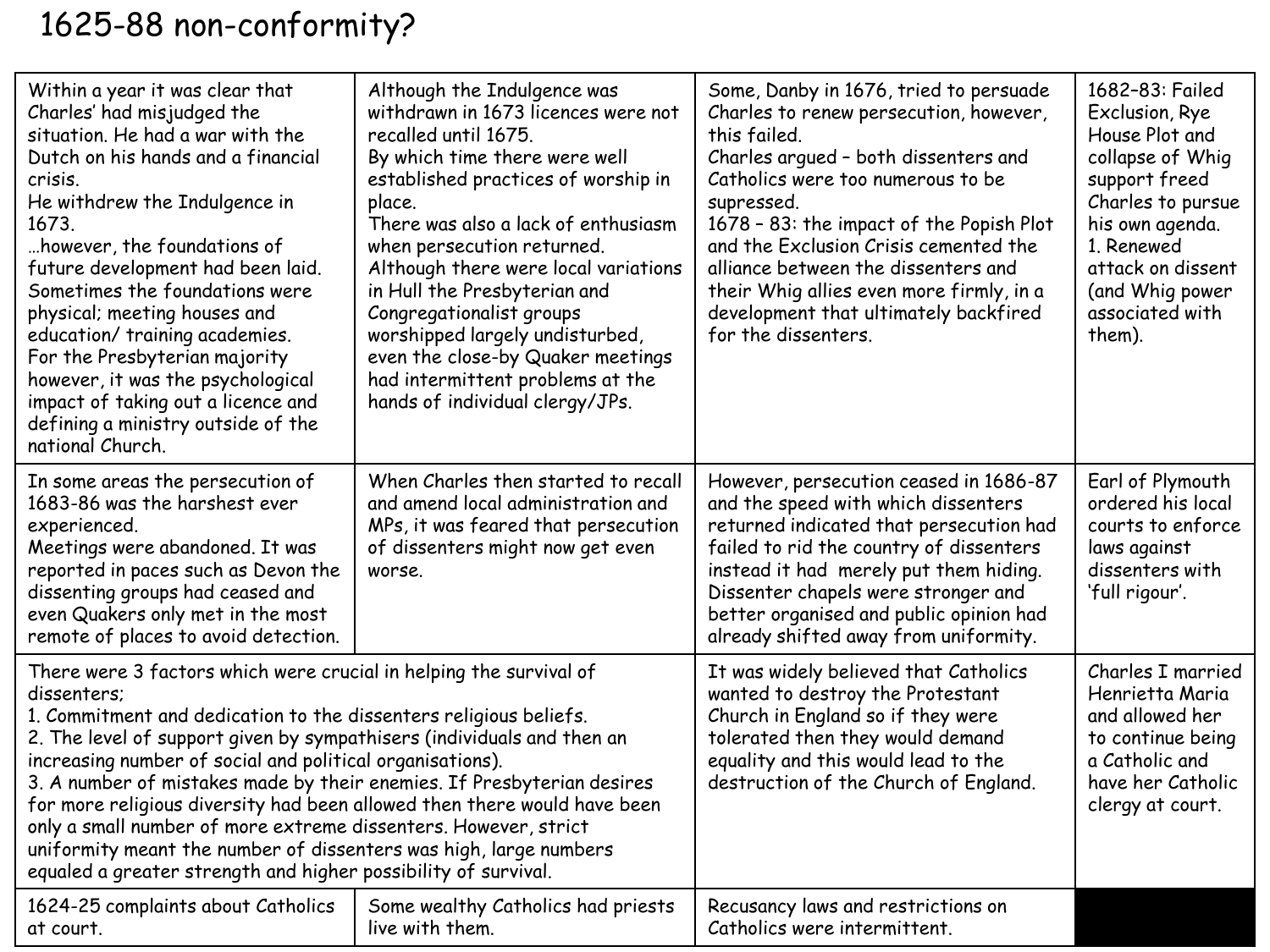| Foreign merchants in London<br>meant Catholicism still existed.                                                                     | Henrietta Maria encouraged<br>other Catholics to join her and<br>allowed her priests to officiate<br>outside her private chapel.                                                                      | Charles I promoted Arminians<br>in the Church and at court. He<br>made many bishops and<br>excluded Puritan nobility. | The Catholic painter, Rubens<br>was called upon to paint the<br>ceilings & rituals at Whitehall.                                                                                                                                                    |
|-------------------------------------------------------------------------------------------------------------------------------------|-------------------------------------------------------------------------------------------------------------------------------------------------------------------------------------------------------|-----------------------------------------------------------------------------------------------------------------------|-----------------------------------------------------------------------------------------------------------------------------------------------------------------------------------------------------------------------------------------------------|
| Charles allowed members of his<br>Privy Council to marry<br>Catholics.                                                              | Charles I children and a large<br>number of courtiers<br>worshipped in the queen's<br>Catholic chapel.                                                                                                | Charles I's closest companion<br>was the Catholic papal<br>ambassador,                                                | Puritans were harassed and<br>Catholics left alone during<br>Charles I's reign.                                                                                                                                                                     |
| Catholics benefitted from a<br>soap monopoly under Charles I.                                                                       | Those who protested were<br>punished harshly.                                                                                                                                                         | Charles I was believed to side<br>with the Irish & Pope during<br>the Civil War for help.                             | The Rump excluded Catholics.                                                                                                                                                                                                                        |
| Toleration Act of 1650 -<br>removed the requirement to<br>attend Anglican Church, but<br>Catholics were still not given<br>freedom. | August 1643 - law against<br>Catholics over 21 whereby they<br>had to swear an Oath of<br>Abjuration denying their<br>beliefs. If they refused they<br>had to hand over 2/3 of their<br>land & goods. | Catholics were required to pay<br>double the assessment tax<br>during the republican rule.                            | The Oath was reissued n 1656<br>with stricter terms and the<br>Act of Parliament which came<br>with it called for the closing<br>down of Catholic chapels in<br>foreign embassies, with a fine<br>of £100 for anyone caught<br>worshipping at them. |
| Many Catholics had their<br>estates confiscated after the<br>Civil War so conformed.                                                | 1654 - Cromwell issued an<br>order stating the laws issued<br>by Elizabeth I and James I<br>against Catholics were to be<br>continued.                                                                | 1655 - laws against Catholics in<br>the priesthood to be adhered<br>to.                                               | Cromwell was close friends<br>with Sir Digby, a Catholic.                                                                                                                                                                                           |
| In Lancashire authorities<br>turned a blind eye to Catholic<br>practices, which Cromwell was<br>well aware of.                      | Charles II rewarded Catholics<br>for faithful service and gave<br>them more freedom.                                                                                                                  | 1666 - rumours Catholics<br>started the Great Fire of<br>London.                                                      | 1668 - Charles II tried to<br>negotiate with Catholic France<br>to avoid invasion. His sister<br>was married to the French<br>king's brother.                                                                                                       |
| 1668 - Duke of York converted<br>to Catholicism.                                                                                    | 1670 - Charles entertained his<br>visiting sister & signed the<br>Treaty of Dover with France.<br>He also took a French mistress.                                                                     | Charles took subsidies from<br>Louis.                                                                                 | Charles made a secret pledge<br>to declare himself Catholic<br>when it was safe to do so.                                                                                                                                                           |